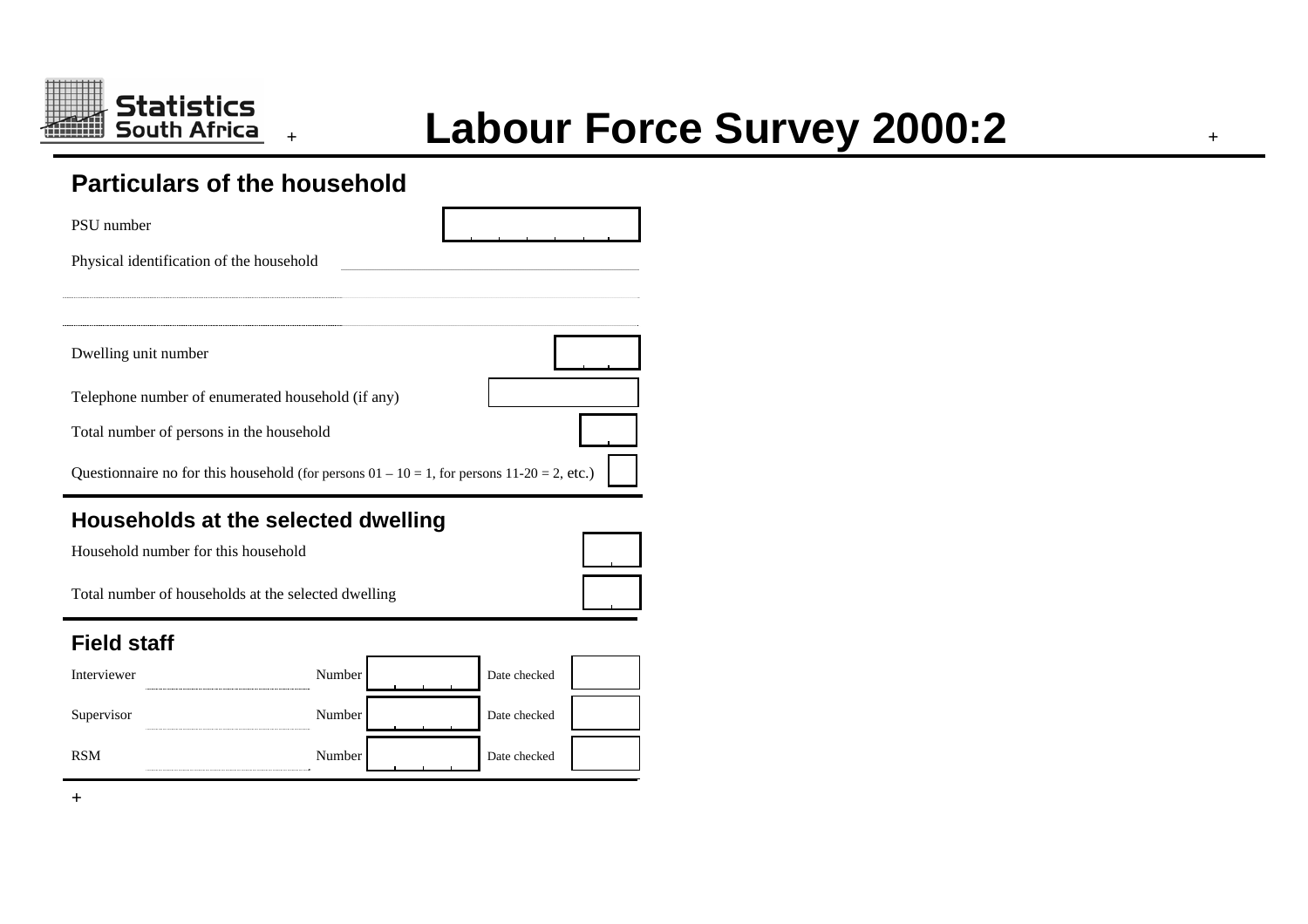| PSU no<br>---- |  |  | DU <sub>nc</sub> |  | <b>LIL.</b><br>Hh. no |  |  |
|----------------|--|--|------------------|--|-----------------------|--|--|

→ *If Yes, Go back* 

#### **FLAPThis section covers particulars of each person in the household**

**F. Is there any other person residing in this household who is not presently here?**  YES NO

*The following information must be obtained in respect of every person who normally resides in this household at least four nights a week.* 

*Do not forget babies. If there are more than 10 persons in the household, use a second questionnaire.*

|    |                                                                                                                                                          |                                  | Person (respondent) number |             |               |             |          |          |          |                      |          |
|----|----------------------------------------------------------------------------------------------------------------------------------------------------------|----------------------------------|----------------------------|-------------|---------------|-------------|----------|----------|----------|----------------------|----------|
|    | Please make sure that you ask who the Head or the Acting head of<br>the household is                                                                     | 01<br><b>Head/Acting</b><br>head | 02                         | 03          | 04            | 05          | 06       | 07       | 08       | 09                   | 10       |
| А. | First name and surname<br>Write down first name and surname of<br>First name:<br>each member of the household, starting<br>with the Head or Acting head. |                                  |                            |             |               |             |          |          |          |                      |          |
|    | If more than one Head or Acting head,<br>Surname:<br>take the oldest                                                                                     |                                  |                            |             |               |             |          |          |          |                      |          |
|    | Write sideways if necessary                                                                                                                              |                                  |                            |             |               |             |          |          |          |                      |          |
| В. | Has  stayed here for at least four nights on average<br>per week during the last four weeks?                                                             |                                  |                            |             |               |             |          |          |          |                      |          |
|    | $1 = YES$                                                                                                                                                | $\overline{\phantom{0}}$ 1       | $\Box$ 1                   | $\square$ 1 | $\Box$ 1      | $\Box$ 1    | $\Box$ 1 | $\Box$ 1 | $\Box$ 1 | $\Box$ 1             | $\Box$ 1 |
|    | $2 = No$<br>$\rightarrow$ End of questions for this person                                                                                               | $\Box$ 2                         | $\Box$ 2                   | $\Box$ 2    | $\Box$ 2      | $\Box$ 2    | $\Box$ 2 | $\Box$ 2 | $\Box$ 2 | $\Box$ 2             | $\Box$ 2 |
| C. | Is  a male or a female?                                                                                                                                  |                                  |                            |             |               |             |          |          |          |                      |          |
|    | $1 = MALE$                                                                                                                                               | $\Box$ 1                         | $\Box$ 1                   | $\square$ 1 | $\Box$ 1      | $\Box$ 1    | $\Box$ 1 | $\Box$ 1 | $\Box$ 1 | $\Box$ 1             | $\Box$ 1 |
|    | $2 =$ FEMALE                                                                                                                                             | $\Box$ 2                         | $\Box$ 2                   | $\Box$ 2    | $\Box$ 2      | $\Box$ 2    | $\Box$ 2 | $\Box$ 2 | $\Box$ 2 | $\prod$ <sub>2</sub> | $\Box$ 2 |
| D. | How old is ? (In completed years - In figures only)<br>Less than 1 year = $0$                                                                            |                                  |                            |             |               |             |          |          |          |                      |          |
| Е. | What population group does  belong to?                                                                                                                   |                                  |                            |             |               |             |          |          |          |                      |          |
|    | $1 = \text{AFRICAN/BLACK}$                                                                                                                               | $\Box$<br>-1                     | $\Box$ 1                   | $\Box$ 1    | $\Box$ 1      | $\Box$ 1    | $\Box$ 1 | $\Box$ 1 | $\Box$ 1 | $\Box$ 1             | $\Box$ 1 |
|    | $2 = \text{C}$ OLOURED                                                                                                                                   | $\sqsupset$ 2                    | $\Box$ 2                   | $\Box$ 2    | $\sqsupset$ 2 | $\Box$ 2    | $\Box$ 2 | $\Box$ 2 | $\Box$ 2 | $\Box$ 2             | $\Box$ 2 |
|    | $3 =$ INDIAN/ASIAN                                                                                                                                       | $\overline{3}$                   | $\Box$ 3                   | $\Box$ 3    | $\Box$ 3      | $\Box$ 3    | $\Box$ 3 | $\Box$ 3 | $\Box$ 3 | $\Box$ 3             | $\Box$ 3 |
|    | $4 =$ WHITE                                                                                                                                              | $\overline{4}$                   | $\Box$ 4                   | $\Box$ 4    | $\Box$ 4      | $\Box$ 4    | $\Box$ 4 | $\Box$ 4 | $\Box$ 4 | $\Box$ 4             | $\Box$ 4 |
|    |                                                                                                                                                          | $\overline{\phantom{0}}$ 5       | $\Box$ 5                   | $\Box$ 5    | $\Box$ 5      | $\square$ 5 | $\Box$ 5 | $\Box$ 5 | $\Box$ 5 | $\Box$ 5             | $\Box$ 5 |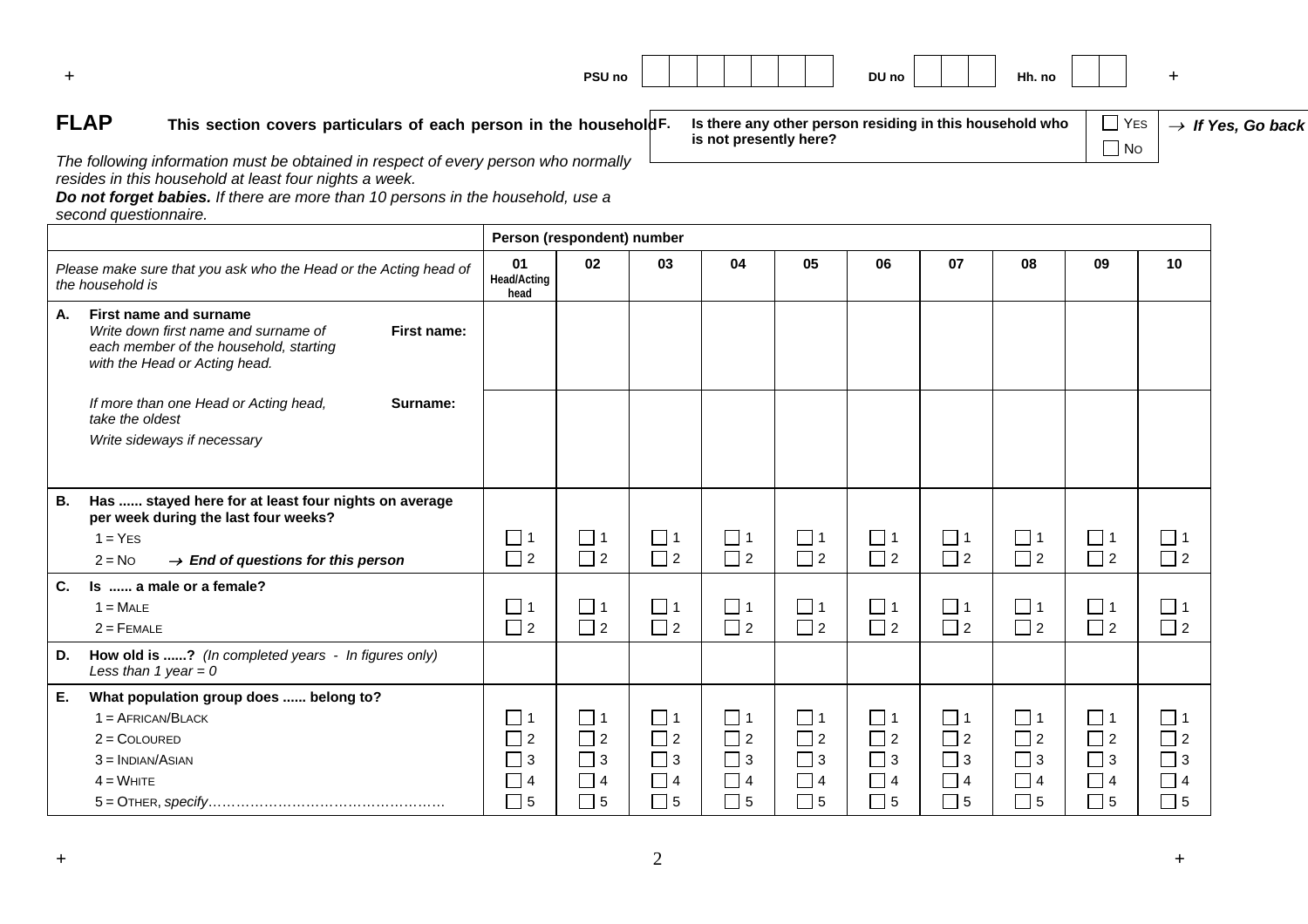

# **SECTION 1 - This section covers particulars of each person in the household**

*Start from the left (person No.1) and complete Section 1 for each person in the household separately.* 

|                                                                        | 01           | 02        | 03        | 04                 | 05        | 06        | 07        | 08                          | 09        | 10          |
|------------------------------------------------------------------------|--------------|-----------|-----------|--------------------|-----------|-----------|-----------|-----------------------------|-----------|-------------|
| 1.1.a What is 's present marital status?                               |              |           |           |                    |           |           |           |                             |           |             |
| 1 = MARRIED OR LIVING TOGETHER AS HUSBAND AND WIFE                     | $\Box$ 1     | $\Box$ 1  | $\Box$ 1  | $\Box$ 1           | $\Box$ 1  | $\Box$ 1  | $\Box$ 1  | $\Box$ 1                    | $\Box$ 1  | $\Box$ 1    |
| $2 =$ Widow/Widower                                                    | $\Box$ 2     | $\Box$ 2  | $\Box$ 2  | $\Box$ 2           | $\Box$ 2  | $\Box$ 2  | $\Box$ 2  | $\Box$ 2                    | $\Box$ 2  | $\Box$ 2    |
| $3 = DivORCEDOR$ SEPARATED<br>$\rightarrow$ Go to Q 1.2                | $\Box$ 3     | $\Box$ 3  | $\Box$ 3  | $\Box$ 3           | $\Box$ 3  | $\Box$ 3  | $\Box$ 3  | $\Box$ 3                    | $\Box$ 3  | $\square$ 3 |
| $4 =$ NEVER MARRIED                                                    | $\Box$ 4     | $\Box$ 4  | $\Box$ 4  | $\Box$ 4           | $\Box$ 4  | $\Box$ 4  | $\Box$ 4  | $ $   4                     | $\Box$ 4  | $\Box$ 4    |
| 1.1.b Does 's spouse/partner live in this household?                   |              |           |           |                    |           |           |           |                             |           |             |
| $1 = YES$                                                              | $\Box$ 1     | $\Box$ 1  | 囗 1       | $\Box$ 1           | $\Box$ 1  | $\Box$ 1  | $\Box$ 1  | 1                           | $\Box$ 1  | □ 1         |
| $2 = No$<br>$\rightarrow$ Go to Q 1.2                                  | $\Box$ 2     | $\Box$ 2  | $\Box$ 2  | $\Box$ 2           | $\Box$ 2  | $\Box$ 2  | $\Box$ 2  | $\Box$ 2                    | $\Box$ 2  | $\Box$ 2    |
| If $1.1.b = 1$                                                         |              |           |           |                    |           |           |           |                             |           |             |
| Which person is the spouse/partner of ?<br>1.1.c<br>Give person number |              |           |           |                    |           |           |           |                             |           |             |
| 1.2 Which language does  speak most often at home?                     |              |           |           |                    |           |           |           |                             |           |             |
| $01 =$ AFRIKAANS                                                       | $\Box$ 01    | $\Box$ 01 | $\Box$ 01 | $\Box$ 01          | $\Box$ 01 | $\Box$ 01 | $\Box$ 01 | $\Box$ 01                   | $\Box$ 01 | $\Box$ 01   |
| $02$ = ENGLISH                                                         | $\Box$ 02    | $\Box$ 02 | $\Box$ 02 | $\Box$ 02          | $\Box$ 02 | $\Box$ 02 | $\Box$ 02 | $\Box$ 02                   | $\Box$ 02 | $\Box$ 02   |
| 03 = ISINDEBELE/SOUTH NDEBELE/NORTH NDEBELE                            | $\Box$ 03    | $\Box$ 03 | $\Box$ 03 |                    | $\Box$ 03 | $\Box$ 03 | $\Box$ 03 | 03 ⊡                        | $\Box$ 03 | $\Box$ 03   |
| $04 =$ ISIXHOSA/XHOSA                                                  | $\Box$ 04    | $\Box$ 04 | $\Box$ 04 | $\Box$ 04          | $\Box$ 04 | $\Box$ 04 | $\Box$ 04 | $\Box$ 04                   | $\Box$ 04 | $\Box$ 04   |
| $05 =$ ISIZULU/ZULU                                                    | $\Box$ 05    | $\Box$ 05 | $\Box$ 05 | $\Box$ 05          | $\Box$ 05 | $\Box$ 05 | $\Box$ 05 | $\overline{\phantom{0}}$ 05 | $\Box$ 05 | $\Box$ 05   |
| 06 = SEPEDI/NORTHERN SOTHO                                             | $\Box$ 06    | $\Box$ 06 | $\Box$ 06 | $\Box$ 06          | $\Box$ 06 | $\Box$ 06 | $\Box$ 06 | $\Box$ 06                   | $\Box$ 06 | $\Box$ 06   |
| 07 = SESOTHO/SOUTHERN SOTHO/SOTHO                                      | $\Box$ 07    | $\Box$ 07 | $\Box$ 07 | 07                 | $\Box$ 07 | $\Box$ 07 | $\Box$ 07 | $\Box$ 07                   | $\Box$ 07 | $\Box$ 07   |
| $08 =$ SETSWANA/TSWANA                                                 | $\Box$ 08    | $\Box$ 08 | $\Box$ 08 | 08                 | $\Box$ 08 | $\Box$ 08 | $\Box$ 08 | $\Box$ 08                   | $\Box$ 08 | $\Box$ 08   |
| $09 =$ SISWATI/SWAZI                                                   | $\Box$ 09    | $\Box$ 09 | $\Box$ 09 | $\Box$ 09          | $\Box$ 09 | $\Box$ 09 | $\Box$ 09 | $\Box$ 09                   | $\Box$ 09 | $\Box$ 09   |
| 10 = TSHIVENDA/VENDA                                                   | $\vert$   10 | $\Box$ 10 | $\Box$ 10 | 10<br>$\mathbf{1}$ | $\Box$ 10 | $\Box$ 10 | $\Box$ 10 | $\Box$ 10                   | $\Box$ 10 | $\Box$ 10   |
| $11 = XITSONGA/TSONGA$                                                 | $\Box$ 11    | $\Box$ 11 | $\Box$ 11 | $\Box$ 11          | $\Box$ 11 | $\Box$ 11 | $\Box$ 11 | $\Box$ 11                   | $\Box$ 11 | $\Box$ 11   |
|                                                                        | $\Box$ 12    | $\Box$ 12 | $\Box$ 12 | 12<br>$\mathbf{1}$ | $\Box$ 12 | $\Box$ 12 | $\Box$ 12 | $\Box$ 12                   | $\Box$ 12 | $\Box$ 12   |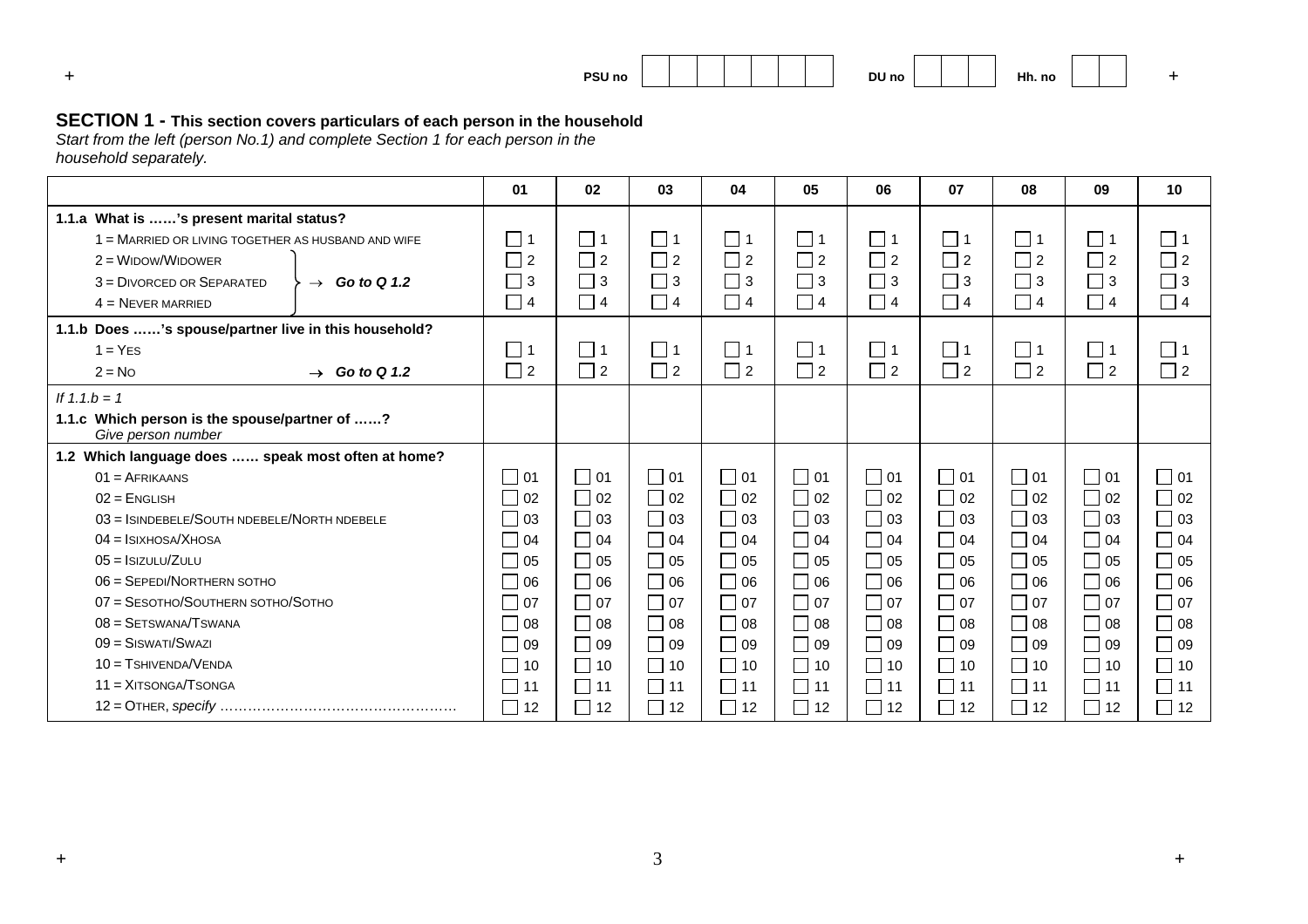|                                                                                                         | 01        | 02        | 03        | 04        | 05        | 06        | 07        | 08        | 09        | 10           |
|---------------------------------------------------------------------------------------------------------|-----------|-----------|-----------|-----------|-----------|-----------|-----------|-----------|-----------|--------------|
| 1.3.a What is the highest level of education that  has<br>completed?                                    |           |           |           |           |           |           |           |           |           |              |
| $00 = No$ SCHOOLING                                                                                     | $\Box$ 00 | $\Box$ 00 | $\Box$ 00 | $\Box$ 00 | $\Box$ 00 | $\Box$ 00 | $\Box$ 00 | $\Box$ 00 | $\Box$ 00 | $\Box$ 00    |
| $01 =$ GRADE 0                                                                                          | $\Box$ 01 | $\Box$ 01 | $\Box$ 01 | $\Box$ 01 | $\Box$ 01 | $\Box$ 01 | $\Box$ 01 | $\Box$ 01 | $\Box$ 01 | $\Box$ 01    |
| 02 = SUB A/GRADE 1                                                                                      | $\Box$ 02 | $\Box$ 02 | $\Box$ 02 | $\Box$ 02 | $\Box$ 02 | $\Box$ 02 | $\Box$ 02 | $\Box$ 02 | $\Box$ 02 | $\Box$ 02    |
| $03 = SUB B/GRAPHE 2$                                                                                   | $\Box$ 03 | $\Box$ 03 | $\Box$ 03 | $\Box$ 03 | $\Box$ 03 | $\Box$ 03 | $\Box$ 03 | $\Box$ 03 | $\Box$ 03 | $\Box$ 03    |
| 04 = GRADE 3/STANDARD 1                                                                                 | $\Box$ 04 | $\Box$ 04 | $\Box$ 04 | $\Box$ 04 | $\Box$ 04 | $\Box$ 04 | $\Box$ 04 | $\Box$ 04 | $\Box$ 04 | $\Box$ 04    |
| 05 = GRADE 4/STANDARD 2                                                                                 | $\Box$ 05 | $\Box$ 05 | $\Box$ 05 | $\Box$ 05 | $\Box$ 05 | $\Box$ 05 | $\Box$ 05 | $\Box$ 05 | $\Box$ 05 | $\square$ 05 |
| $06 =$ GRADE 5/STANDARD 3                                                                               | $\Box$ 06 | $\Box$ 06 | $\Box$ 06 | $\Box$ 06 | $\Box$ 06 | $\Box$ 06 | $\Box$ 06 | $\Box$ 06 | $\Box$ 06 | $\Box$ 06    |
| 07 = GRADE 6/STANDARD 4                                                                                 | $\Box$ 07 | $\Box$ 07 | $\Box$ 07 | $\Box$ 07 | $\Box$ 07 | $\Box$ 07 | $\Box$ 07 | $\Box$ 07 | $\Box$ 07 | $\Box$ 07    |
| $08 =$ GRADE $7/$ STANDARD 5                                                                            | $\Box$ 08 | $\Box$ 08 | $\Box$ 08 | $\Box$ 08 | $\Box$ 08 | $\Box$ 08 | $\Box$ 08 | $\Box$ 08 | $\Box$ 08 | $\Box$ 08    |
| 09 = GRADE 8/STANDARD 6/FORM 1                                                                          | $\Box$ 09 | $\Box$ 09 | $\Box$ 09 | $\Box$ 09 | $\Box$ 09 | $\Box$ 09 | $\Box$ 09 | $\Box$ 09 | $\Box$ 09 | $\Box$ 09    |
| 10 = GRADE 9/STANDARD 7/FORM 2                                                                          | $\Box$ 10 | $\Box$ 10 | $\Box$ 10 | $\Box$ 10 | $\Box$ 10 | $\Box$ 10 | $\Box$ 10 | $\Box$ 10 | $\Box$ 10 | $\Box$ 10    |
| 11 = GRADE 10/STANDARD 8/FORM 3                                                                         | $\Box$ 11 | $\Box$ 11 | $\Box$ 11 | $\Box$ 11 | $\Box$ 11 | $\Box$ 11 | $\Box$ 11 | $\Box$ 11 | $\Box$ 11 | $\Box$ 11    |
| 12 = GRADE 11/STANDARD 9/FORM 4                                                                         | $\Box$ 12 | $\Box$ 12 | $\Box$ 12 | $\Box$ 12 | $\Box$ 12 | $\Box$ 12 | $\Box$ 12 | $\Box$ 12 | $\Box$ 12 | $\Box$ 12    |
| 13 = GRADE 12/STANDARD 10/FORM 5/MATRIC                                                                 | $\Box$ 13 | $\Box$ 13 | $\Box$ 13 | $\Box$ 13 | $\Box$ 13 | $\Box$ 13 | $\Box$ 13 | $\Box$ 13 | $\Box$ 13 | $\Box$ 13    |
| $14 = NTCI$                                                                                             | $\Box$ 14 | $\Box$ 14 | $\Box$ 14 | $\Box$ 14 | $\Box$ 14 | $\Box$ 14 | $\Box$ 14 | $\Box$ 14 | $\Box$ 14 | $\Box$ 14    |
| $15 = NTC$ II                                                                                           | $\Box$ 15 | $\Box$ 15 | $\Box$ 15 | $\Box$ 15 | $\Box$ 15 | $\Box$ 15 | $\Box$ 15 | $\Box$ 15 | $\Box$ 15 | $\Box$ 15    |
| $16 = NTC$ III                                                                                          | $\Box$ 16 | $\Box$ 16 | $\Box$ 16 | $\Box$ 16 | $\Box$ 16 | $\Box$ 16 | $\Box$ 16 | $\Box$ 16 | $\Box$ 16 | $\Box$ 16    |
| 17 = DIPLOMA/CERTIFICATE WITH LESS THAN GRADE 12/STD 10*                                                | $\Box$ 17 | $\Box$ 17 | $\Box$ 17 | $\Box$ 17 | $\Box$ 17 | $\Box$ 17 | $\Box$ 17 | $\Box$ 17 | $\Box$ 17 | $\Box$ 17    |
| 18 = DIPLOMA/CERTIFICATE WITH GRADE 12/STD 10*                                                          | $\Box$ 18 | $\Box$ 18 | $\Box$ 18 | $\Box$ 18 | $\Box$ 18 | $\Box$ 18 | $\Box$ 18 | $\Box$ 18 | $\Box$ 18 | $\Box$ 18    |
| $19 =$ DEGREE*                                                                                          | $\Box$ 19 | $\Box$ 19 | $\Box$ 19 | $\Box$ 19 | $\Box$ 19 | $\Box$ 19 | $\Box$ 19 | $\Box$ 19 | $\Box$ 19 | $\Box$ 19    |
| 20 = POSTGRADUATE DEGREE OR DIPLOMA*                                                                    | $\Box$ 20 | $\Box$ 20 | $\Box$ 20 | $\Box$ 20 | $\Box$ 20 | $\Box$ 20 | $\Box$ 20 | $\Box$ 20 | $\Box$ 20 | $\Box$ 20    |
|                                                                                                         | $\Box$ 21 | $\Box$ 21 | $\Box$ 21 | $\Box$ 21 | $\Box$ 21 | $\Box$ 21 | $\Box$ 21 | $\Box$ 21 | $\Box$ 21 | $\Box$ 21    |
| $22 =$ DON'T KNOW                                                                                       | $\Box$ 22 | $\Box$ 22 | $\Box$ 22 | $\Box$ 22 | $\Box$ 22 | $\Box$ 22 | $\Box$ 22 | $\Box$ 22 | $\Box$ 22 | $\Box$ 22    |
| *Diplomas or certificates should be of at least six months<br>study duration full-time (or equivalent). |           |           |           |           |           |           |           |           |           |              |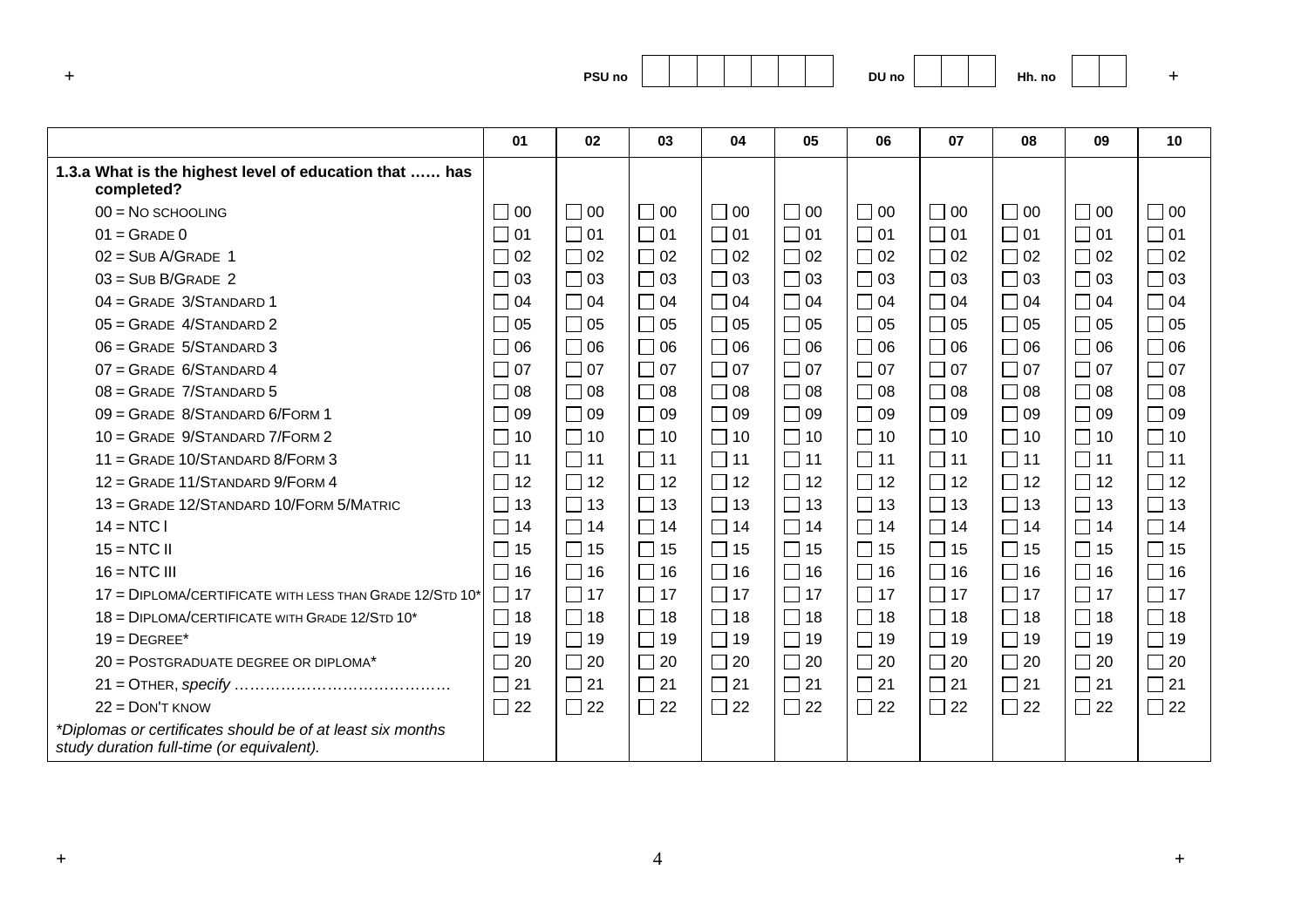$+$ 

|                                                                                                                                         | 01           | 02            | 03                          | 04        | 05        | 06                            | 07             | 08        | 09            | 10                             |
|-----------------------------------------------------------------------------------------------------------------------------------------|--------------|---------------|-----------------------------|-----------|-----------|-------------------------------|----------------|-----------|---------------|--------------------------------|
| If diploma, certificate or degree (code 17-20 in Q 1.3.a):                                                                              |              |               |                             |           |           |                               |                |           |               |                                |
| 1.3.b In what area of study was the highest diploma, certificate<br>or degree?<br>Show prompt card 1 - read out categories if necessary |              |               |                             |           |           |                               |                |           |               |                                |
| 01 = Communication studies and language                                                                                                 | 01           | $\Box$ 01     | $\overline{\phantom{0}}$ 01 | $\Box$ 01 | $\Box$ 01 | $\Box$ 01                     | $\Box$ 01      | $\Box$ 01 | 01            | $\Box$ 01                      |
| $02$ = Education, training and development                                                                                              | $\Box$ 02    | $\Box$ 02     | $\Box$ 02                   | $\Box$ 02 | $\Box$ 02 | $\Box$ 02                     | $\Box$ 02      | $\Box$ 02 | $\Box$ 02     | $\Box$ 02                      |
| $03$ = Manufacturing, engineering and technology                                                                                        | 03           | $\Box$ 03     | 03                          | $\Box$ 03 | $\Box$ 03 | $\Box$ 03                     | $\Box$ 03      | $\Box$ 03 | $\Box$ 03     | $\Box$ 03                      |
| $04$ = Human and social studies                                                                                                         | □ 04         | $\Box$ 04     | 04                          | $\Box$ 04 | $\Box$ 04 | $\Box$ 04                     | $\Box$ 04      | $\Box$ 04 | $\Box$ 04     | $\Box$ 04                      |
| $05 =$ Law, military science and security                                                                                               | ∩ 05         | $\Box$ 05     | 05                          | $\Box$ 05 | $\Box$ 05 | $\Box$ 05                     | $\Box$ 05      | $\Box$ 05 | 05            | $\Box$ 05                      |
| $06$ = Health sciences and social services                                                                                              | ට 06         | □ 06          | 06                          | $\Box$ 06 | $\Box$ 06 | $\mid$ 06                     | $\Box$ 06      | $\Box$ 06 | 106           | $\Box$ 06                      |
| $07$ = Agriculture and nature conservation                                                                                              | □ 07         | $\Box$ 07     | $\Box$ 07                   | $\Box$ 07 | $\Box$ 07 | $\Box$ 07                     | $\Box$ 07      | $\Box$ 07 | $\Box$ 07     | $\Box$ 07                      |
| $08 =$ Culture and arts                                                                                                                 | ⊟ 08         | $\Box$ 08     | 08                          | $\Box$ 08 | $\Box$ 08 | $\bigcap$ 08                  | $\Box$ 08      | $\Box$ 08 | $\Box$ 08     | $\overline{\phantom{0}}$ 08    |
| 09 = Business, commerce and management studies                                                                                          | $\square$ 09 | $\Box$ 09     | 09                          | $\Box$ 09 | $\Box$ 09 | $\Box$ 09                     | $\Box$ 09      | $\Box$ 09 | $\Box$ 09     | $\Box$ 09                      |
| 10 = Physical, mathematical, computer and life sciences                                                                                 | $\Box$ 10    | $\Box$ 10     | $\Box$ 10                   | $\Box$ 10 | $\Box$ 10 | 10<br>$\perp$                 | $\Box$ 10      | $\Box$ 10 | $\vert$ 10    | $\Box$ 10                      |
| $11 =$ Services                                                                                                                         | $\Box$<br>11 | 11            | $\Box$ 11                   | $\Box$ 11 | $\Box$ 11 | 11<br>$\perp$                 | $\Box$ 11      | $\Box$ 11 | 111           | $\Box$ 11                      |
| 12 = Physical planning and construction                                                                                                 | $\Box$<br>12 | 12            | 12                          | $\Box$ 12 | $\Box$ 12 | 12                            | $\Box$ 12      | $\Box$ 12 | $\vert$ 12    | $\overline{\phantom{0}}$<br>12 |
| $13 =$ DON'T KNOW                                                                                                                       | $\Box$ 13    | $\Box$ 13     | $\Box$ 13                   | $\Box$ 13 | $\Box$ 13 | $\Box$ 13                     | $\Box$ 13      | $\Box$ 13 | $\Box$ 13     | $\Box$ 13                      |
| Ask for all                                                                                                                             |              |               |                             |           |           |                               |                |           |               |                                |
| 1.4<br>Has  been trained in skills that can be used for work,<br>e.g. book-keeping, security guard training, welding, child<br>minding? |              |               |                             |           |           |                               |                |           |               |                                |
| $1 = YES$                                                                                                                               | □ 1          | $\Box$ 1      | $\Box$ 1                    | $\Box$ 1  | $\Box$ 1  | $\Box$ 1                      | $\Box$ 1       | $\Box$ 1  | ヿ1            | $\Box$ 1                       |
| $2 = No$                                                                                                                                | $\Box$ 2     | $\sqsupset$ 2 | $\Box$ 2                    | $\Box$ 2  | $\Box$ 2  | $\Box$ 2                      | $\Box$ 2       | $\Box$ 2  | $\sqsupset$ 2 | $\Box$ 2                       |
| $3 =$ DON'T KNOW<br>$\rightarrow$ Go to Q 1.7.a                                                                                         | $\Box$ 3     | $\sqsupset$ 3 | $\Box$ 3                    | $\Box$ 3  | $\Box$ 3  | $\overline{\phantom{0}}$<br>3 | $\overline{3}$ | $\Box$ 3  | $\sqsupset$ 3 | 3                              |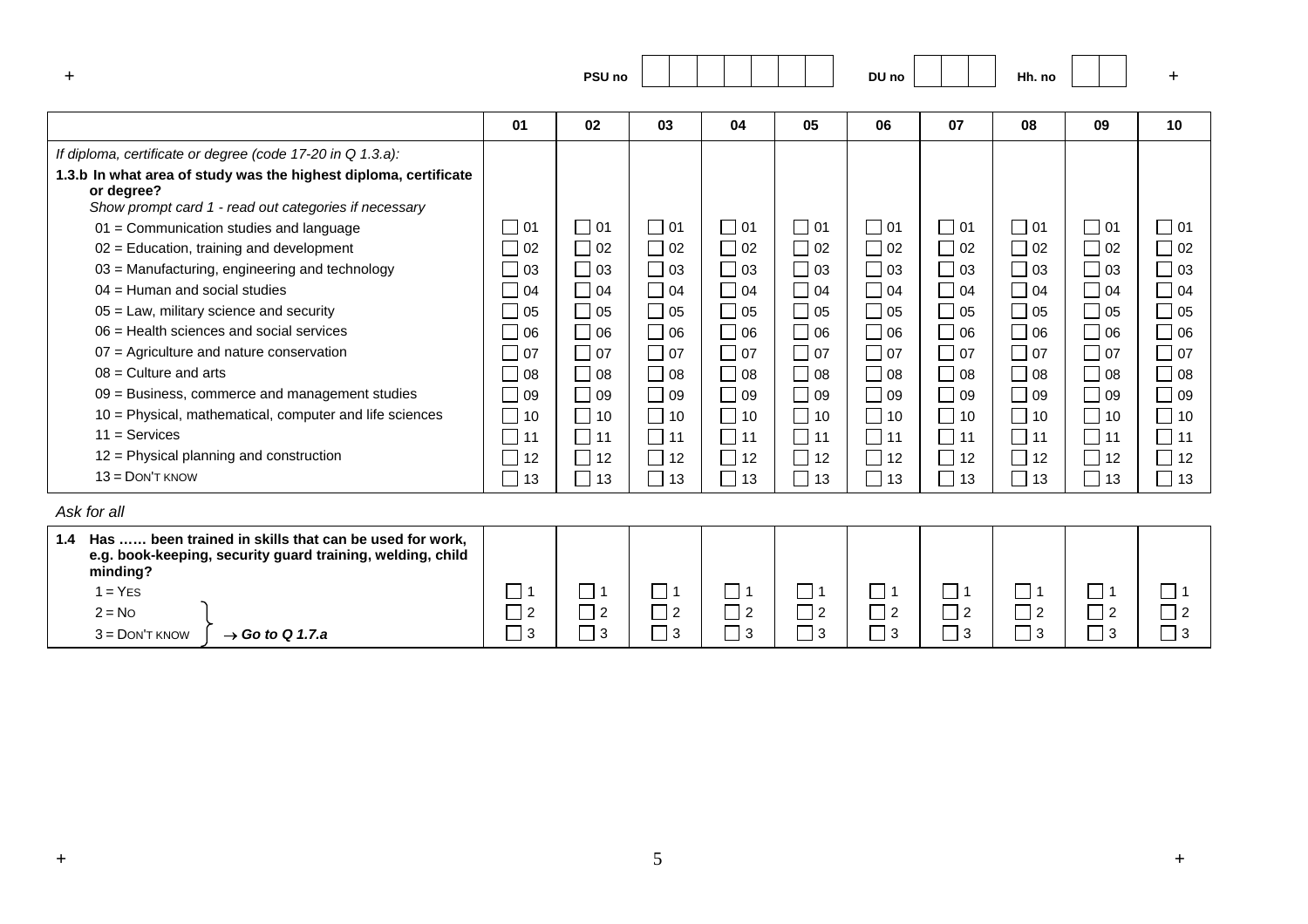|     |                                                                                                                                           | 01                         | 02        | 03        | 04                                | 05        | 06           | 07           | 08                         | 09                  | 10        |
|-----|-------------------------------------------------------------------------------------------------------------------------------------------|----------------------------|-----------|-----------|-----------------------------------|-----------|--------------|--------------|----------------------------|---------------------|-----------|
|     | 1.5 The last time  received this type of training, how long<br>did it last?                                                               |                            |           |           |                                   |           |              |              |                            |                     |           |
|     | $1 =$ LESS THAN A WEEK                                                                                                                    | $\blacksquare$ 1           | $\Box$ 1  | $\Box$ 1  | $\square$ 1                       | $\Box$ 1  | $\Box$ 1     | $\Box$ 1     | $\Box$ 1                   | ヿ1                  | $\Box$ 1  |
|     | $2 = 1$ WEEK                                                                                                                              | $\sqsupset$ 2              | $\Box$ 2  | $\Box$ 2  | $\Box$ 2                          | $\Box$ 2  | $\Box$ 2     | $\Box$ 2     | $\sqsupset$ 2              | $\Box$ 2            | $\Box$ 2  |
|     | 3 = MORE THAN 1 WEEK - LESS THAN 2 WEEKS                                                                                                  | $\sqsupset$ 3              | $\Box$ 3  | $\Box$ 3  | $\Box$ 3                          | $\Box$ 3  | $\Box$ 3     | $\Box$ 3     | $\Box$ 3                   | ┓<br>3              | $\Box$ 3  |
|     | $4 = 2$ WEEKS - LESS THAN A MONTH                                                                                                         | $\bigcap$ 4                | $\Box$ 4  | $\Box$ 4  | $\Box$ 4                          | $\Box$ 4  | $\Box$ 4     | $\Box$ 4     | $\bigcap$ 4                | $\Box$ 4            | $\Box$ 4  |
|     | $5 = 1$ MONTH - LESS THAN 2 MONTHS                                                                                                        | $\overline{\phantom{a}}$ 5 | $\Box$ 5  | $\Box$ 5  | $\Box$ 5                          | $\Box$ 5  | $\Box$ 5     | $\Box$ 5     | $\overline{1}5$            | ヿ5                  | $\Box$ 5  |
|     | $6 = 2$ MONTHS - LESS THAN $6$ MONTHS                                                                                                     | ヿ 6                        | $\Box$ 6  | $\Box$ 6  | $\Box$ 6                          | $\Box$ 6  | $\Box$ 6     | $\Box$ 6     | $\overline{\phantom{0}}$ 6 | ヿ 6                 | 6         |
|     | $7 = 6$ MONTHS OR MORE                                                                                                                    | $\overline{\phantom{a}}$ 7 | $\Box$ 7  | $\Box$ 7  | $\Box$ 7                          | $\Box$ 7  | $\Box$ 7     | $\Box$ 7     | $\overline{\phantom{a}}$ 7 | ┓<br>$\overline{7}$ | $\Box$ 7  |
|     | $8 =$ DON'T KNOW                                                                                                                          | $\sqsupset$ 8              | $\Box$ 8  | $\Box$ 8  | $\Box$ 8                          | $\Box$ 8  | $\Box$ 8     | $\Box$ 8     | $\Box$ 8                   | $\Box$ 8            | $\Box$ 8  |
| 1.6 | In what field was the training the last time  received<br>this type of training?<br>Show prompt card 1 - read out categories if necessary |                            |           |           |                                   |           |              |              |                            |                     |           |
|     | 01 = Communication studies and language                                                                                                   |                            | $\Box$ 01 | $\Box$ 01 | $\Box$ 01                         | $\Box$ 01 | $\Box$ 01    | $\Box$ 01    | $\Box$ 01                  | $\Box$ 01           | $\Box$ 01 |
|     | $02$ = Education, training and development                                                                                                | 02                         | $\Box$ 02 | $\Box$ 02 | $\Box$ 02                         | $\Box$ 02 | $\Box$ 02    | $\Box$ 02    | 02                         | $\Box$ 02           | $\Box$ 02 |
|     | 03 = Manufacturing, engineering and technology                                                                                            | 03                         | $\Box$ 03 | 冂 03      | $\Box$ 03                         | $\Box$ 03 | $\Box$ 03    | $\Box$ 03    | $\Box$ 03                  | $\Box$ 03           | $\Box$ 03 |
|     | $04$ = Human and social studies                                                                                                           | 04                         | $\Box$ 04 | $\Box$ 04 | $\Box$<br>04                      | $\Box$ 04 | $\Box$ 04    | $\Box$ 04    | $\Box$ 04                  | $\Box$ 04           | $\Box$ 04 |
|     | 05 = Law, military science and security                                                                                                   | 05                         | $\Box$ 05 | □ 05      | $\Box$<br>05                      | $\Box$ 05 | $\Box$ 05    | $\Box$ 05    | □ 05                       | 05                  | $\Box$ 05 |
|     | $06$ = Health sciences and social services                                                                                                | 06                         | $\Box$ 06 | $\Box$ 06 | $\mathcal{L}_{\mathcal{A}}$<br>06 | $\Box$ 06 | $\Box$ 06    | П<br>06      | $\Box$ 06                  | $\Box$ 06           | $\Box$ 06 |
|     | 07 = Agriculture and nature conservation                                                                                                  | 07                         | $\Box$ 07 | $\Box$ 07 | $\Box$<br>07                      | $\Box$ 07 | $\Box$ 07    | $\Box$ 07    | $\Box$ 07                  | $\Box$ 07           | $\Box$ 07 |
|     | $08$ = Culture and arts                                                                                                                   | 08                         | $\Box$ 08 | $\Box$ 08 | $\Box$ 08                         | $\Box$ 08 | $\bigcap$ 08 | $\Box$ 08    | $\Box$ 08                  | $\Box$ 08           | $\Box$ 08 |
|     | 09 = Business, commerce and management studies                                                                                            | 09                         | $\Box$ 09 | $\Box$ 09 | $\Box$<br>09                      | $\Box$ 09 | $\Box$ 09    | $\Box$<br>09 | $\Box$ 09                  | 09                  | $\Box$ 09 |
|     | 10 = Physical, mathematical, computer and life sciences                                                                                   | 10                         | $\Box$ 10 | $\Box$ 10 | $\Box$ 10                         | $\Box$ 10 | $\Box$ 10    | $\Box$<br>10 | $\Box$ 10                  | $\Box$<br>10        | $\Box$ 10 |
|     | $11 =$ Services                                                                                                                           | 11                         | $\Box$ 11 | $\Box$ 11 | $\Box$<br>11                      | $\Box$ 11 | $\Box$ 11    | $\Box$<br>11 | $\Box$ 11                  | $\Box$<br>11        | $\Box$ 11 |
|     | 12 = Physical planning and construction                                                                                                   | 12                         | $\Box$ 12 | $\Box$ 12 | $\Box$<br>12                      | $\Box$ 12 | $\Box$ 12    | $\Box$<br>12 | $\Box$ 12                  | П<br>12             | $\Box$ 12 |
|     | $13 =$ DON'T KNOW                                                                                                                         | 13                         | $\Box$ 13 | $\Box$ 13 | $\Box$ 13                         | $\Box$ 13 | $\Box$ 13    | $\Box$ 13    | $\Box$ 13                  | $\Box$ 13           | $\Box$ 13 |
|     | 1.7.a Can  read in at least one language?                                                                                                 |                            |           |           |                                   |           |              |              |                            |                     |           |
|     | $1 = YES$                                                                                                                                 | $\Box$ 1                   | $\Box$ 1  | □ 1       | $\Box$ 1                          | $\Box$ 1  | $\Box$ 1     | $\Box$ 1     | $\Box$ 1                   | $\sqsupset$ 1       | $\Box$ 1  |
|     | $2 = No$                                                                                                                                  | $\overline{\phantom{1}}$ 2 | $\Box$ 2  | $\Box$ 2  | $\Box$ 2                          | $\Box$ 2  | $\Box$ 2     | $\Box$ 2     | $\Box$ 2                   | $\Box$ 2            | $\Box$ 2  |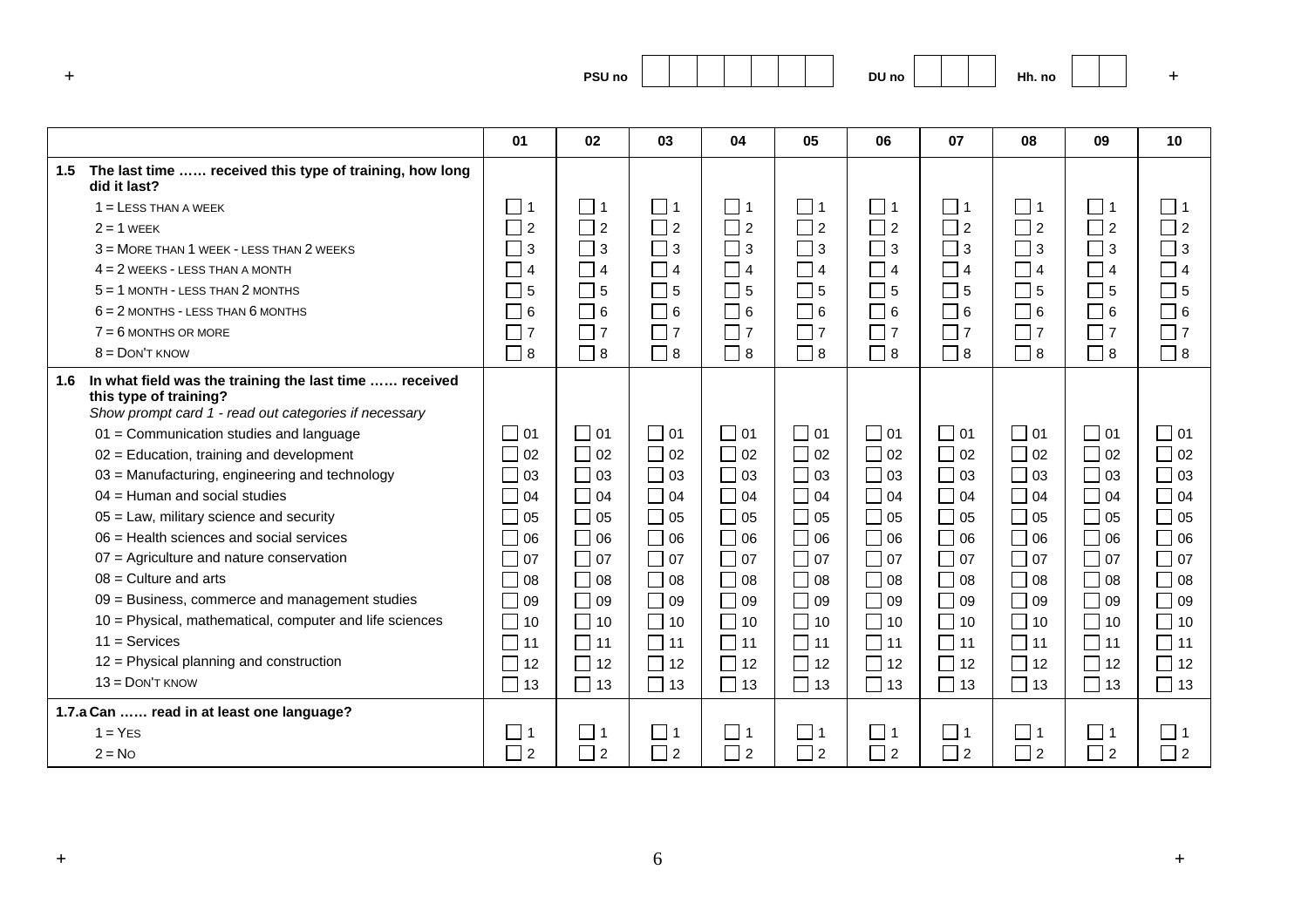|                                                                                                                                             | 01                                      | 02       | 03                   | 04            | 05       | 06       | 07       | 08                   | 09          | 10       |
|---------------------------------------------------------------------------------------------------------------------------------------------|-----------------------------------------|----------|----------------------|---------------|----------|----------|----------|----------------------|-------------|----------|
| 1.7.b Can  write in at least one language?                                                                                                  |                                         |          |                      |               |          |          |          |                      |             |          |
| $1 = YES$                                                                                                                                   | $\blacksquare$ 1                        | $\Box$ 1 | $\Box$ 1             | $\Box$ 1      | $\Box$ 1 | $\Box$ 1 | $\Box$ 1 | $\Box$ 1             | $\Box$ 1    | $\Box$ 1 |
| $2 = No$                                                                                                                                    | $\Box$ 2                                | $\Box$ 2 | $\Box$ 2             | $\Box$ 2      | $\Box$ 2 | $\Box$ 2 | $\Box$ 2 | $\Box$ 2             | $\Box$ 2    | $\Box$ 2 |
| Which of the following educational institutions, if any,<br>1.8<br>does  currently attend?<br>Include distance and correspondence education |                                         |          |                      |               |          |          |          |                      |             |          |
| $1 =$ School                                                                                                                                | $\Box$ 1                                | $\Box$ 1 | $\Box$ 1             | $\Box$ 1      | $\Box$ 1 | $\Box$ 1 | $\Box$ 1 | $\Box$ 1             | $\Box$ 1    | $\Box$ 1 |
| $2 =$ University                                                                                                                            | $\sqsupset$ 2                           | $\Box$ 2 | $\prod$ <sub>2</sub> | $\sqsupset$ 2 | $\Box$ 2 | $\Box$ 2 | $\Box$ 2 | $\Box$ 2             | $\Box$ 2    | $\Box$ 2 |
| $3 = Technikon$                                                                                                                             | $\sqsupset$ 3                           | $\Box$ 3 | $\Box$ 3             | $\sqsupset$ 3 | $\Box$ 3 | $\Box$ 3 | $\Box$ 3 | $\Box$ 3             | $\Box$ 3    | $\Box$ 3 |
| $4 =$ College                                                                                                                               | $\begin{array}{ccc} \hline \end{array}$ | $\Box$ 4 | $\Box$ 4             | $\Box$ 4      | $\Box$ 4 | $\Box$ 4 | $\Box$ 4 | $\Box$ 4             | $\Box$ 4    | $\Box$ 4 |
| $5$ = Adult basic education and training/literacy classes                                                                                   | $\overline{\phantom{a}}$ 5              | $\Box$ 5 | $\Box$ 5             | $\lceil 5$    | $\Box$ 5 | $\Box$ 5 | $\Box$ 5 | $\Box$ 5             | $\Box$ 5    | $\Box$ 5 |
| $6$ = Other adult education classes                                                                                                         | $\Box$ 6                                | $\Box$ 6 | $\Box$ 6             | $\Box$ 6      | $\Box$ 6 | $\Box$ 6 | $\Box$ 6 | $\Box$ 6             | □ 6         | $\Box$ 6 |
| $7 =$ Other than any of the above                                                                                                           | $\sqsupset$ 7                           | $\Box$ 7 | $\Box$ 7             | 7 ר           | $\Box$ 7 | $\Box$ 7 | $\Box$ 7 | $\Box$ 7             | $\Box$ 7    | $\Box$ 7 |
| $8 = None$<br>$\rightarrow$ Go to Q 1.11                                                                                                    | $\overline{\phantom{0}}$ 8              | $\Box$ 8 | $\Box$ 8             | ヿ 8           | $\Box$ 8 | $\Box$ 8 | $\Box$ 8 | $\Box$ 8             | $\Box$ 8    | $\Box$ 8 |
| Is this full-time or part-time?<br>1.9                                                                                                      |                                         |          |                      |               |          |          |          |                      |             |          |
| $1 =$ FULL-TIME                                                                                                                             | $\sqsupset$ 1                           | $\Box$ 1 | $\Box$ 1             | $\Box$ 1      | $\Box$ 1 | $\Box$ 1 | $\Box$ 1 | $\Box$ 1             | $\Box$ 1    | $\Box$ 1 |
| $2 = PART-TIME$                                                                                                                             | $\Box$ 2                                | $\Box$ 2 | $\Box$ 2             | $\Box$ 2      | $\Box$ 2 | $\Box$ 2 | $\Box$ 2 | $\prod$ <sub>2</sub> | $\Box$ 2    | $\Box$ 2 |
| 1.10 Is  mainly studying through attending classes or<br>through distance learning?                                                         |                                         |          |                      |               |          |          |          |                      |             |          |
| $1 =$ ATTENDING CLASSES                                                                                                                     | $\Box$ 1                                | $\Box$ 1 | $\Box$ 1             | $\Box$ 1      | $\Box$ 1 | $\Box$ 1 | $\Box$ 1 | $\Box$ 1             | $\Box$ 1    | $\Box$ 1 |
| $2 =$ DISTANCE LEARNING                                                                                                                     | $\Box$ 2                                | $\Box$ 2 | $\Box$ 2             | $\Box$ 2      | $\Box$ 2 | $\Box$ 2 | $\Box$ 2 | $\Box$ 2             | $\Box$ 2    | $\Box$ 2 |
| 1.11 In the last seven days, did  spend at least one hour<br>fetching water for home use (not for sale)?                                    |                                         |          |                      |               |          |          |          |                      |             |          |
| $1 = YES$                                                                                                                                   | $\Box$ 1                                | $\Box$ 1 | $\Box$ 1             | $\Box$ 1      | $\Box$ 1 | $\Box$ 1 | $\Box$ 1 | $\Box$ 1             | $\square$ 1 | $\Box$ 1 |
| $2 = No$<br>$\rightarrow$ Go to Q 1.13                                                                                                      | $\Box$ 2                                | $\Box$ 2 | $\Box$ 2             | $\Box$ 2      | $\Box$ 2 | $\Box$ 2 | $\Box$ 2 | $\Box$ 2             | $\Box$ 2    | $\Box$ 2 |
| 1.12 How many hours did  spend on fetching water in the<br>last seven days?                                                                 |                                         |          |                      |               |          |          |          |                      |             |          |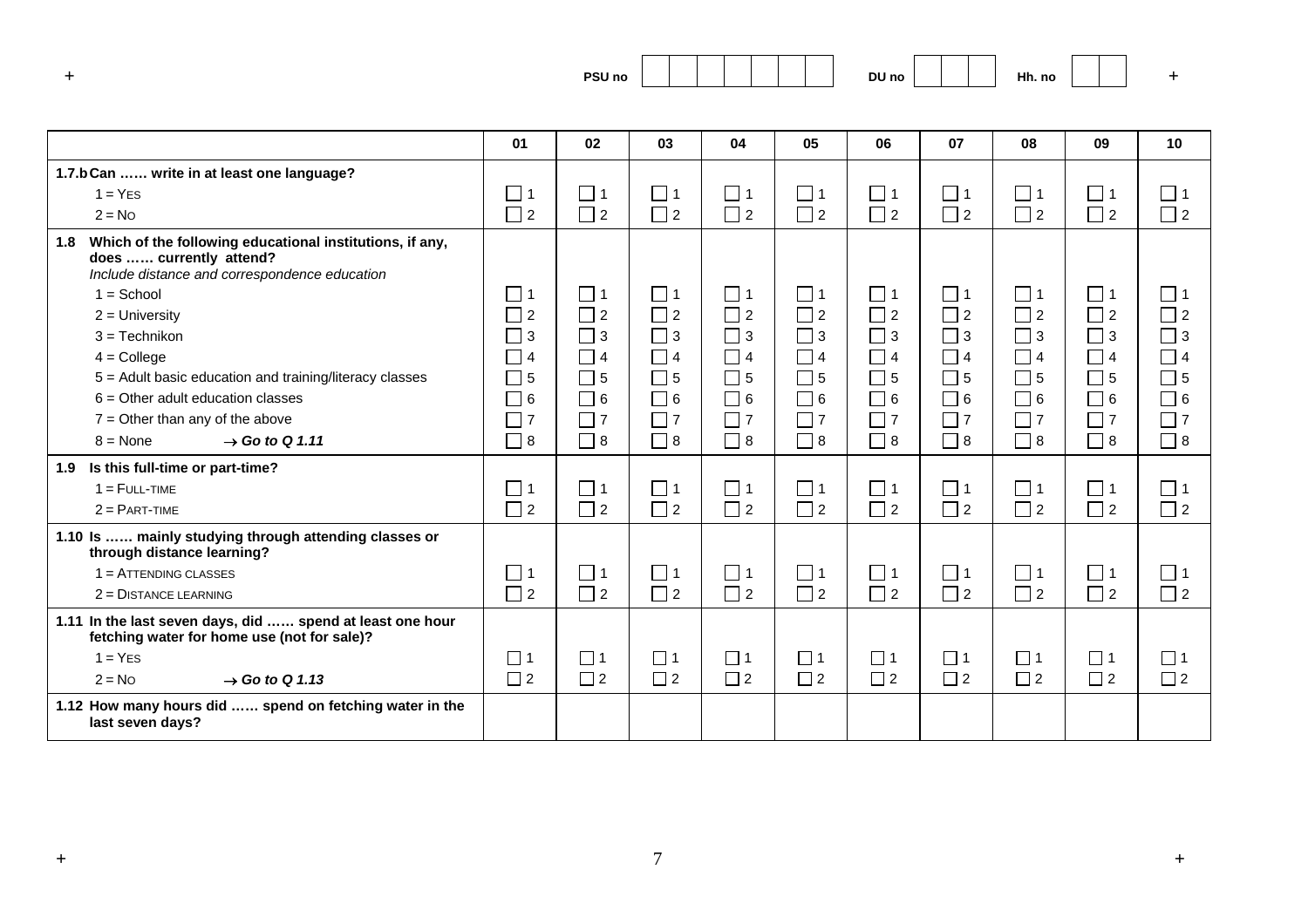| <b>PSU no</b> |  |  |  | DU <sub>nc</sub> |  | பட<br>Hh. no |  |  |
|---------------|--|--|--|------------------|--|--------------|--|--|
|               |  |  |  |                  |  |              |  |  |

|                                                                                                                                    | 01       | 02       | 03       | 04       | 05       | 06       | 07       | 08       | 09            | 10            |
|------------------------------------------------------------------------------------------------------------------------------------|----------|----------|----------|----------|----------|----------|----------|----------|---------------|---------------|
| 1.13 In the last seven days, did  spend at least one hour<br>fetching wood/dung for home use (not for sale)?                       |          |          |          |          |          |          |          |          |               |               |
| $1 = YES$                                                                                                                          | $\Box$ 1 | П1       | l 11     | $\Box$ 1 | $\Box$ 1 | $\Box$ 1 | □ 1      | $\Box$ 1 | $\Box$        | $\Box$        |
| $2 = No$<br>$\rightarrow$ Go to Q 1.15                                                                                             | $\Box$ 2 | $\Box$ 2 | $\Box$ 2 | $\Box$ 2 | $\Box$ 2 | $\Box$ 2 | $\Box$ 2 | $\Box$ 2 | $\sqsupset$ 2 | $\sqsupset$ 2 |
| 1.14 How many hours did  spend on fetching wood/dung<br>in the last seven days?                                                    |          |          |          |          |          |          |          |          |               |               |
| 1.15 Who is the person who usually brings in the most money<br>into the household? Give person number                              |          |          |          |          |          |          |          |          |               |               |
| $1 =$ If two persons or more bring in the same highest amount,<br>give person number of the oldest of them above and<br>mark box 1 | $\Box$ 1 |          |          |          |          |          |          |          |               |               |
| $2 =$ If the respondent does not know, give person number of<br>the oldest person who brings in money and mark box 2               | $\Box$ 2 |          |          |          |          |          |          |          |               |               |
| $3 =$ If no-one brings in money, give person number of the<br>oldest person in the household and mark box 3                        | $\Box$ 3 |          |          |          |          |          |          |          |               |               |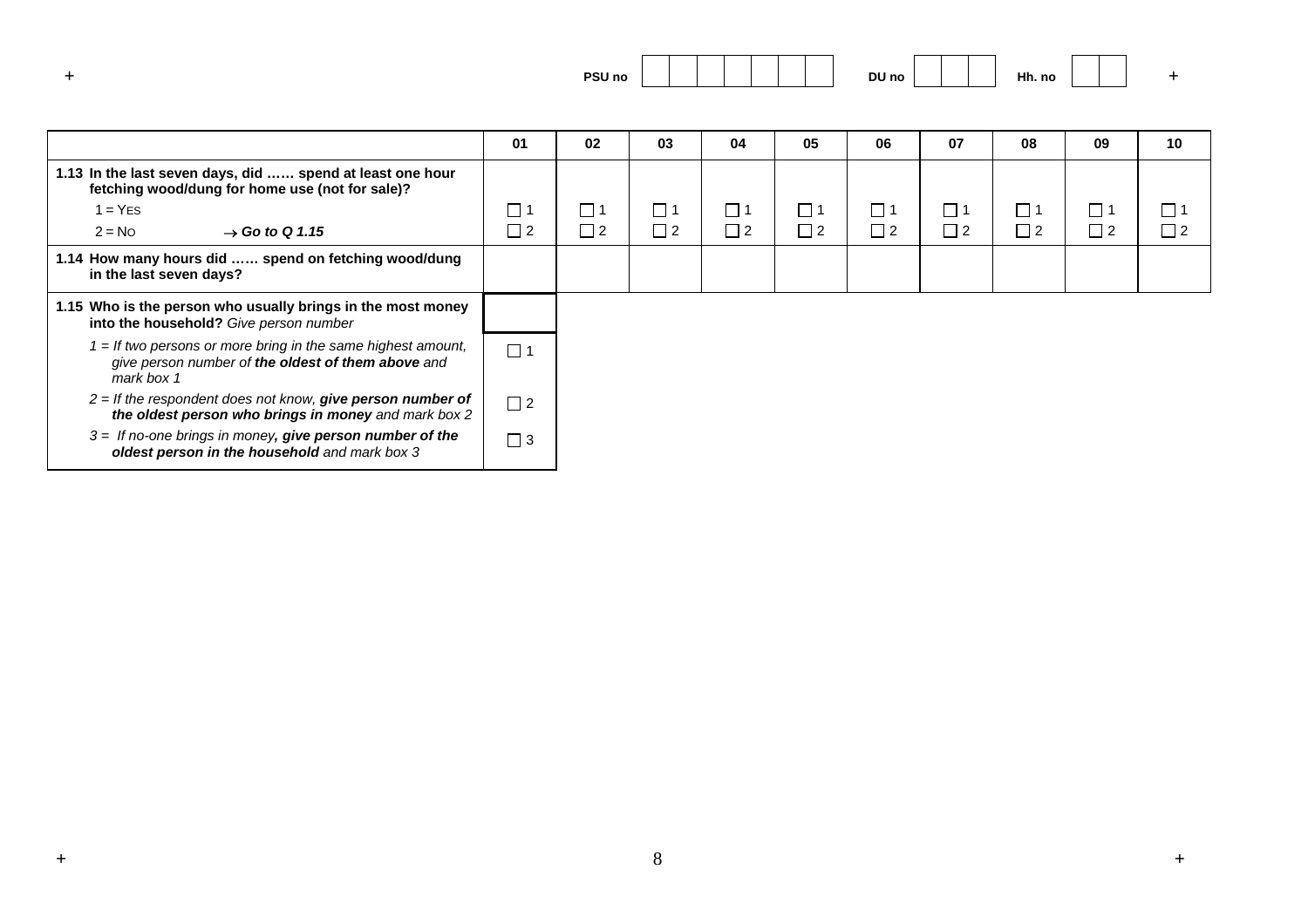|                                                                                                                                                                                                                                                                               |                             | PSU <sub>no</sub>              |                                |                                      |                                                                                                                                                                                                                                                 | DU <sub>no</sub>                           |                          |          | Hh. no                                                                   |           |                                                              |      |                                  |                                                    |
|-------------------------------------------------------------------------------------------------------------------------------------------------------------------------------------------------------------------------------------------------------------------------------|-----------------------------|--------------------------------|--------------------------------|--------------------------------------|-------------------------------------------------------------------------------------------------------------------------------------------------------------------------------------------------------------------------------------------------|--------------------------------------------|--------------------------|----------|--------------------------------------------------------------------------|-----------|--------------------------------------------------------------|------|----------------------------------|----------------------------------------------------|
| <b>SECTION 2</b><br>This section covers activities in the last seven days                                                                                                                                                                                                     |                             |                                |                                |                                      | If "YES" for a person to any part of question 2.1 $\rightarrow$ Go to Section 4 for that person.                                                                                                                                                |                                            |                          |          |                                                                          |           | 01                                                           |      | 02                               | 03                                                 |
| Ask for all household members aged 15 and above. It is very important that you try<br>to ask these questions of each person themselves if at all possible.<br>Read out: Now I am going to ask some questions about your activities ('s<br>activities) in the last seven days. |                             |                                |                                |                                      | 2.2 Even though  did not do any of these activities in<br>the last seven days, does he/she have a job, business, or<br>other economic or farming activity that he/she will<br>definitely return to?                                             |                                            |                          |          |                                                                          |           |                                                              |      |                                  |                                                    |
|                                                                                                                                                                                                                                                                               | 01                          | 02                             | 03                             | temporary absence.                   | (For agricultural activities, the off season in agriculture is not a                                                                                                                                                                            |                                            |                          |          |                                                                          |           | 09                                                           |      | 10                               |                                                    |
| Interviewer to answer<br>2.0 Is the person him/herself responding to questions?                                                                                                                                                                                               | YES NO<br>$\Box$ 1 $\Box$ 2 | YES NO<br>$\Box$ 2<br>$\Box$ 1 | YES NO<br>$\Box$ 1 $\Box$ 2    | <b>⊻E</b> &⊨∛JO<br>$\Box$ i $\Box$ 2 | YES NO                                                                                                                                                                                                                                          | YES NO                                     | YES NO                   |          | YES NO<br>$p$ d o'r section for this person, Go to Section $\frac{1}{2}$ | YES       | NO<br>--2.                                                   | YES  | $\Box$                           | $\Box$ 1<br>$\overline{2}$                         |
| 2.1 In the last seven days, did  do any of the following<br>activities, even for only one hour? Show prompt card 2.<br>a) Run or do any kind of business, big or small for<br>himself/herself?                                                                                | YES NO<br>$\Box$ 1 $\Box$ 2 | YES NO<br>$\Box$ 1<br>$\Box$ 2 |                                |                                      | $\frac{1}{10}$ $\frac{1}{10}$ $\frac{1}{10}$ $\frac{1}{10}$ $\frac{1}{10}$ $\frac{1}{10}$ activity in the last seven days? Mark only one reason.                                                                                                |                                            |                          |          | $\mathbb{Z}^2$                                                           | $\Box$ 1  | YES NO<br>$\Box$ 2<br>$\mathbf 0$                            |      | YES NO<br>$\frac{1}{\sqrt{2}}$   | $\Box$ 01                                          |
| Examples: Selling things, making things for sale, repairing things,<br>guarding cars, brewing beer, hairdressing, crèche businesses, taxi<br>or other transport business, having a legal or medical practice, etc.                                                            |                             |                                |                                |                                      | $02$ = CARING FOR FAMILY OR OTHERS (EXCEPT MATERNITY/<br>PATERNITY LEAVE)<br>03 = MATERNITY OR PATERNITY LEAVE                                                                                                                                  |                                            |                          |          |                                                                          |           | $\mathsf{L}$<br>02<br>03                                     |      | $\Box$ 02<br>l 03                | $\Box$ 02<br>$\Box$ 03                             |
| b) Do any work for a wage, salary, commission or any<br>payment in kind (excl. domestic work)?<br>Examples: a regular job, contract, casual or piece work for pay,<br>work in exchange for food or housing.                                                                   | $\Box$ 1 $\Box$ 2           | $\Box$ 1 $\Box$ 2              |                                |                                      | $\Box$ 1 $\Box$ 2 04 $\exists$ 0 THER FAMILY/COMMUNITY OBLIGE TONS (FUMERALS, $\Box$ 2<br>MEETINGS)<br>05 = STRIKE/STAY-AWAY/LOCKOUT<br>$06 =$ PROBLEMS WITH TRANSPORT                                                                          |                                            |                          |          |                                                                          |           | ⊡∂4<br>  05<br>06                                            |      | ⊡ิจ<br>$\Box$ 05<br>l 06         | $\Box$ 04<br>  105<br>$\Box$ 06                    |
| c) Do any work as a domestic worker for a wage, salary,<br>or any payment in kind?                                                                                                                                                                                            | $\Box$ 1 $\Box$ 2           | $\Box$ 1<br>$\Box$ 2           |                                |                                      | $\Box$ 1 $\Box$ 2 o $\Box$ BADAE)<br>$08 =$ VACATION, LEAVE                                                                                                                                                                                     | $\Box$ 1 $\Box$ 2                          | $\Box$ 1                 | $\Box$ 2 | $\Box$ 1 $\Box$ 2                                                        | l 11      | 曰も                                                           |      | $\overline{\Box}$<br>- I 08      | $\Box$ 07<br>$\Box$ 08                             |
| d) Help unpaid in a family business of any kind?<br>Examples: Help to sell things, make things for sale or exchange,<br>doing the accounts, cleaning up for the business, etc. Don't count<br>normal housework.                                                               | $\Box$ 1 $\Box$ 2           | $\Box$ 1 $\Box$ 2              |                                |                                      | $\Box$ 1 $\Box$ 2 $\sqrt{9}$ $\Box$ 8 T $\Box$ 2 $\sqrt{8}$ T $\overline{R}$ A <sub>2</sub> I $\overline{MR}$ <sup>3</sup> $\overline{LR}$ A <sup>2</sup><br>$0 =$ UNREST (VIOLENCE)<br>1 = TEMPORARILY LAID OFF/REDUCTION IN ECONOMIC ACTIVITY |                                            | $\Box$ 1 $\Box$ 2        |          | $\Box$ 1 $\Box$ 2                                                        |           | 同约<br>$\blacksquare$<br>10<br>$\overline{\phantom{a}}$<br>-1 |      | 目。<br>$\vert$ 10<br>$\square$ 11 | $\Box$ 09<br>$\Box$ 10<br>$\Box$ 11                |
| e) Do any work on his/her own or the family's plot, farm,<br>food garden, cattle post or kraal or help in growing<br>farm produce or in looking after animals for the<br>household?                                                                                           | $\Box$ 1 $\Box$ 2           | $\Box$ 1 $\Box$ 2              | $2.4^{\circ}$                  | $=$ WITHIN A WEEK                    | $\Box$ 1 $\Box$ 2 14 $\Box$ 0 THER REASON, SOeCID 1. $\Box$ 2   $\Box$ 1. $\Box$ 2  <br>When does  intend to start working?                                                                                                                     |                                            |                          |          | $\Box$ 1. $\Box$ 2                                                       | l 11      | $\Box$ 22 $\Box$ 1                                           |      | $\square$ a2                     | $\Box$ 12<br>- 11                                  |
| Examples: ploughing, harvesting, looking after livestock.                                                                                                                                                                                                                     |                             |                                |                                |                                      | $=$ WITHIN TWO WEEKS                                                                                                                                                                                                                            |                                            |                          |          |                                                                          |           |                                                              |      |                                  | $\sqsupset$ 2                                      |
| f) Do any construction or major repair work on his/her<br>own home, plot, cattle post or business or those of<br>the family?                                                                                                                                                  | $\Box$ 1 $\Box$ 2           | $\Box$ 1 $\Box$ 2              | $\Box$ 1 $\Box$ 2 <sup>3</sup> | = DON'T KNOW                         | Ε <b>γ</b> γιτ <del>μιγ</del> ∠φψRηγεβκβε<br>= LATER THAN FOUR WEEKS FROM NOW                                                                                                                                                                   | $\Box$ 1 $\Box$ 2                          | $\Box$ 1 $\Box$ 2        |          | $\Box$ 1 $\Box$ 2                                                        | $\prod$ 1 | 口23                                                          |      | ₫ά                               | $\Box$ 3<br>$\overline{\phantom{0}}$ 4<br>$\Box$ 5 |
| g) Catch any fish, prawns, shells, wild animals or other<br>food for sale or family food?                                                                                                                                                                                     | $\Box$ 1 $\Box$ 2           | $\Box$ 1<br>$\Box$ 2           |                                |                                      |                                                                                                                                                                                                                                                 |                                            |                          |          |                                                                          |           |                                                              |      |                                  |                                                    |
| h) Beg for money or food in public?                                                                                                                                                                                                                                           | $\Box$ 1 $\Box$ 2           | $\Box$ 2<br> 1                 | $\Box$ 1 $\Box$ 2              | $\Box$ 1 $\Box$ 2                    |                                                                                                                                                                                                                                                 | $\Box$ 1 $\Box$ 2 $\Box$ 1 $\Box$ 2 $\Box$ | $\Box$ 1 $\Box$ 2 $\Box$ |          | $\Box$ 1 $\Box$ 2                                                        | $\Box$ 1  | $\Box$ 2                                                     | l 11 | $\vert$ 2                        |                                                    |

 $\boldsymbol{+}$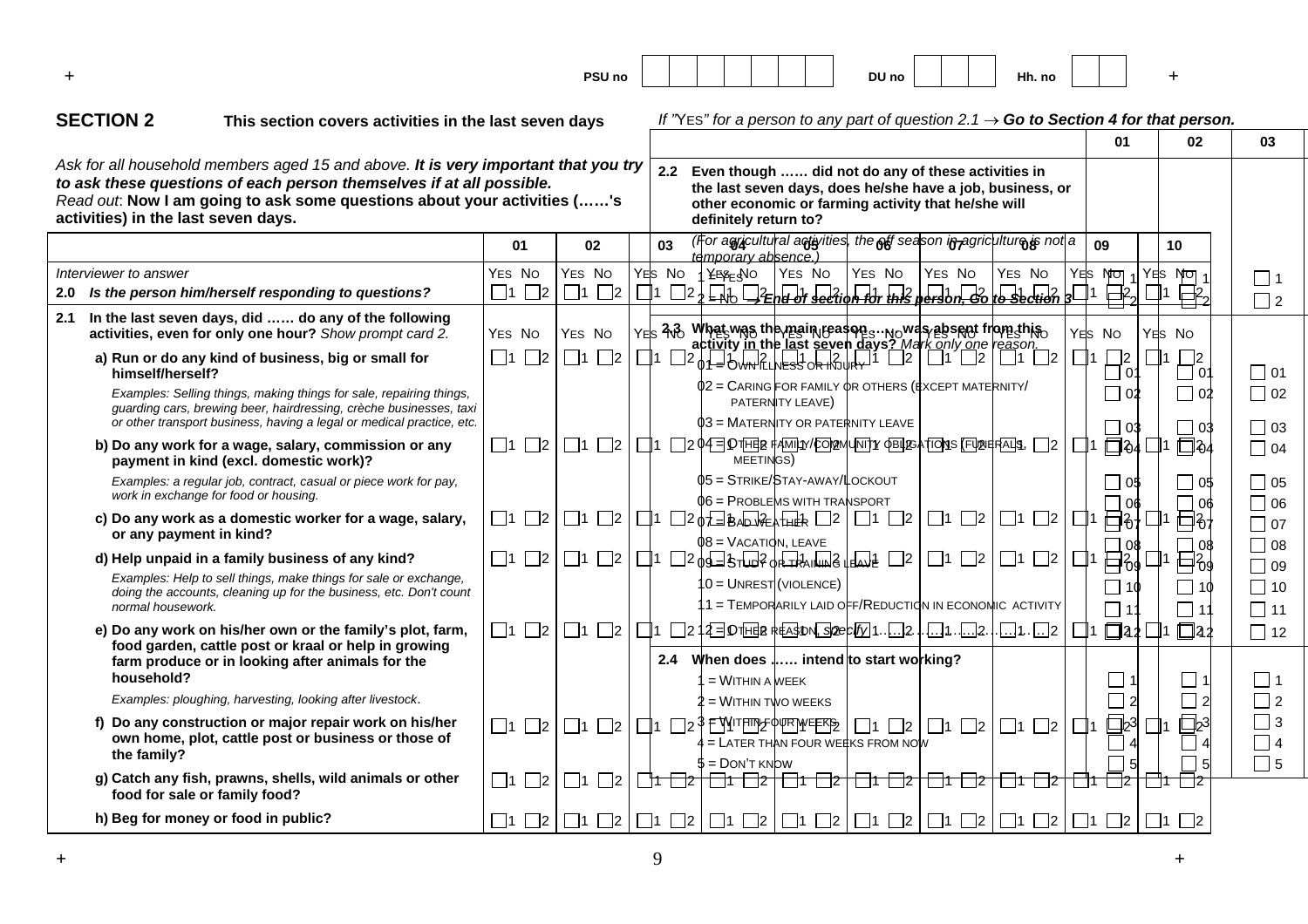$+$ 

# SECTION 3 This section covers unemployment and non-economic activities

*Ask for all household members aged 15 and above who did not work and were not absent from work (I.e. for those whose answer on Q 2.2 = 2)* 

## *Read out*: **Now I am going to ask some questions about whether you (……) wanted and were (was) available for any of the types of work mentioned earlier**

|     |                                                                                                             | 01                 | 02                            | 03        | 04        | 05        | 06        | 07        | 08        | 09        | 10             |
|-----|-------------------------------------------------------------------------------------------------------------|--------------------|-------------------------------|-----------|-----------|-----------|-----------|-----------|-----------|-----------|----------------|
| 3.1 | Why did  not work during the past seven days?                                                               |                    |                               |           |           |           |           |           |           |           |                |
|     | 01 = HAS FOUND A JOB, BUT IS ONLY STARTING AT A DEFINITE DATE<br>$\rightarrow$ Go to Q 3.8<br>IN THE FUTURE | $\Box$ 01          | $\Box$ 01                     | $\Box$ 01 | $\Box$ 01 | $\Box$ 01 | $\Box$ 01 | $\Box$ 01 | $\Box$ 01 | $\Box$ 01 | $\Box$ 01      |
|     | 02 = LACK OF SKILLS OR QUALIFICATIONS FOR AVAILABLE JOBS                                                    | 02<br>$\Box$       | $\Box$ 02                     | $\Box$ 02 | $\Box$ 02 | $\Box$ 02 | $\Box$ 02 | $\Box$ 02 | $\Box$ 02 | $\Box$ 02 | $\Box$ 02      |
|     | 03 = SCHOLAR OR STUDENT, PREFERS NOT TO WORK                                                                | $\Box$<br>03       | $\Box$ 03                     | $\Box$ 03 | $\Box$ 03 | $\Box$ 03 | $\Box$ 03 | $\Box$ 03 | $\Box$ 03 | $\Box$ 03 |                |
|     | 04 = HOUSEWIFE/HOMEMAKER, PREFERS NOT TO WORK                                                               | $\Box$<br>04       | $\Box$ 04                     | $\Box$ 04 | $\Box$ 04 | $\Box$ 04 | $\Box$ 04 | $\Box$ 04 | $\Box$ 04 | $\Box$ 04 | $\Box$ 04      |
|     | 05 = RETIRED AND PREFERS NOT TO SEEK FORMAL WORK                                                            | l.<br>05           | $\Box$ 05                     | $\Box$ 05 | $\Box$ 05 | $\Box$ 05 | $\Box$ 05 | $\Box$ 05 | $\Box$ 05 | $\Box$ 05 | $\Box$ 05      |
|     | 06 = ILLNESS, INVALID, DISABLED OR UNABLE TO WORK<br>(HANDICAPPED)                                          | $\Box$<br>06       | $\Box$ 06                     | $\Box$ 06 | $\Box$ 06 | $\Box$ 06 | $\Box$ 06 | $\Box$ 06 | $\Box$ 06 | $\Box$ 06 | $\Box$ 06      |
|     | 07 = TOO YOUNG OR TOO OLD TO WORK                                                                           | $\Box$<br>07       | $\Box$ 07                     | $\Box$ 07 | $\Box$ 07 | $\Box$ 07 | $\Box$ 07 | $\Box$ 07 | $\Box$ 07 | $\Box$ 07 | $\overline{0}$ |
|     | 08 = SEASONAL WORKER, E.G. FRUIT PICKER, WOOL-SHEARER                                                       | П<br>08            | $\Box$ 08                     | $\Box$ 08 | $\Box$ 08 | $\Box$ 08 | $\Box$ 08 | $\Box$ 08 | $\Box$ 08 | $\Box$ 08 | $\Box$ 08      |
|     | 09 = CANNOT FIND SUITABLE WORK (SALARY, LOCATION OF WORK<br>OR CONDITIONS NOT SATISFACTORY)                 | $\Box$ 09          | $\Box$ 09                     | $\Box$ 09 | $\Box$ 09 | $\Box$ 09 | $\Box$ 09 | $\Box$ 09 | $\Box$ 09 | $\Box$ 09 | $\Box$ 09      |
|     | 10 = CONTRACT WORKER, E.G. MINE WORKER RESTING<br>ACCORDING TO CONTRACT                                     | $\Box$ 10          | $\Box$ 10                     | $\Box$ 10 | $\Box$ 10 | $\Box$ 10 | $\Box$ 10 | $\Box$ 10 | $\Box$ 10 | $\Box$ 10 | $\Box$ 10      |
|     | $11 =$ RECENTLY RETRENCHED                                                                                  | $\mathsf{L}$<br>11 | $\Box$ 11                     | $\Box$ 11 | $\Box$ 11 | $\Box$ 11 | $\Box$ 11 | $\Box$ 11 | $\Box$ 11 | $\Box$ 11 | $\Box$ 11      |
|     | $12 =$ OTHER REASON                                                                                         | $\Box$ 12          | $\Box$ 12                     | $\Box$ 12 | $\Box$ 12 | $\Box$ 12 | $\Box$ 12 | $\Box$ 12 | $\Box$ 12 | $\Box$ 12 | $\Box$ 12      |
| 3.2 | If a suitable job is offered, will  accept it?                                                              |                    |                               |           |           |           |           |           |           |           |                |
|     | $1 = YES$                                                                                                   | - 1                | $\sqsupset$ 1                 | $\Box$ 1  | $\Box$ 1  | $\Box$ 1  | $\Box$ 1  | $\Box$ 1  | $\Box$ 1  | $\Box$ 1  | $\vert$ 1      |
|     | $2 = No$                                                                                                    | $\Box$ 2           | $\Box$ 2                      | $\Box$ 2  | $\Box$ 2  | $\Box$ 2  | $\Box$ 2  | $\Box$ 2  | $\Box$ 2  | $\Box$ 2  | $\Box$ 2       |
|     | $3 =$ DON'T KNOW<br>$\rightarrow$ Go to Q 3.8                                                               | $\Box$ 3           | $\Box$ 3                      | $\Box$ 3  | $\Box$ 3  | $\Box$ 3  | $\Box$ 3  | $\Box$ 3  | $\Box$ 3  | $\Box$ 3  | $\Box$ 3       |
| 3.3 | How soon can  start work?                                                                                   |                    |                               |           |           |           |           |           |           |           |                |
|     | $1 = W$ ITHIN A WEEK                                                                                        | _  1               | $\Box$ 1                      | $\Box$ 1  | $\Box$ 1  | $\Box$ 1  | $\Box$ 1  | $\Box$ 1  | $\Box$ 1  | $\Box$ 1  | □ 1            |
|     | $2 =$ WITHIN TWO WEEKS                                                                                      | $\overline{2}$     | $\Box$ 2                      | $\Box$ 2  | $\Box$ 2  | $\Box$ 2  | $\Box$ 2  | $\Box$ 2  | $\Box$ 2  | $\Box$ 2  | $\Box$ 2       |
|     | $3 =$ WITHIN FOUR WEEKS                                                                                     | 3                  | $\overline{\phantom{0}}$<br>3 | $\Box$ 3  | $\Box$ 3  | $\Box$ 3  | $\Box$ 3  | $\Box$ 3  | $\Box$ 3  | $\Box$ 3  | 3              |
|     | $4 =$ LATER THAN FOUR WEEKS FROM NOW                                                                        | $\overline{4}$     | $\Box$ 4                      | $\Box$ 4  | $\Box$ 4  | $\Box$ 4  | $\Box$ 4  | $\Box$ 4  | $\Box$ 4  | $\Box$ 4  | 4              |
|     | $5 =$ DON'T KNOW                                                                                            | $\Box$ 5           | $\overline{\phantom{0}}$<br>5 | $\Box$ 5  | $\Box$ 5  | $\Box$ 5  | $\Box$ 5  | $\Box$ 5  | $\Box$ 5  | $\Box$ 5  | $\sqsupset$ 5  |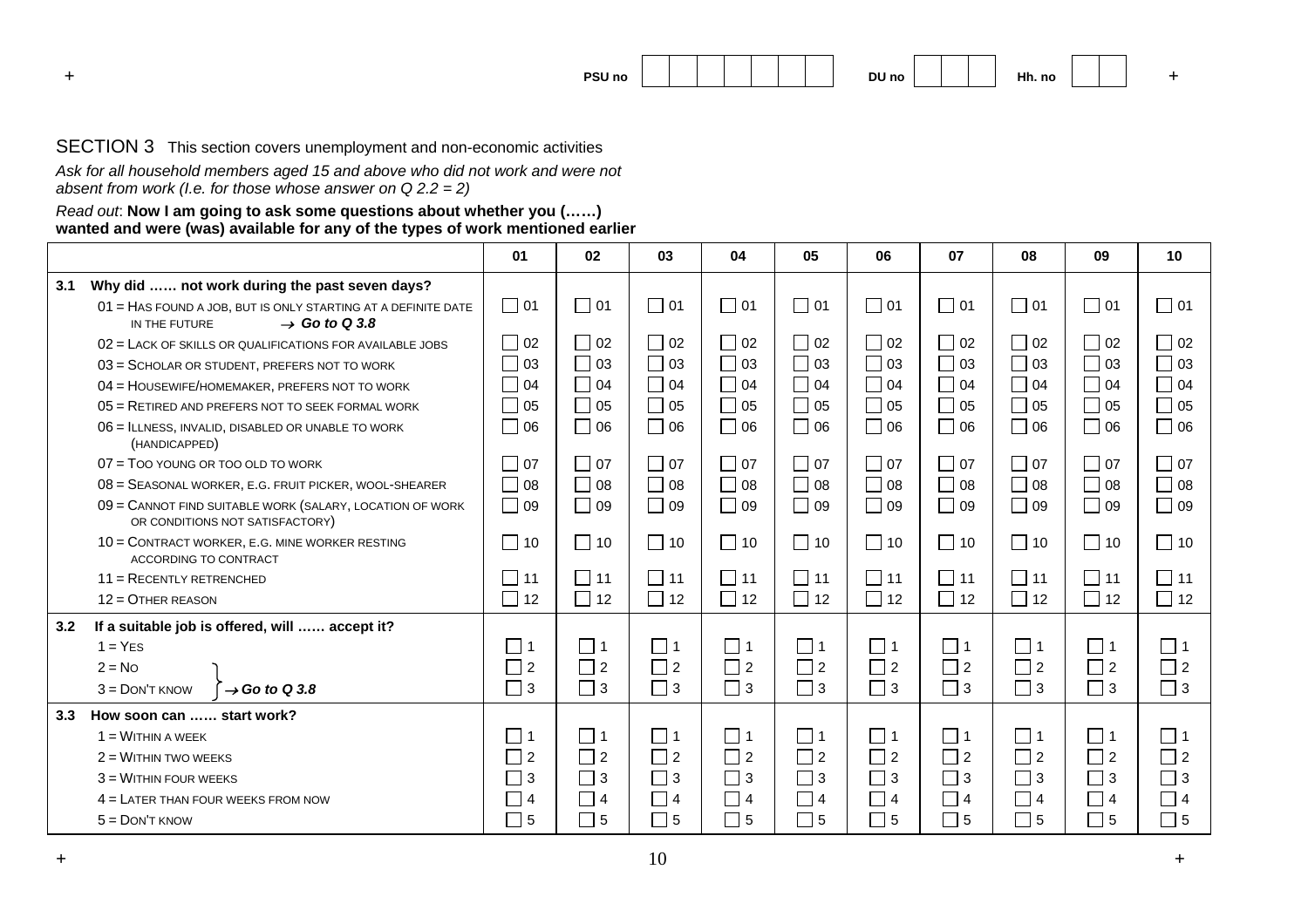$+$ 

|                                                                                                                                 | 01                                                           | 02                                                           | 03                                                 | 04                                                     | 05                                                        | 06                                                     | 07                                               | 08                                                  | 09                                                     | 10                                                  |
|---------------------------------------------------------------------------------------------------------------------------------|--------------------------------------------------------------|--------------------------------------------------------------|----------------------------------------------------|--------------------------------------------------------|-----------------------------------------------------------|--------------------------------------------------------|--------------------------------------------------|-----------------------------------------------------|--------------------------------------------------------|-----------------------------------------------------|
| During the past four weeks, has  taken any action<br>3.4<br>a) to look for any kind of work<br>b) to start any kind of business | YES NO<br>$\Box$ 1<br>$\Box$ 2<br>$\mathbb{R}^2$<br>$\Box$ 1 | YES NO<br>$\Box$ 1<br>$\Box$ 2<br>$\Box$ 1<br>$\mathbb{Z}^2$ | YES NO<br>$\Box$ 2<br>l 11<br>$\Box$ 1<br>$\Box$ 2 | YES NO<br>$\Box$ 1 $\Box$ 2<br>$\Box$ 1<br>$\square$ 2 | YES NO<br>$\Box$ 1<br>$\Box$ 2<br>$\Box$ 1<br>$\square$ 2 | YES NO<br>$\Box$ 2<br>$\Box$ 1<br>$\Box$ 1<br>$\Box$ 2 | YES NO<br>$\Box$ 1 $\Box$ 2<br>$\Box$ 1 $\Box$ 2 | YES NO<br>$\Box$ 1 $\Box$ 2<br>$\Box$ 1<br>$\Box$ 2 | YES NO<br>$\Box$ 1<br>$\Box$ 2<br>$\Box$ 1<br>$\Box$ 2 | YES NO<br>$\Box$ 1 $\Box$ 2<br>$\Box$ 1<br>$\Box$ 2 |
| $\rightarrow$ Go to Q 3.7<br>If "No" to both a) and b)                                                                          |                                                              |                                                              |                                                    |                                                        |                                                           |                                                        |                                                  |                                                     |                                                        |                                                     |
| In the past four weeks, what has  done to look for<br>3.5<br>work or to start a business?                                       |                                                              |                                                              |                                                    |                                                        |                                                           |                                                        |                                                  |                                                     |                                                        |                                                     |
| Give only one answer, the main one                                                                                              |                                                              |                                                              |                                                    |                                                        |                                                           |                                                        |                                                  |                                                     |                                                        |                                                     |
| 1 = WAITED/REGISTERED AT EMPLOYMENT AGENCY/TRADE UNION                                                                          | $\Box$ 1                                                     | $\Box$ 1                                                     | $\Box$ 1                                           | $\Box$ 1                                               | $\Box$ 1                                                  | $\Box$ 1                                               | $\Box$ 1                                         | $\Box$ 1                                            | $\Box$ 1                                               | $\Box$ 1                                            |
| 2 = ENQUIRED AT WORKPLACES, FARMS, FACTORIES OR CALLED<br>ON OTHER POSSIBLE EMPLOYERS                                           | $\Box$ 2                                                     | $\Box$ 2                                                     | $\Box$ 2                                           | $\Box$ 2                                               | $\Box$ 2                                                  | $\Box$ 2                                               | $\Box$ 2                                         | $\Box$ 2                                            | $\Box$ 2                                               | $\Box$ 2                                            |
| $3 =$ PLACED/ANSWERED ADVERTISEMENT(S)                                                                                          | $\Box$ 3                                                     | $\Box$ 3                                                     | $\Box$ 3                                           | $\Box$ 3                                               | $\Box$ 3                                                  | $\Box$ 3                                               | $\Box$ 3                                         | $\Box$ 3                                            | $\Box$ 3                                               | $\Box$ 3                                            |
| 4 = SOUGHT ASSISTANCE FROM RELATIVES OR FRIENDS                                                                                 | $\Box$ 4                                                     | $\Box$ 4                                                     | $\Box$ 4                                           | $\Box$ 4                                               | $\Box$ 4                                                  | $\Box$ 4                                               | $\Box$ 4                                         | $\Box$ 4                                            | $\Box$ 4                                               | $\Box$ 4                                            |
| 5 = LOOKED FOR LAND, BUILDING, EQUIPMENT OR APPLIED FOR<br>PERMIT TO START OWN BUSINESS OR FARMING                              | $\Box$ 5                                                     | $\Box$ 5                                                     | $\Box$ 5                                           | $\Box$ 5                                               | $\Box$ 5                                                  | $\Box$ 5                                               | $\Box$ 5                                         | $\Box$ 5                                            | $\Box$ 5                                               | $\Box$ 5                                            |
| $6 =$ SOUGHT/UNDERWENT TRAINING                                                                                                 | $\square$ 6                                                  | $\Box$ 6                                                     | $\Box$ 6                                           | $\Box$ 6                                               | $\Box$ 6                                                  | $\Box$ 6                                               | $\Box$ 6                                         | $\Box$ 6                                            | $\Box$ 6                                               | $\Box$ 6                                            |
| 7 = WAITED AT THE STREET SIDE WHERE CASUAL WORKERS ARE<br><b>FOUND</b>                                                          | $\Box$ 7                                                     | $\Box$ 7                                                     | $\Box$ 7                                           | $\Box$ 7                                               | $\Box$ 7                                                  | $\Box$ 7                                               | $\Box$ 7                                         | $\Box$ 7                                            | $\Box$ 7                                               | $\Box$ 7                                            |
| $8 =$ OTHER                                                                                                                     | $\Box$ 8                                                     | $\Box$ 8                                                     | $\Box$ 8                                           | $\Box$ 8                                               | $\Box$ 8                                                  | $\Box$ 8                                               | $\Box$ 8                                         | $\Box$ 8                                            | $\Box$ 8                                               | $\Box$ 8                                            |
| $9 =$ DON'T KNOW                                                                                                                | $\Box$ 9                                                     | $\Box$ 9                                                     | $\Box$ 9                                           | $\Box$ 9                                               | $\Box$ 9                                                  | $\Box$ 9                                               | $\Box$ 9                                         | $\Box$ 9                                            | $\Box$ 9                                               | $\square$ 9                                         |
| 3.6<br>How long has  been trying to find work or start a<br>business?                                                           |                                                              |                                                              |                                                    |                                                        |                                                           |                                                        |                                                  |                                                     |                                                        |                                                     |
| $1 =$ LESS THAN A MONTH                                                                                                         | $\Box$ 1                                                     | $\Box$ 1                                                     | $\vert$ 1                                          | $\Box$ 1                                               | $\Box$ 1                                                  | $\Box$ 1                                               | $\Box$ 1                                         | $\Box$ 1                                            | $\Box$ 1                                               | $\Box$ 1                                            |
| $2 = 1$ MONTH TO LESS THAN 6 MONTHS                                                                                             | $\Box$ 2                                                     | $\Box$ 2                                                     | $\Box$ 2                                           | $\Box$ 2                                               | $\Box$ 2                                                  | $\Box$ 2                                               | $\Box$ 2                                         | $\Box$ 2                                            | $\Box$ 2                                               | $\Box$ 2                                            |
| $3 = 6$ MONTHS TO LESS THAN 1 YEAR                                                                                              | $\Box$ 3                                                     | $\Box$ 3                                                     | $\Box$ 3                                           | $\Box$ 3                                               | $\Box$ 3                                                  | $\Box$ 3                                               | $\Box$ 3                                         | $\Box$ 3                                            | $\Box$ 3                                               | $\Box$ 3                                            |
| $4 = 1$ YEAR TO LESS THAN 3 YEARS                                                                                               | $\Box$ 4                                                     | $\Box$ 4                                                     | $\Box$ 4                                           | $\Box$ 4                                               | $\Box$ 4                                                  | $\Box$ 4                                               | $\Box$ 4                                         | $\Box$ 4                                            | $\Box$ 4                                               | $\Box$ 4                                            |
| $5 = 3$ YEARS OR MORE                                                                                                           | $\square$ 5                                                  | $\Box$ 5                                                     | $\Box$ 5                                           | $\Box$ 5                                               | $\Box$ 5                                                  | $\Box$ 5                                               | $\Box$ 5                                         | $\Box$ 5                                            | $\Box$ 5                                               | $\Box$ 5                                            |
| $6 =$ DON'T KNOW                                                                                                                | $\Box$ 6                                                     | $\Box$ 6                                                     | □ 6                                                | $\Box$ 6                                               | $\Box$ 6                                                  | $\Box$ 6                                               | $\Box$ 6                                         | $\Box$ 6                                            | $\Box$ 6                                               | $\Box$ 6                                            |

→ *Go to Q 3.8*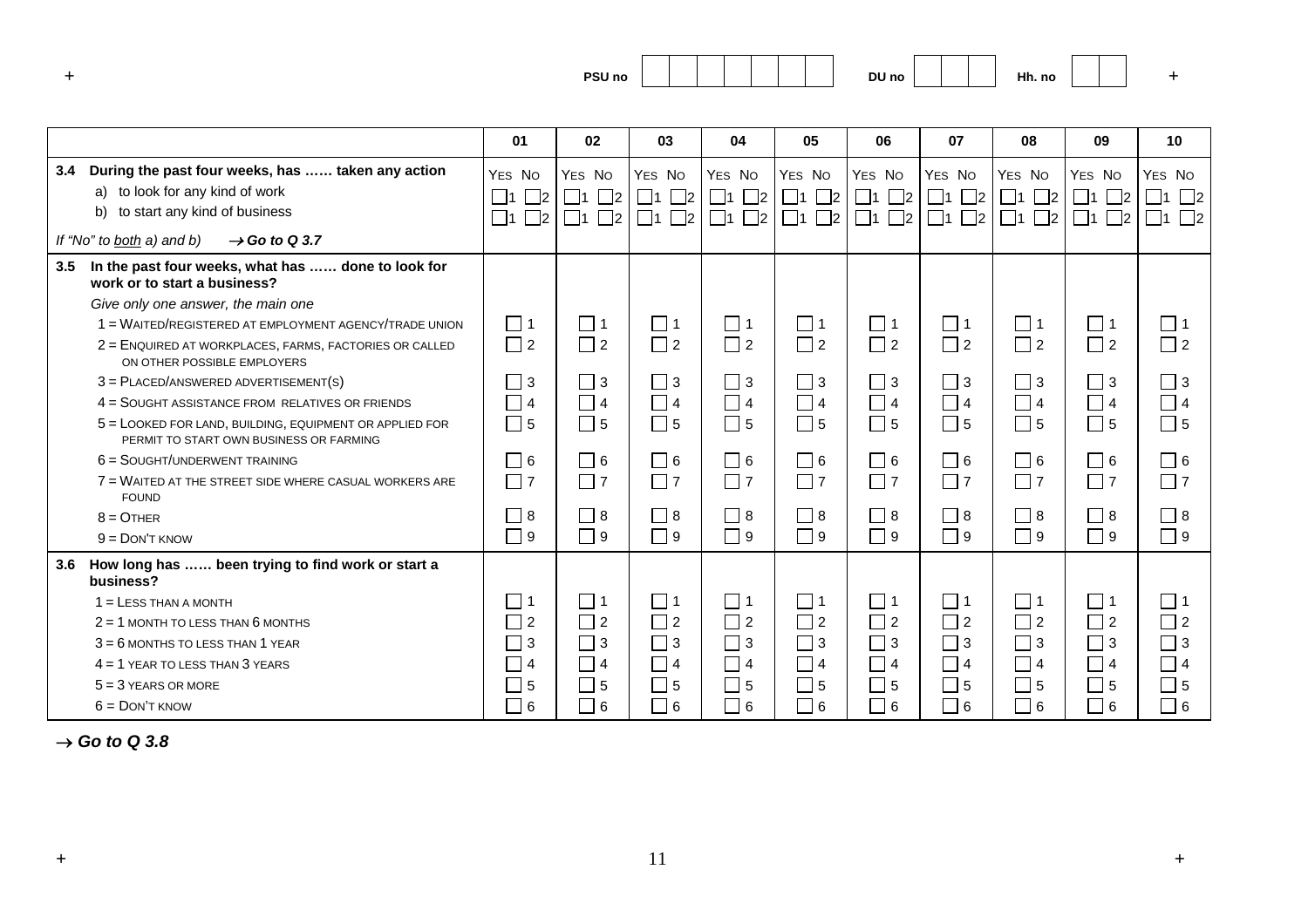|                                                                                                                       | 01                         | 02                         | 03        | 04          | 05        | 06        | 07        | 08        | 09            | 10        |
|-----------------------------------------------------------------------------------------------------------------------|----------------------------|----------------------------|-----------|-------------|-----------|-----------|-----------|-----------|---------------|-----------|
| If "No" to both Q 3.4.a and b (has not been looking for work or<br>trying to start a business in the past four weeks) |                            |                            |           |             |           |           |           |           |               |           |
| 3.7 What was the main reason why  did not try to find<br>work or start a business in the past four weeks?             |                            |                            |           |             |           |           |           |           |               |           |
| $01 =$ HAS BEEN TEMPORARILY LAID OFF WORK                                                                             | $\Box$ 01                  | $\Box$ 01                  | $\Box$ 01 | $\Box$ 01   | $\Box$ 01 | $\Box$ 01 | $\Box$ 01 | $\Box$ 01 | $\Box$ 01     | $\Box$ 01 |
| 02 = ILL HEALTH/INJURY/PHYSICAL DISABILITY                                                                            | $\Box$ 02                  | $\Box$ 02                  | $\Box$ 02 | $\Box$ 02   | $\Box$ 02 | $\Box$ 02 | $\Box$ 02 | $\Box$ 02 | $\Box$ 02     | $\Box$ 02 |
| $03 = PREGNAMEY$                                                                                                      | $\Box$ 03                  | $\Box$ 03                  | $\Box$ 03 | $\Box$ 03   | $\Box$ 03 | $\Box$ 03 | $\Box$ 03 | $\Box$ 03 | $\Box$ 03     | $\Box$ 03 |
| $04 =$ FAMILY CONSIDERATIONS/CHILD CARE                                                                               | $\Box$ 04                  | $\Box$ 04                  | $\Box$ 04 | $\Box$ 04   | $\Box$ 04 | $\Box$ 04 | $\Box$ 04 | $\Box$ 04 | $\Box$ 04     | $\Box$ 04 |
| 05 = UNDERGOING TRAINING TO HELP FIND WORK                                                                            | $\Box$ 05                  | $\Box$ 05                  | $\Box$ 05 | $\Box$ 05   | $\Box$ 05 | $\Box$ 05 | $\Box$ 05 | $\Box$ 05 | $\Box$ 05     | $\Box$ 05 |
| $06 = No$ JOBS AVAILABLE IN THE AREA                                                                                  | $\Box$ 06                  | $\Box$ 06                  | $\Box$ 06 | $\Box$ 06   | $\Box$ 06 | $\Box$ 06 | $\Box$ 06 | $\Box$ 06 | $\Box$ 06     | $\Box$ 06 |
| 07 = LACK OF MONEY TO PAY FOR TRANSPORT TO LOOK FOR<br><b>WORK</b>                                                    | $\Box$ 07                  | $\Box$ 07                  | $\Box$ 07 | $\Box$ 07   | $\Box$ 07 | $\Box$ 07 | $\Box$ 07 | $\Box$ 07 | $\Box$ 07     | $\Box$ 07 |
| $08 =$ UNABLE TO FIND WORK REQUIRING HIS/HER SKILLS                                                                   | $\Box$ 08                  | $\Box$ 08                  | $\Box$ 08 | $\Box$ 08   | $\Box$ 08 | $\Box$ 08 | $\Box$ 08 | $\Box$ 08 | $\Box$ 08     | $\Box$ 08 |
| $09 =$ LOST HOPE OF FINDING ANY KIND OF WORK                                                                          | $\Box$ 09                  | $\Box$ 09                  | $\Box$ 09 | $\Box$ 09   | $\Box$ 09 | $\Box$ 09 | $\Box$ 09 | $\Box$ 09 | $\Box$ 09     | $\Box$ 09 |
| $10 = No$ TRANSPORT AVAILABLE                                                                                         | $\Box$ 10                  | $\Box$ 10                  | $\Box$ 10 | $\Box$ 10   | $\Box$ 10 | $\Box$ 10 | $\Box$ 10 | $\Box$ 10 | $\Box$ 10     | $\Box$ 10 |
| $11 =$ OTHER REASON                                                                                                   | $\Box$ 11                  | $\Box$ 11                  | $\Box$ 11 | $\Box$ 11   | $\Box$ 11 | $\Box$ 11 | $\Box$ 11 | $\Box$ 11 | $\Box$ 11     | $\Box$ 11 |
| Ask for everyone who has come to Section 3                                                                            |                            |                            |           |             |           |           |           |           |               |           |
| 3.8<br>Has  ever worked before?                                                                                       |                            |                            |           |             |           |           |           |           |               |           |
| $1 = YES$                                                                                                             | $\Box$ 1                   | $\Box$ 1                   | $\Box$ 1  | $\Box$ 1    | $\Box$ 1  | $\Box$ 1  | $\Box$ 1  | $\Box$ 1  | $\Box$ 1      | $\Box$ 1  |
| $2 = No$<br>$\rightarrow$ Go to Q3.12                                                                                 | $\Box$ 2                   | $\Box$ 2                   | $\Box$ 2  | $\Box$ 2    | $\Box$ 2  | $\Box$ 2  | $\Box$ 2  | $\Box$ 2  | $\Box$ 2      | $\Box$ 2  |
| How long ago was it since  last worked?<br>3.9                                                                        |                            |                            |           |             |           |           |           |           |               |           |
| $1 = 1$ WEEK - LESS THAN 1 MONTH                                                                                      | $\overline{\phantom{1}}$ 1 | ヿ1                         | $\Box$ 1  | $\square$ 1 | $\Box$ 1  | $\Box$ 1  | $\Box$ 1  | $\Box$ 1  | $\sqsupset$ 1 | $\Box$ 1  |
| $2 = 1$ MONTH - LESS THAN 6 MONTHS                                                                                    | $\overline{1}$ 2           | $\overline{\phantom{a}}$ 2 | $\Box$ 2  | $\Box$ 2    | $\Box$ 2  | $\Box$ 2  | $\Box$ 2  | $\Box$ 2  | $\Box$ 2      | $\Box$ 2  |
| $3 = 6$ MONTHS - LESS THAN 1 YEAR                                                                                     | $\Box$ 3                   | $\sqsupset$ 3              | $\Box$ 3  | $\Box$ 3    | $\Box$ 3  | $\Box$ 3  | $\Box$ 3  | $\Box$ 3  | $\Box$ 3      | $\Box$ 3  |
| $4 = 1$ YEAR - LESS THAN 2 YEARS                                                                                      | $\overline{4}$             | $\bigcap$ 4                | $\Box$ 4  | $\Box$ 4    | $\Box$ 4  | $\Box$ 4  | $\Box$ 4  | $\Box$ 4  | $\Box$ 4      | $\Box$ 4  |
| $5 = 2$ YEARS - LESS THAN $3$ YEARS                                                                                   | $\Box$ 5                   | $\lnot$ 5                  | $\Box$ 5  | $\Box$ 5    | $\Box$ 5  | $\Box$ 5  | $\Box$ 5  | $\Box$ 5  | $\Box$ 5      | $\Box$ 5  |
| $6 = 3$ YEARS OR MORE                                                                                                 | $\overline{\phantom{0}}$ 6 | $\sqsupset$ 6              | $\Box$ 6  | $\Box$ 6    | $\Box$ 6  | $\Box$ 6  | 6         | $\Box$ 6  | $\Box$ 6      | $\Box$ 6  |
| $7 =$ DON'T KNOW                                                                                                      | $\overline{17}$            | $\overline{\phantom{a}}$ 7 | $\Box$ 7  | $\Box$ 7    | $\Box$ 7  | $\Box$ 7  | $\Box$ 7  | $\Box$ 7  | $\Box$ 7      | $\Box$ 7  |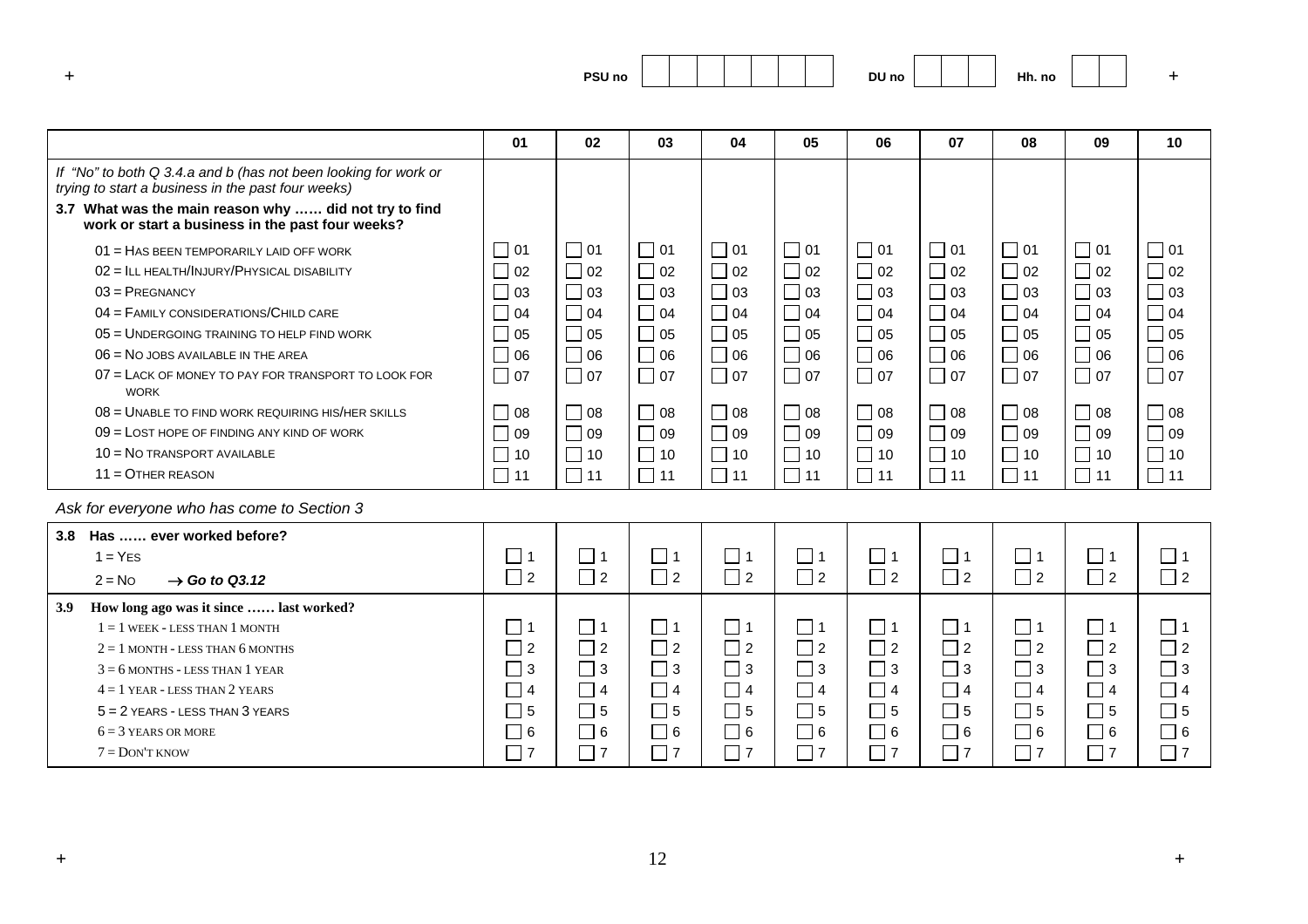|                                                                                                                                                                                                                                                   | 01 | 02 | 03 | 04 | 05 | 06 | 07 | 08 | 09 | 10 |
|---------------------------------------------------------------------------------------------------------------------------------------------------------------------------------------------------------------------------------------------------|----|----|----|----|----|----|----|----|----|----|
| 3.10.a What kind of work did  do in his/her last job? Give<br>occupation or job title.                                                                                                                                                            |    |    |    |    |    |    |    |    |    |    |
| Work includes all the activities mentioned earlier                                                                                                                                                                                                |    |    |    |    |    |    |    |    |    |    |
| Record at least two words: Car sales person, Office cleaner,<br>Vegetable farmer, Primary School teacher, etc.                                                                                                                                    |    |    |    |    |    |    |    |    |    |    |
| For agricultural work on own/family farm/plot, state whether<br>for own use or for sale mostly.                                                                                                                                                   |    |    |    |    |    |    |    |    |    |    |
| 3.10.b What were 's main tasks or duties in this job?                                                                                                                                                                                             |    |    |    |    |    |    |    |    |    |    |
| Examples: Selling fruit, repairing watches, keeping<br>accounts, feeding and watering cattle, teaching children.                                                                                                                                  |    |    |    |    |    |    |    |    |    |    |
|                                                                                                                                                                                                                                                   |    |    |    |    |    |    |    |    |    |    |
| <b>CODE BOX FOR OFFICE USE</b>                                                                                                                                                                                                                    |    |    |    |    |    |    |    |    |    |    |
| 3.11.a What was the name of 's place of work?<br>• For government or large organisations, give the name of<br>the establishment and branch or division: e.g. Education                                                                            |    |    |    |    |    |    |    |    |    |    |
| Dept - Rapele Primary School; ABC Gold Mining,<br>Maintenance Div.                                                                                                                                                                                |    |    |    |    |    |    |    |    |    |    |
| Write 'Own house' or 'no fixed location', if relevant.                                                                                                                                                                                            |    |    |    |    |    |    |    |    |    |    |
| 3.11.b What were the main goods and services produced at<br>'s place of work? What were its main functions?                                                                                                                                       |    |    |    |    |    |    |    |    |    |    |
| (Examples: Repairing cars, Selling commercial real estate,<br>Sell food wholesale to restaurants, Retail clothing shop,<br>Manufacture electrical appliances, Bar/ restaurant, Primary<br>Education, Delivering newspapers to homes, Transporting |    |    |    |    |    |    |    |    |    |    |
| goods by rail.)                                                                                                                                                                                                                                   |    |    |    |    |    |    |    |    |    |    |
| <b>CODE BOX FOR OFFICE USE</b>                                                                                                                                                                                                                    |    |    |    |    |    |    |    |    |    |    |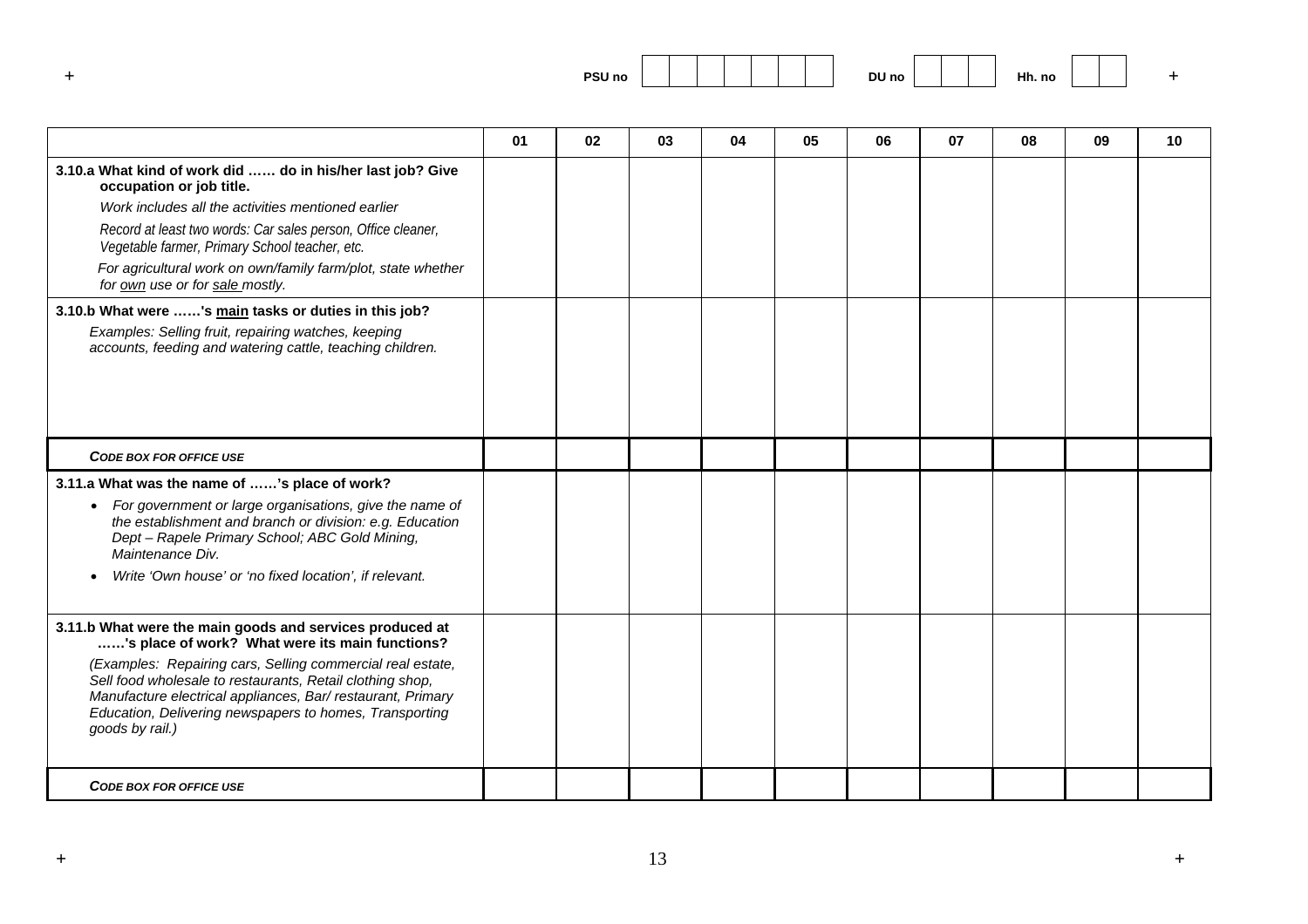|                                                                                                                                |                                  | PSU no                                   |     |                   |           |                                        | DU no                                                                                      |           | Hh. no |      |     |           |            |           |  |
|--------------------------------------------------------------------------------------------------------------------------------|----------------------------------|------------------------------------------|-----|-------------------|-----------|----------------------------------------|--------------------------------------------------------------------------------------------|-----------|--------|------|-----|-----------|------------|-----------|--|
|                                                                                                                                |                                  |                                          |     |                   |           |                                        | 4.1.b What were 's main tasks or duties in this job?                                       |           |        |      |     |           |            |           |  |
|                                                                                                                                | 01                               | 02                                       |     | 03                |           |                                        | Examples: Selling Thuit, repair Pg watches, DReeping                                       |           | 08     |      |     | 09        |            | 10        |  |
| 3.12 How does  support him/herself?                                                                                            | <b>No</b><br><b>YES</b>          | YES NO                                   | YES | No T              |           |                                        | <del>_accounts, feeding and watering cattle.</del><br>○ YES NO YES NO YES NO YES NO YES NO |           | YES NO |      | YES | No        | <b>YES</b> | <b>No</b> |  |
| 1 = Did odd jobs during the past seven days<br>If Yes $\rightarrow$ Go back to Q 2.1                                           | $\lfloor$  2<br>$\blacksquare$ 1 | $\vert$ 2                                |     |                   |           |                                        |                                                                                            |           |        |      |     | $\vert$ 2 |            | - 12      |  |
| $2 =$ Supported by persons in the household<br>3 = Supported by persons not in the household                                   | - 12<br>$\vert$ 12               | $\vert$ 2<br>$\vert$ 2<br>$\overline{2}$ |     | - 12<br>$\vert$ 2 | $\vert$ 2 | - 11                                   | $\overline{2}$                                                                             | $\vert$ 2 |        | - 12 |     |           |            | $\vert$ 2 |  |
| $4 =$ Supported by charity, church, welfare, etc.<br>$5 =$ Unemployment Insurance Fund (UIF)                                   |                                  | $\vert$ 2                                |     |                   |           | <sup>]2</sup> doee'Box Por brPick Usel |                                                                                            |           |        |      |     |           |            |           |  |
| 6 = Savings or money previously earned<br>$7 =$ Old age or disability pension<br>$8 =$ Other sources, e.g. bursary, study loan | -12<br>l 11                      | $\overline{2}$                           |     |                   |           |                                        |                                                                                            |           |        |      |     |           |            |           |  |

# **SECTION 4 This section covers main work activity in the last seven days**

*Ask for all persons 15 years and over who were working or absent from work in the last seven days.* 

*Read out:* **The next several questions refer to your (……'s) main job or activity. That is the one where you (he/she) usually work (-s) the most hours per week, even if you (he/she) were (was) absent the last seven days.**

|                                                                                                                                                                                      | 01 | 02 | 03 | 04 | 05 | 06 | 07 | 08 | 09 | 10 |
|--------------------------------------------------------------------------------------------------------------------------------------------------------------------------------------|----|----|----|----|----|----|----|----|----|----|
| Read out:                                                                                                                                                                            |    |    |    |    |    |    |    |    |    |    |
| 4.1.a You said  was doing these activities during the<br>last seven days (or was temporary absent) :<br>Refer to $Q$ 2.1 or $Q$ 2.2                                                  |    |    |    |    |    |    |    |    |    |    |
| What kind of work did  do in his/her main job during<br>the last seven days (or usually does, even if he/she was<br>absent in the last seven days)? Give occupation or job<br>title. |    |    |    |    |    |    |    |    |    |    |
| Work includes all the activities mentioned earlier                                                                                                                                   |    |    |    |    |    |    |    |    |    |    |
| Record at least two words: Car sales person, Office<br>cleaner, Vegetable farmer, Primary school teacher, etc.                                                                       |    |    |    |    |    |    |    |    |    |    |
| For agricultural work on own/family farm/plot, state<br>whether for own use or for sale mostly.                                                                                      |    |    |    |    |    |    |    |    |    |    |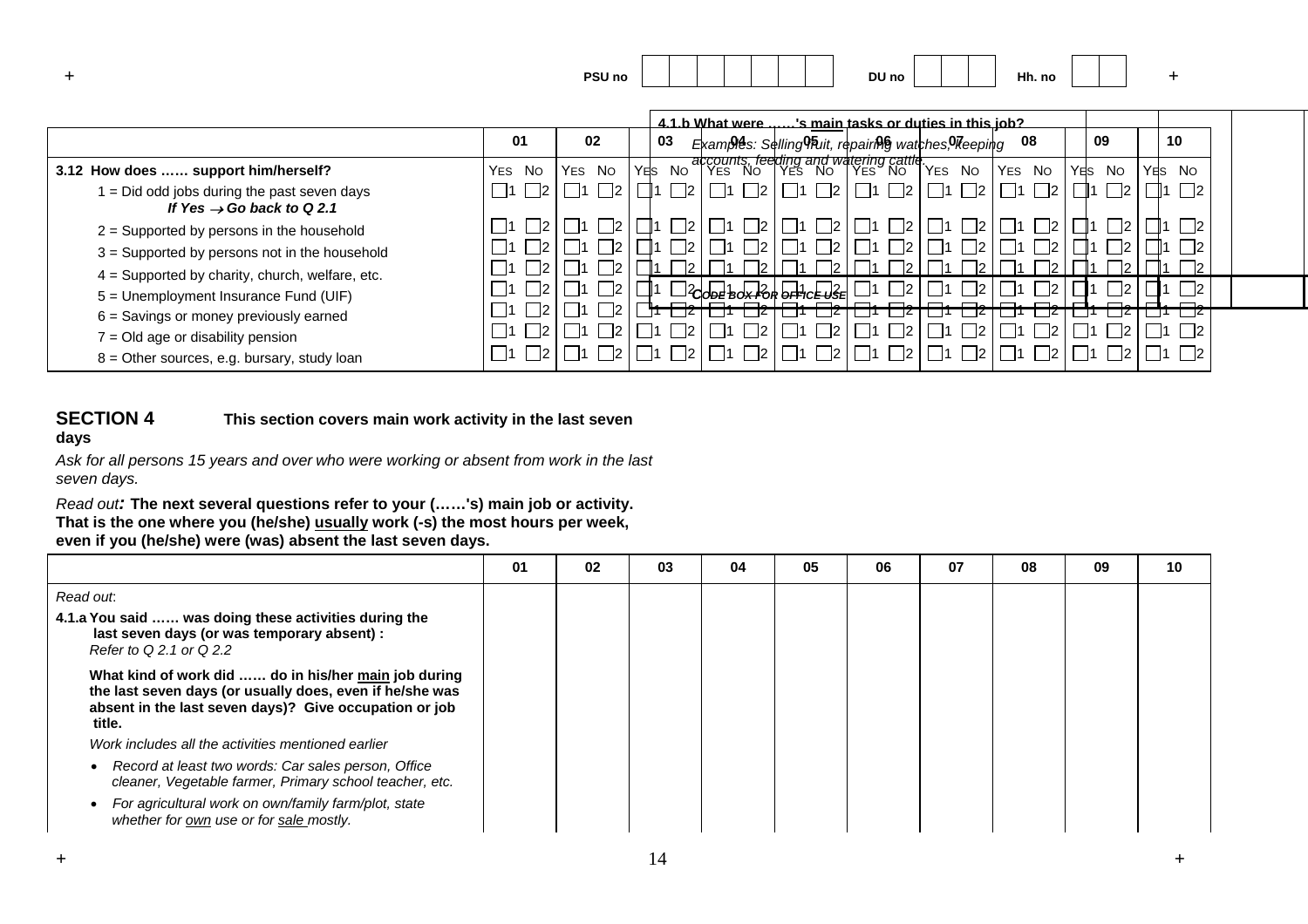|                                                                                                                                                                                                                                                       | 01 | 02 | 03 | 04 | 05 | 06 | 07 | 08 | 09 | 10 |
|-------------------------------------------------------------------------------------------------------------------------------------------------------------------------------------------------------------------------------------------------------|----|----|----|----|----|----|----|----|----|----|
| 4.2.a What is the name of 's place of work?                                                                                                                                                                                                           |    |    |    |    |    |    |    |    |    |    |
| • For government or large organisations, give the name of<br>the establishment and branch or division: e.g. Education<br>Dept - Rapele Primary School; ABC Gold Mining,<br>Maintenance Div.<br>Write 'Own house' or 'no fixed location', if relevant. |    |    |    |    |    |    |    |    |    |    |
| 4.2.b What are the main goods and services produced at 's<br>place of work? What are its main functions?                                                                                                                                              |    |    |    |    |    |    |    |    |    |    |
| Examples: Repairing cars, Selling commercial real estate,<br>Sell food wholesale to restaurants, Retail clothing shop,<br>Manufacture electrical appliances, Bar/ restaurant, Primary<br>Education, Delivering newspapers to homes.                   |    |    |    |    |    |    |    |    |    |    |
| <b>CODE BOX FOR OFFICE USE</b>                                                                                                                                                                                                                        |    |    |    |    |    |    |    |    |    |    |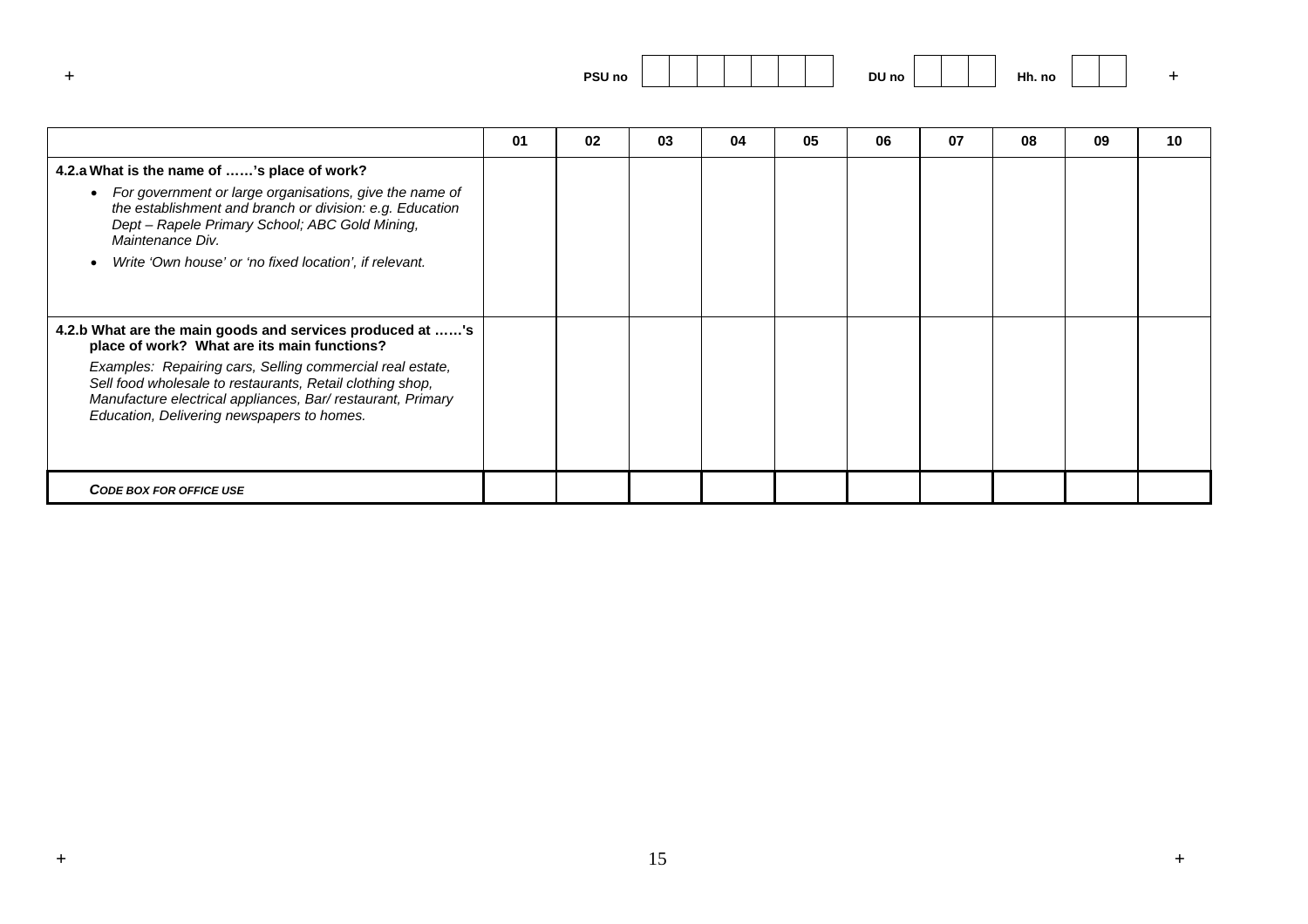|     |                                                                                                                                                      | 01          | 02       | 03       | 04       | 05       | 06       | 07       | 08          | 09            | 10 <sub>1</sub> |  |  |  |
|-----|------------------------------------------------------------------------------------------------------------------------------------------------------|-------------|----------|----------|----------|----------|----------|----------|-------------|---------------|-----------------|--|--|--|
|     |                                                                                                                                                      |             |          |          |          |          |          |          |             |               |                 |  |  |  |
| 4.3 | In 's main work was he/she                                                                                                                           |             |          |          |          |          |          |          |             |               |                 |  |  |  |
|     | 1 = Working for someone else for pay? (Payment in cash,<br>kind or accommodation.)<br>$\rightarrow$ Go to Q 4.4                                      | $\square$ 1 | $\Box$ 1 | $\Box$ 1 | $\Box$ 1 | $\Box$ 1 | $\Box$ 1 | $\Box$ 1 | $\Box$ 1    | $\square$ 1   | $\Box$ 1        |  |  |  |
|     | Category 1 includes all employees: Full-time, part-time,<br>casual work, piecework, except private household work.                                   |             |          |          |          |          |          |          |             |               |                 |  |  |  |
|     | $2$ = Working for one or more private households as a<br>domestic employee, gardener or security guard?<br>(Payment in cash, kind or accommodation.) | $\Box$ 2    | $\Box$ 2 | $\Box$ 2 | $\Box$ 2 | $\Box$ 2 | $\Box$ 2 | $\Box$ 2 | $\Box$ 2    | $\Box$ 2      | $\Box$ 2        |  |  |  |
|     | $\rightarrow$ Go to Q 4.4<br>$3$ = Working on his/her own or on a small family farm/plot or<br>collecting natural products from the forest or sea?   | $\Box$ 3    | $\Box$ 3 | $\Box$ 3 | $\Box$ 3 | $\Box$ 3 | $\Box$ 3 | $\Box$ 3 | $\Box$ 3    | $\Box$ 3      | $\Box$ 3        |  |  |  |
|     | $\rightarrow$ Go to Q 4.15.a<br>$4$ = Working on his/her own or with a partner, in any type of<br>business (including commercial farms)?             | $\Box$ 4    | $\Box$ 4 | $\Box$ 4 | $\Box$ 4 | $\Box$ 4 | $\Box$ 4 | $\Box$ 4 | $\Box$ 4    | $\Box$ 4      | $\Box$ 4        |  |  |  |
|     | $\rightarrow$ Go to Q 4.15.a<br>5 = Helping without pay in a family business?<br>$\rightarrow$ Go to Q 4.15.a                                        | $\Box$ 5    | $\Box$ 5 | $\Box$ 5 | $\Box$ 5 | $\Box$ 5 | $\Box$ 5 | $\Box$ 5 | $\square$ 5 | $\sqsupset$ 5 | $\Box$ 5        |  |  |  |
| 4.4 | Does  work for                                                                                                                                       |             |          |          |          |          |          |          |             |               |                 |  |  |  |
|     | $1 = One$ employer                                                                                                                                   | $\Box$ 1    | $\Box$ 1 | $\Box$ 1 | $\Box$ 1 | $\Box$ 1 | $\Box$ 1 | $\Box$ 1 | $\square$ 1 | $\Box$ 1      | $\square$ 1     |  |  |  |
|     | $2 =$ More than one employer                                                                                                                         | $\Box$ 2    | $\Box$ 2 | $\Box$ 2 | $\Box$ 2 | $\Box$ 2 | $\Box$ 2 | $\Box$ 2 | $\Box$ 2    | $\sqsupset$ 2 | $\Box$ 2        |  |  |  |
| 4.5 | When did  start working with the (main) employer<br>mentioned above (firm, institution or private individual)?                                       |             |          |          |          |          |          |          |             |               |                 |  |  |  |
|     | State year and month, year in four figures<br>Year                                                                                                   |             |          |          |          |          |          |          |             |               |                 |  |  |  |
|     | <b>Month</b><br>Give month in two figures, e.g. 08 for August                                                                                        |             |          |          |          |          |          |          |             |               |                 |  |  |  |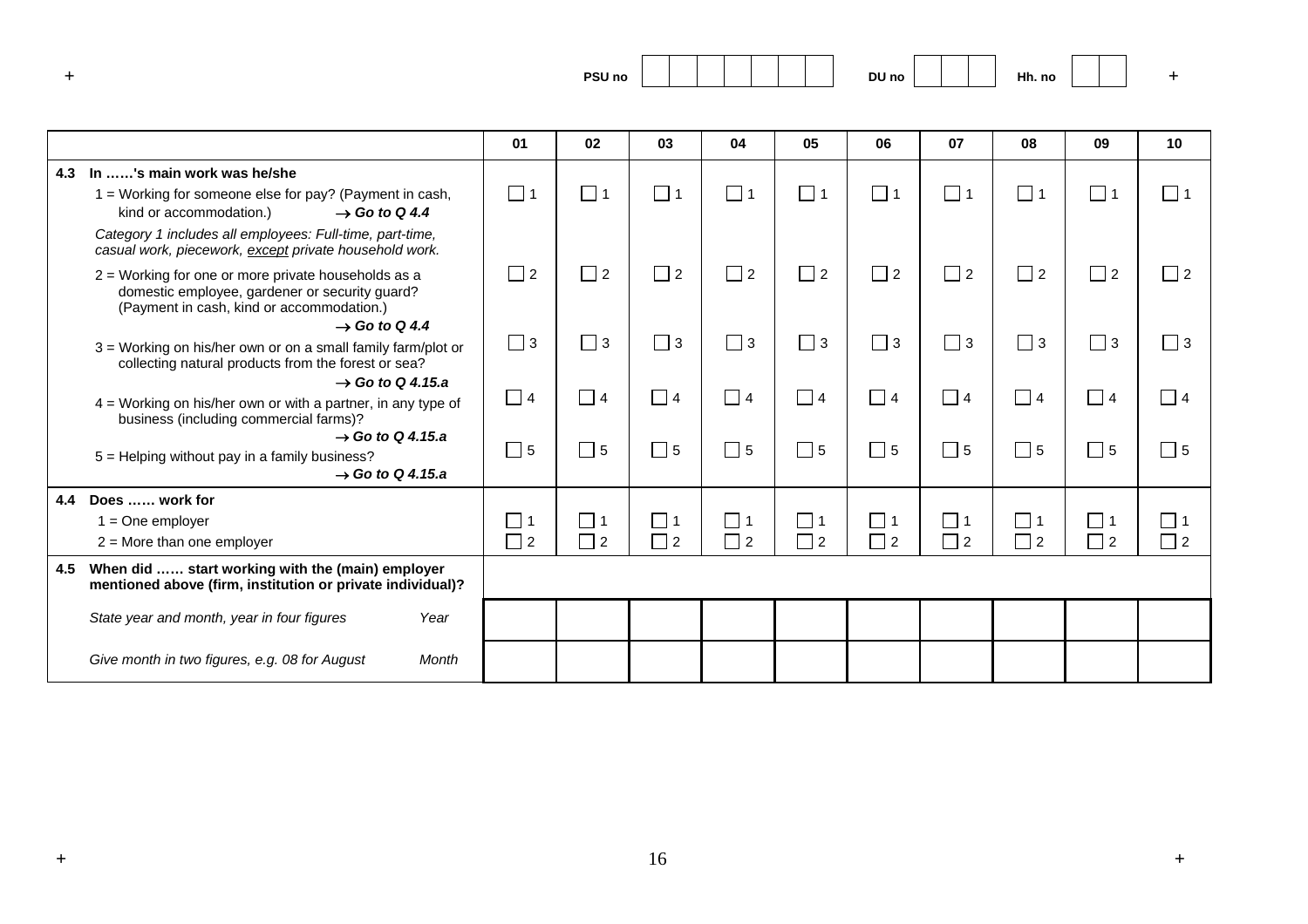| PSU no |  |  | DU <sub>nc</sub> |  | .<br>Hh. no |  |  |
|--------|--|--|------------------|--|-------------|--|--|
|        |  |  |                  |  |             |  |  |

|                                                                                              | 01          | 02                         | 03          | 04       | 05       | 06       | 07       | 08       | 09       | 10                         |
|----------------------------------------------------------------------------------------------|-------------|----------------------------|-------------|----------|----------|----------|----------|----------|----------|----------------------------|
| 4.6<br>$ls$ 's work                                                                          |             |                            |             |          |          |          |          |          |          |                            |
| $1 =$ Permanent                                                                              | $\Box$ 1    | $\vert$   1                | $\Box$ 1    | $\Box$ 1 | $\Box$ 1 | $\Box$ 1 | $\Box$ 1 | $\Box$ 1 | $\Box$ 1 | 1                          |
| $2 = A$ fixed period contract                                                                | $\Box$ 2    | $\overline{1}$ 2           | $\Box$ 2    | $\Box$ 2 | $\Box$ 2 | $\Box$ 2 | $\Box$ 2 | $\Box$ 2 | $\Box$ 2 | $\Box$ 2                   |
| $3 =$ Temporary                                                                              | $\Box$ 3    | $\sqsupset$ 3              | $\Box$ 3    | $\Box$ 3 | $\Box$ 3 | $\Box$ 3 | $\Box$ 3 | $\Box$ 3 | $\Box$ 3 | ヿз                         |
| $4 =$ Casual                                                                                 | $\Box$ 4    | $\bigcap$ 4                | $\Box$ 4    | $\Box$ 4 | $\Box$ 4 | $\Box$ 4 | $\Box$ 4 | $\Box$ 4 | $\Box$ 4 | $\Box$ 4                   |
| $5 =$ Seasonal                                                                               | $\square$ 5 | $\Box$ 5                   | $\Box$ 5    | $\Box$ 5 | $\Box$ 5 | $\Box$ 5 | $\Box$ 5 | $\Box$ 5 | $\Box$ 5 | $\Box$ 5                   |
| $6 =$ DON'T KNOW                                                                             | $\Box$ 6    | $\overline{\phantom{0}}$ 6 | $\Box$ 6    | $\Box$ 6 | $\Box$ 6 | $\Box$ 6 | $\Box$ 6 | $\Box$ 6 | $\Box$ 6 | $\Box$ 6                   |
| Who owns the tools and/or equipment that  uses at<br>4.7<br>work?                            |             |                            |             |          |          |          |          |          |          |                            |
| $1 =$ The employer                                                                           | $\Box$ 1    | $\sqsupset$ 1              | $\Box$ 1    | $\Box$ 1 | $\Box$ 1 | $\Box$ 1 | $\Box$ 1 | $\Box$ 1 | $\Box$ 1 | 1                          |
| $2 =$ The person him/herself                                                                 | $\Box$ 2    | $\sqsupset$ 2              | $\Box$ 2    | $\Box$ 2 | $\Box$ 2 | $\Box$ 2 | $\Box$ 2 | $\Box$ 2 | $\Box$ 2 | $\Box$ 2                   |
| $3 =$ Both the employer and the person him/herself                                           | $\Box$ 3    | $\sqsupset$ 3              | $\Box$ 3    | $\Box$ 3 | $\Box$ 3 | $\Box$ 3 | $\Box$ 3 | $\Box$ 3 | $\Box$ 3 | $\Box$ 3                   |
| 4 = Tools and/or equipment are rented/hired or owned by an<br>outside person or organisation | $\Box$ 4    | $\Box$ 4                   | $\Box$ 4    | $\Box$ 4 | $\Box$ 4 | $\Box$ 4 | $\Box$ 4 | $\Box$ 4 | $\Box$ 4 | $\Box$ 4                   |
| 5 = Not applicable - equipment not used                                                      | $\Box$ 5    | $\overline{\phantom{a}}$ 5 | $\Box$ 5    | $\Box$ 5 | $\Box$ 5 | $\Box$ 5 | $\Box$ 5 | $\Box$ 5 | $\Box$ 5 | $\sqsupset$ 5              |
| $6 =$ DON'T KNOW                                                                             | $\Box$ 6    | $\Box$ 6                   | $\Box$ 6    | $\Box$ 6 | $\Box$ 6 | $\Box$ 6 | $\Box$ 6 | $\Box$ 6 | $\Box$ 6 | $\square$ 6                |
| Does  have a written contract with the employer?<br>4.8                                      |             |                            |             |          |          |          |          |          |          |                            |
| $1 = YES$                                                                                    | $\Box$ 1    | $\sqsupset$ 1              | $\Box$ 1    | $\Box$ 1 | $\Box$ 1 | $\Box$ 1 | $\Box$ 1 | $\Box$ 1 | $\Box$ 1 | $\Box$ 1                   |
| $2 = No$                                                                                     | $\Box$ 2    | $\sqsupset$ 2              | $\Box$ 2    | $\Box$ 2 | $\Box$ 2 | $\Box$ 2 | $\Box$ 2 | $\Box$ 2 | $\Box$ 2 | $\Box$ 2                   |
| $3 =$ DON'T KNOW                                                                             | $\Box$ 3    | $\Box$ 3                   | $\Box$ 3    | $\Box$ 3 | $\Box$ 3 | $\Box$ 3 | $\Box$ 3 | $\Box$ 3 | $\Box$ 3 | $\Box$ 3                   |
| Does anyone directly supervise the work  does or<br>4.9<br>does he/she work independently?   |             |                            |             |          |          |          |          |          |          |                            |
| $1 = \text{WORK SUPERVISED}$                                                                 | l 11        | □ 1                        | $\square$ 1 | $\Box$ 1 | $\Box$ 1 | $\Box$ 1 | $\Box$ 1 | $\Box$ 1 | $\Box$ 1 | $\Box$                     |
| 2 = WORK INDEPENDENTLY                                                                       | $\Box$ 2    | $\mathbb{r}_{2}$           | $\Box$ 2    | $\Box$ 2 | $\Box$ 2 | $\Box$ 2 | $\Box$ 2 | $\Box$ 2 | $\Box$ 2 | $\overline{\phantom{1}}$ 2 |
| $3 =$ DON'T KNOW                                                                             | $\square$ 3 | $\Box$ 3                   | $\Box$ 3    | $\Box$ 3 | $\Box$ 3 | $\Box$ 3 | $\Box$ 3 | $\Box$ 3 | $\Box$ 3 | $\Box$ 3                   |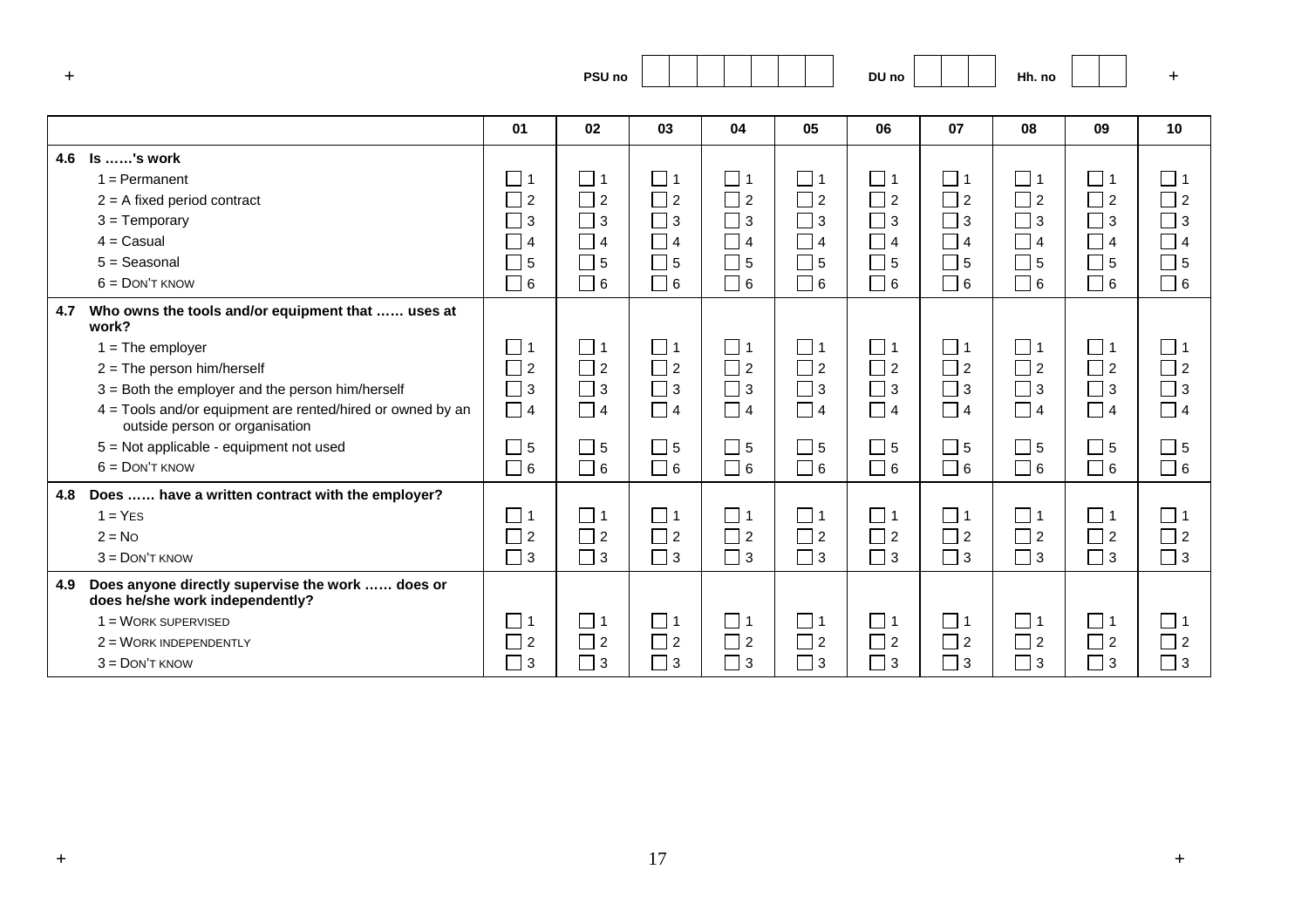| PSU no |  |  | DU <sub>nc</sub> |  | <b>ALL</b><br>Hh. nc |  |  |
|--------|--|--|------------------|--|----------------------|--|--|
|        |  |  |                  |  |                      |  |  |

|                                                                       | 01               | 02          | 03       | 04            | 05          | 06          | 07          | 08       | 09          | 10       |
|-----------------------------------------------------------------------|------------------|-------------|----------|---------------|-------------|-------------|-------------|----------|-------------|----------|
| 4.10 Who pays ?                                                       |                  |             |          |               |             |             |             |          |             |          |
| 1 = The establishment/enterprise/individual for which he/she<br>works | $\Box$ 1         | $\Box$ 1    | $\Box$ 1 | $\Box$ 1      | $\Box$ 1    | $\Box$ 1    | $\Box$ 1    | $\Box$ 1 | 囗 1         | $\Box$ 1 |
| $2 = A$ labour broker                                                 | $\overline{2}$   | $\Box$ 2    | $\Box$ 2 | $\Box$ 2      | $\Box$ 2    | $\Box$ 2    | $\Box$ 2    | $\Box$ 2 | $\Box$ 2    | $\Box$ 2 |
| $3 = A$ contractor or agency                                          | $\sqsupset$ 3    | $\Box$ 3    | $\Box$ 3 | $\sqsupset$ 3 | $\Box$ 3    | $\Box$ 3    | $\Box$ 3    | $\Box$ 3 | $\Box$ 3    | $\Box$ 3 |
| $4 = Other$                                                           | $\overline{1}$ 4 | $\Box$ 4    | $\Box$ 4 | $\Box$ 4      | $\Box$ 4    | $\Box$ 4    | $\Box$ 4    | $\Box$ 4 | $\Box$ 4    | $\Box$ 4 |
| $5 =$ DON'T KNOW                                                      | $\Box$ 5         | $\Box$ 5    | $\Box$ 5 | $\Box$ 5      | $\Box$ 5    | $\Box$ 5    | $\Box$ 5    | $\Box$ 5 | $\Box$ 5    | $\Box$ 5 |
| 4.11 Does 's employer contribute to any pension/<br>retirement fund?  |                  |             |          |               |             |             |             |          |             |          |
| $1 = YES$                                                             | $\Box$ 1         | $\Box$ 1    | $\Box$ 1 | $\Box$ 1      | $\Box$ 1    | $\Box$ 1    | $\Box$ 1    | $\Box$ 1 | $\Box$ 1    | $\Box$ 1 |
| $2 = No$                                                              | $\Box$ 2         | $\Box$ 2    | $\Box$ 2 | $\Box$ 2      | $\Box$ 2    | $\Box$ 2    | $\Box$ 2    | $\Box$ 2 | $\Box$ 2    | $\Box$ 2 |
| $3 =$ DON'T KNOW                                                      | $\Box$ 3         | $\Box$ 3    | $\Box$ 3 | $\Box$ 3      | $\Box$ 3    | $\Box$ 3    | $\Box$ 3    | $\Box$ 3 | $\Box$ 3    | $\Box$ 3 |
| 4.12 Does  get any paid leave?                                        |                  |             |          |               |             |             |             |          |             |          |
| $1 = YES$                                                             | $\blacksquare$ 1 | $\Box$ 1    | $\Box$ 1 | $\Box$ 1      | $\Box$ 1    | $\Box$ 1    | $\Box$ 1    | $\Box$ 1 | $\Box$ 1    | $\Box$ 1 |
| $2 = No$                                                              | $\overline{1}$ 2 | $\Box$ 2    | $\Box$ 2 | $\Box$ 2      | $\Box$ 2    | $\Box$ 2    | $\Box$ 2    | $\Box$ 2 | $\Box$ 2    | $\Box$ 2 |
| $3 =$ DON'T KNOW                                                      | $\Box$ 3         | $\Box$ 3    | $\Box$ 3 | $\Box$ 3      | $\Box$ 3    | $\Box$ 3    | $\Box$ 3    | $\Box$ 3 | $\Box$ 3    | $\Box$ 3 |
| 4.13 Is  a member of a trade union?                                   |                  |             |          |               |             |             |             |          |             |          |
| $1 = YES$                                                             | $\Box$ 1         | $\Box$ 1    | $\Box$ 1 | $\Box$ 1      | $\Box$ 1    | $\Box$ 1    | $\Box$ 1    | $\Box$ 1 | $\square$ 1 | $\Box$ 1 |
| $2 = No$                                                              | $\Box$ 2         | $\Box$ 2    | $\Box$ 2 | $\Box$ 2      | $\Box$ 2    | $\Box$ 2    | $\Box$ 2    | $\Box$ 2 | $\Box$ 2    | $\Box$ 2 |
| $3 =$ DON'T KNOW                                                      | $\Box$ 3         | $\Box$ 3    | $\Box$ 3 | $\Box$ 3      | $\Box$ 3    | $\Box$ 3    | $\Box$ 3    | $\Box$ 3 | $\Box$ 3    | $\Box$ 3 |
| 4.14 Is the business or enterprise/branch where  works                |                  |             |          |               |             |             |             |          |             |          |
| $1 = Central government$                                              | $\Box$ 1         | $\Box$ 1    | $\Box$ 1 | $\Box$ 1      | $\Box$ 1    | $\square$ 1 | $\square$ 1 | $\Box$ 1 | $\Box$ 1    | $\Box$ 1 |
| $2$ = Provincial government                                           | $\Box$ 2         | $\Box$ 2    | $\Box$ 2 | $\Box$ 2      | $\Box$ 2    | $\Box$ 2    | $\Box$ 2    | $\Box$ 2 | $\Box$ 2    | $\Box$ 2 |
| $3 =$ Local government                                                | $\Box$ 3         | $\Box$ 3    | $\Box$ 3 | $\Box$ 3      | $\Box$ 3    | $\Box$ 3    | $\Box$ 3    | $\Box$ 3 | $\Box$ 3    | $\Box$ 3 |
| $4 = A$ government enterprise (Transnet, Telkom, etc)                 | $\Box$ 4         | $\Box$ 4    | $\Box$ 4 | $\Box$ 4      | $\Box$ 4    | $\Box$ 4    | $\Box$ 4    | $\Box$ 4 | $\Box$ 4    | $\Box$ 4 |
| 5 = A non-profit organisation (NGO, CBO, charity, embassy)            | 5                | $\square$ 5 | $\Box$ 5 | $\Box$ 5      | $\square$ 5 | $\Box$ 5    | $\square$ 5 | $\Box$ 5 | $\Box$ 5    | $\Box$ 5 |
| $6 = A$ private business or self-employment                           | $\Box$ 6         | $\Box$ 6    | $\Box$ 6 | $\square$ 6   | $\Box$ 6    | $\Box$ 6    | $\Box$ 6    | $\Box$ 6 | $\Box$ 6    | $\Box$ 6 |
| $7 =$ DON'T KNOW                                                      | $\sqsupset$ 7    | $\Box$ 7    | $\Box$ 7 | $\square$ 7   | $\Box$ 7    | $\Box$ 7    | $\Box$ 7    | $\Box$ 7 | $\Box$ 7    | $\Box$ 7 |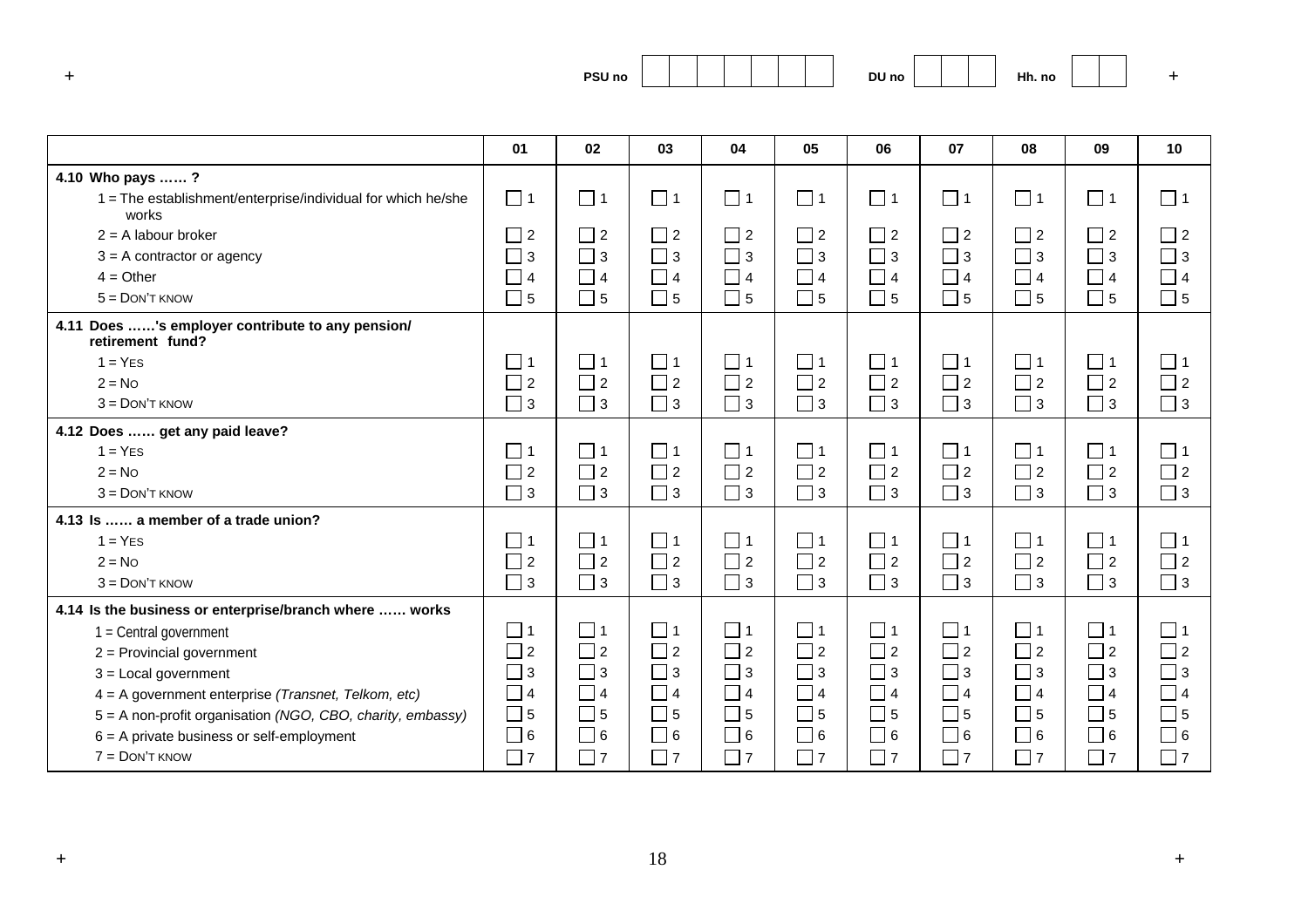|                                                                                                                        |                                                                                                                                                                         |                          | 01              | 02             | 03                          | 04                 | 05             | 06                          | 07                   | 08                          | 09                          | 10                             |
|------------------------------------------------------------------------------------------------------------------------|-------------------------------------------------------------------------------------------------------------------------------------------------------------------------|--------------------------|-----------------|----------------|-----------------------------|--------------------|----------------|-----------------------------|----------------------|-----------------------------|-----------------------------|--------------------------------|
|                                                                                                                        | 4.15.a What is 's total salary/pay at his/her main job?                                                                                                                 |                          |                 |                |                             |                    |                |                             |                      |                             |                             |                                |
| Including overtime, allowances and bonus, before any tax or<br>deductions.                                             |                                                                                                                                                                         |                          |                 |                |                             |                    |                |                             |                      |                             |                             |                                |
| Give amount in whole figures, without any text or decimals<br>If refusal or don't know<br>$\rightarrow$ Go to Q 4.15.c |                                                                                                                                                                         |                          |                 |                |                             |                    |                |                             |                      |                             |                             |                                |
| Only if amount given in 4.15.a                                                                                         |                                                                                                                                                                         |                          |                 |                |                             |                    |                |                             |                      |                             |                             |                                |
| 4.15.b ls this                                                                                                         |                                                                                                                                                                         |                          |                 |                |                             |                    |                |                             |                      |                             |                             |                                |
| $1 = Per week$                                                                                                         |                                                                                                                                                                         |                          | $\blacksquare$  | $\Box$ 1       | $\Box$ 1                    | $\Box$ 1           | ヿ1             | $\Box$ 1                    | $\Box$ 1             | $\Box$ 1                    | $\Box$ 1                    | $\Box$ 1                       |
| $2 = Per month$                                                                                                        |                                                                                                                                                                         |                          | $\Box$ 2        | $\Box$ 2       | $\Box$ 2                    | $\Box$ 2           | $\Box$ 2       | $\Box$ 2                    | $\Box$ 2             | $\Box$ 2                    | $\Box$ 2                    | $\Box$ 2                       |
| $3 =$ Annually                                                                                                         |                                                                                                                                                                         |                          | 3               | $\Box$ 3       | $\Box$ 3                    | $\Box$ 3           | $\sqsupset$ 3  | $\Box$ 3                    | $\Box$ 3             | $\Box$ 3                    | $\sqsupset$ 3               | $\Box$ 3                       |
| Only if refusal or don't know in 4.15.a                                                                                |                                                                                                                                                                         |                          |                 |                |                             |                    |                |                             |                      |                             |                             |                                |
|                                                                                                                        | 4.15.c Show the categories. Make sure the respondent points at<br>the correct income column (weekly, monthly, annually) on<br>Show card 3 and mark the applicable code. |                          |                 |                |                             |                    |                |                             |                      |                             |                             |                                |
| Weekly                                                                                                                 | <b>Monthly</b>                                                                                                                                                          | Annually                 |                 |                |                             |                    |                |                             |                      |                             |                             |                                |
| $01 = \text{None}$                                                                                                     | $01 = \text{None}$                                                                                                                                                      | $01 = \text{None}$       | $\vert$ 01      | $\Box$ 01      | $\vert$ 01                  | $\vert$ $\vert$ 01 | 01             | $\Box$ 01                   | $\vert$ 01           | 01                          | $\Box$ 01                   | $\square$ 01                   |
| $02 = R1 - R46$                                                                                                        | $02 = R1 - R200$                                                                                                                                                        | $02 = R1 - R2 400$       | 02              | $\Box$ 02      | $\Box$ 02                   | $\Box$ 02          | $\Box$ 02      | $\Box$ 02                   | $\Box$ 02            | $\Box$ 02                   | $\Box$ 02                   | $\Box$ 02                      |
| $03 = R47 - R115$                                                                                                      | $03 = R201 - R500$                                                                                                                                                      | $03 = R2401 - R6000$     | $\overline{03}$ | $\Box$ 03      | $\sqsupset$ 03              | $\Box$ 03          | $\Box$ 03      | $\sqsupset$ 03              | $\Box$ 03            | $\Box$ 03                   | $\Box$ 03                   | $\Box$ 03                      |
| $04 = R116 - R231$                                                                                                     | $04 = R501 - R1000$                                                                                                                                                     | $04 = R6001 - R12000$    | 04              | $\Box$ 04      | $\overline{0}$              | $\Box$ 04          | $\Box$ 04      | $\sqrt{04}$                 | 04                   | 04                          | $\Box$ 04                   | $\Box$ 04                      |
| $05 = R232 - R346$                                                                                                     | $05 = R1001 - R1500$                                                                                                                                                    | $05 = R12001 - R18000$   | 05              | $\Box$ 05      | $\sqrt{0.5}$                | $\Box$ 05          | $\Box$ 05      | $\overline{\phantom{0}}$ 05 | $\overline{0}$       | $\Box$ 05                   | $\Box$ 05                   | $\Box$ 05                      |
| $06 = R347 = R577$                                                                                                     | $06 = R1501 = R2500$                                                                                                                                                    | $06 = R18001 - R30000$   | 06              | $\bigcap_{06}$ | $\big 06$                   | 06                 | $\bigcap_{06}$ | 06                          | 06                   | $\overline{\phantom{0}}$ 06 | $\bigcap$ 06                | 06                             |
| $07 = R578 - R808$                                                                                                     | $07 = R2501 - R3500$                                                                                                                                                    | $07 = R30001 - R42000$   | 07              | $\Box$ 07      | $\bigcap$ 07                | $\Box$ 07          | $\sqsupset$ 07 | $\overline{\phantom{0}}$ 07 | 07                   | $\Box$ 07                   | $\Box$ 07                   | $\Box$<br>07                   |
| $08 = R809 - R1039$                                                                                                    | $08 = R3501 - R4500$                                                                                                                                                    | $08 = R42001 - R54000$   | 08              | $\Box$ 08      | $\bigcap$ 08                | $\Box$ 08          | $\Box$ 08      | $\Box$ 08                   | $\Box$ 08            | $\Box$ 08                   | $\Box$ 08                   | $\Box$ 08                      |
| $09 = R1040 - R1386$                                                                                                   | $09 = R4 501 - R6 000$                                                                                                                                                  | $09 = R54001 - R72000$   | 09              | $\Box$ 09      | $\bigcap$ 09                | $\Box$ 09          | $\Box$ 09      | $\bigcap$ 09                | 09                   | $\Box$ 09                   | $\Box$ 09                   | $\Box$ 09                      |
| $10 = R1387 - R1848$                                                                                                   | $10 = R6001 - R8000$                                                                                                                                                    | $10 = R72001 - R96000$   | 10              | $\Box$ 10      | $\vert$ 10                  | $\Box$ 10          | 10             | $\Box$ 10                   | $\blacksquare$<br>10 | $\Box$ 10                   | $\Box$ 10                   | П<br>10                        |
| $11 = R1849 - R2540$                                                                                                   | $11 = R8001 - R11000$                                                                                                                                                   | $11 = R96001 - R132000$  | $\vert$ 11      | $\Box$ 11      | $\Box$ 11                   | $\Box$ 11          | l 11           | $\Box$ 11                   | $\Box$ 11            | $\Box$ 11                   | $\Box$ 11                   | $\Box$ 11                      |
| $12 = R2541 - R3695$                                                                                                   | $12 = R11001 - R16000$                                                                                                                                                  | $12 = R132001 - R192000$ | 12              | $\Box$ 12      | $\overline{\phantom{a}}$ 12 | $\Box$ 12          | 12             | ┑<br>12                     | $\Box$ 12            | 12                          | $\sqsupset$ 12              | $\Box$ 12                      |
| $13 = R3696 - R6928$                                                                                                   | $13 = R16001 - R30000$                                                                                                                                                  | $13 = R192001 - R360000$ | 13              | $\Box$ 13      | $\vert$ 13                  | $\Box$ 13          | 13             | $\Box$ 13                   | 13                   | 13                          | $\overline{\phantom{0}}$ 13 | $\Box$<br>13                   |
| $14 = R6929$ OR MORE                                                                                                   | $14 = R30001$ OR MORE                                                                                                                                                   | 14 = R360 001 OR MORE    | $\Box$ 14       | $\Box$ 14      | $\bigcap$ 14                | $\Box$ 14          | $\Box$ 14      | $\Box$ 14                   | $\Box$ 14            | $\Box$ 14                   | $\Box$ 14                   | $\Box$ 14                      |
| $15 =$ DON'T KNOW                                                                                                      | $15 =$ DON'T KNOW                                                                                                                                                       | $15 =$ DON'T KNOW        | 15              | $\Box$ 15      | $\vert$ 15                  | $\Box$<br>15       | $\Box$<br>15   | $\overline{1}$ 15           | $\Box$<br>15         | $\Box$ 15                   | $\bigcap$ 15                | $\Box$<br>15                   |
| $16 =$ REFUSE                                                                                                          | $16 =$ REFUSE                                                                                                                                                           | $16 =$ REFUSE            | 16              | 16             | 16                          | Г<br>16            | 16             | 16                          | 16                   | 16                          | 16                          | $\overline{\phantom{a}}$<br>16 |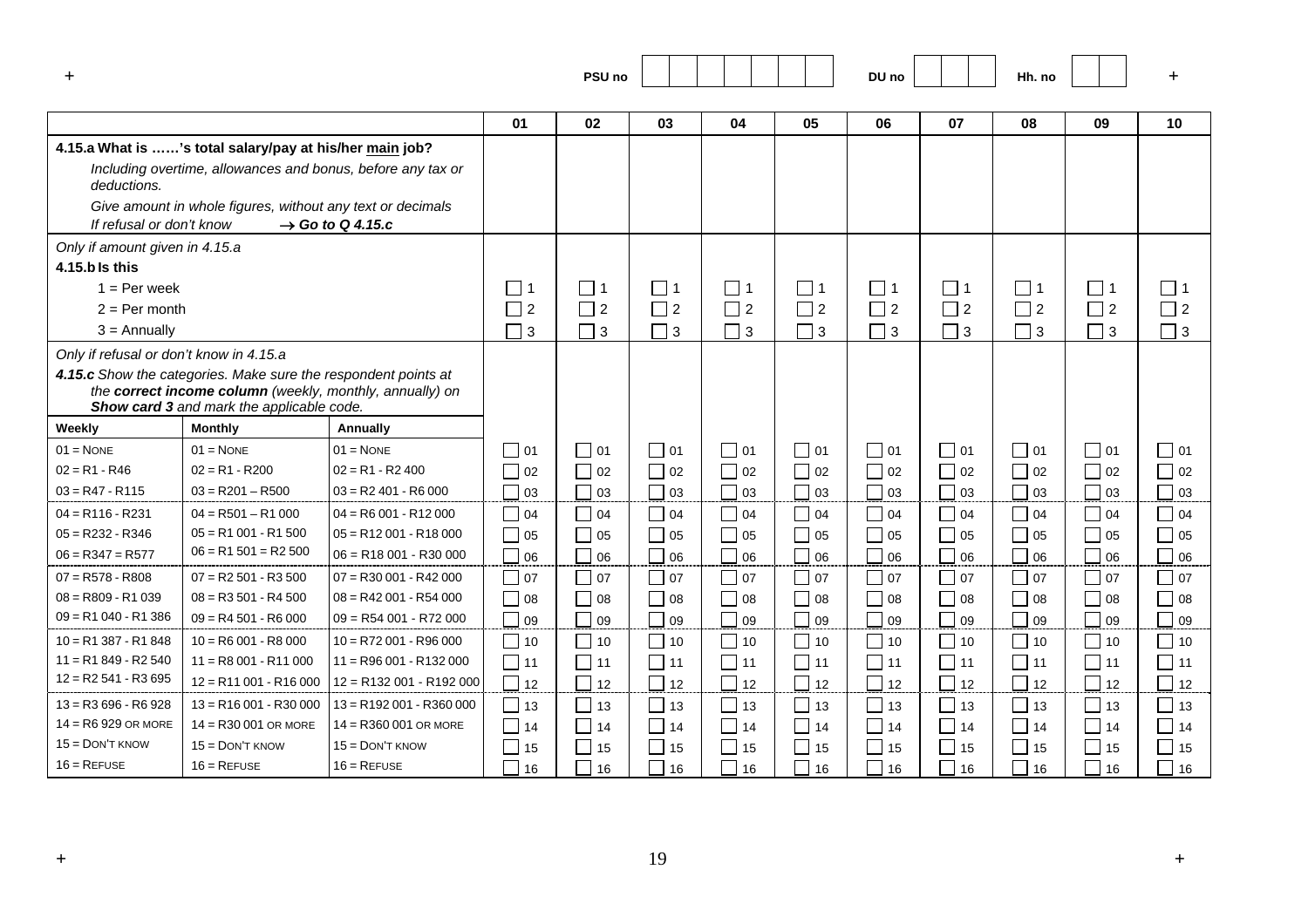|                                                                                                                           | 01          | 02          | 03       | 04          | 05            | 06       | 07       | 08       | 09                         | 10       |
|---------------------------------------------------------------------------------------------------------------------------|-------------|-------------|----------|-------------|---------------|----------|----------|----------|----------------------------|----------|
| 4.16 How many regular workers has the organisation/<br>business/enterprise/branch where  works, including<br>him/herself? |             |             |          |             |               |          |          |          |                            |          |
| $1 = 1$                                                                                                                   | $\Box$ 1    | $\Box$ 1    | $\Box$ 1 | $\Box$ 1    | $\Box$ 1      | $\Box$ 1 | $\Box$ 1 | $\Box$ 1 | $\Box$ 1                   | $\Box$ 1 |
| $2 = 2 - 4$                                                                                                               | $\Box$ 2    | $\Box$ 2    | $\Box$ 2 | $\Box$ 2    | $\Box$ 2      | $\Box$ 2 | $\Box$ 2 | $\Box$ 2 | $\Box$ 2                   | $\Box$ 2 |
| $3 = 5 - 9$                                                                                                               | $\Box$ 3    | $\Box$ 3    | $\Box$ 3 | $\Box$ 3    | $\Box$ 3      | $\Box$ 3 | $\Box$ 3 | $\Box$ 3 | $\Box$ 3                   | $\Box$ 3 |
| $4 = 10 - 19$                                                                                                             | $\Box$ 4    | $\Box$ 4    | $\Box$ 4 | $\Box$ 4    | $\Box$ 4      | $\Box$ 4 | $\Box$ 4 | $\Box$ 4 | $\overline{\phantom{0}}$ 4 | $\Box$ 4 |
| $5 = 20 - 49$                                                                                                             | $\square$ 5 | $\Box$ 5    | $\Box$ 5 | $\Box$ 5    | $\sqsupset$ 5 | $\Box$ 5 | $\Box$ 5 | $\Box$ 5 | $\overline{\phantom{0}}$ 5 | $\Box$ 5 |
| $6 = 50$ OR MORE                                                                                                          | $\Box$ 6    | $\Box$ 6    | $\Box$ 6 | $\Box$ 6    | $\Box$ 6      | $\Box$ 6 | $\Box$ 6 | $\Box$ 6 | ヿ 6                        | $\Box$ 6 |
| $7 =$ DON'T KNOW                                                                                                          | $\Box$ 7    | $\Box$ 7    | $\Box$ 7 | $\Box$ 7    | $\Box$ 7      | $\Box$ 7 | $\Box$ 7 | $\Box$ 7 | $\Box$ 7                   | $\Box$ 7 |
| 4.17 Is the organisation/ business/enterprise/branch where<br>$\dots$ . works                                             |             |             |          |             |               |          |          |          |                            |          |
| a) A registered company or close corporation?                                                                             |             |             |          |             |               |          |          |          |                            |          |
| $1 = YES$                                                                                                                 | $\Box$ 1    | $\Box$ 1    | $\Box$ 1 | $\Box$ 1    | $\Box$ 1      | $\Box$ 1 | $\Box$ 1 | $\Box$ 1 | $\Box$ 1                   | $\Box$ 1 |
| $2 = No$                                                                                                                  | $\Box$ 2    | $\Box$ 2    | $\Box$ 2 | $\Box$ 2    | $\Box$ 2      | $\Box$ 2 | $\Box$ 2 | $\Box$ 2 | $\Box$ 2                   | $\Box$ 2 |
| $3 =$ DON'T KNOW                                                                                                          | $\Box$ 3    | $\Box$ 3    | $\Box$ 3 | $\Box$ 3    | $\Box$ 3      | $\Box$ 3 | $\Box$ 3 | $\Box$ 3 | $\Box$ 3                   | $\Box$ 3 |
| b) Deducting UIF contributions for him/her?                                                                               |             |             |          |             |               |          |          |          |                            |          |
| $1 = YES$                                                                                                                 | $\Box$ 1    | $\Box$ 1    | $\Box$ 1 | $\Box$ 1    | $\Box$ 1      | $\Box$ 1 | $\Box$ 1 | $\Box$ 1 | $\Box$ 1                   | $\Box$ 1 |
| 2 = No - because his/her income is above UIF limit                                                                        | $\Box$ 2    | $\Box$ 2    | $\Box$ 2 | $\Box$ 2    | $\Box$ 2      | $\Box$ 2 | $\Box$ 2 | $\Box$ 2 | $\Box$ 2                   | $\Box$ 2 |
| $3 = No - Other reasons$                                                                                                  | $\square$ 3 | $\Box$ 3    | $\Box$ 3 | $\Box$ 3    | $\Box$ 3      | $\Box$ 3 | $\Box$ 3 | $\Box$ 3 | $\Box$ 3                   | $\Box$ 3 |
| $4 =$ DON'T KNOW                                                                                                          | $\Box$ 4    | $\Box$ 4    | $\Box$ 4 | $\Box$ 4    | $\Box$ 4      | $\Box$ 4 | $\Box$ 4 | $\Box$ 4 | $\overline{1}$             | $\Box$ 4 |
| Providing for membership of, or contributions,<br>C)<br>towards membership of a medical aid fund or health<br>insurance?  |             |             |          |             |               |          |          |          |                            |          |
| $1 = Yes$ , for him/herself only                                                                                          | $\Box$ 1    | $\Box$ 1    | $\Box$ 1 | $\Box$ 1    | $\Box$ 1      | $\Box$ 1 | $\Box$ 1 | $\Box$ 1 | $\Box$ 1                   | 1        |
| $2 = Yes$ , for him/herself and his/her dependants                                                                        | $\Box$ 2    | $\Box$ 2    | $\Box$ 2 | $\Box$ 2    | $\Box$ 2      | $\Box$ 2 | $\Box$ 2 | $\Box$ 2 | $\overline{1}$             | $\Box$ 2 |
| 3 = No medical aid benefits provided                                                                                      | $\Box$ 3    | $\square$ 3 | $\Box$ 3 | $\square$ 3 | $\Box$ 3      | $\Box$ 3 | $\Box$ 3 | $\Box$ 3 | ┑<br>3                     | $\Box$ 3 |
| $4 =$ DON'T KNOW                                                                                                          | $\Box$ 4    | $\Box$ 4    | $\Box$ 4 | $\Box$ 4    | ヿ4            | $\Box$ 4 | $\Box$ 4 | $\Box$ 4 | $\overline{14}$            | $\Box$ 4 |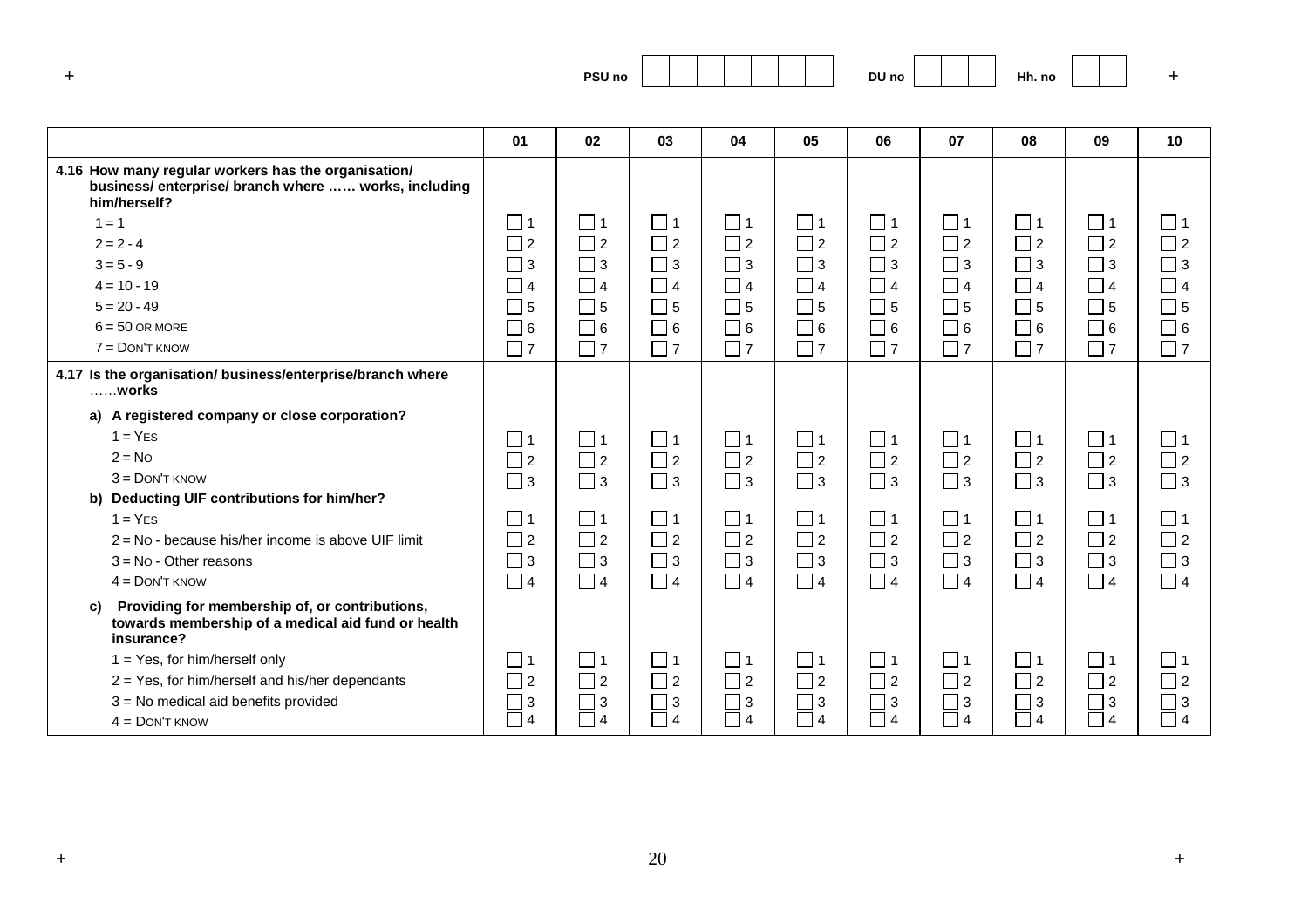|                                                                                                                                                                                                                                                                                                                                                                                  | 01                                                                         | 02                                                                                    | 03                                                                                           | 04                                                                                                | 05                                                                                      | 06                                                                                                    | 07                                                                                           | 08                                                                                              | 09                                                                                                                                                  | 10                                                                                                 |
|----------------------------------------------------------------------------------------------------------------------------------------------------------------------------------------------------------------------------------------------------------------------------------------------------------------------------------------------------------------------------------|----------------------------------------------------------------------------|---------------------------------------------------------------------------------------|----------------------------------------------------------------------------------------------|---------------------------------------------------------------------------------------------------|-----------------------------------------------------------------------------------------|-------------------------------------------------------------------------------------------------------|----------------------------------------------------------------------------------------------|-------------------------------------------------------------------------------------------------|-----------------------------------------------------------------------------------------------------------------------------------------------------|----------------------------------------------------------------------------------------------------|
| 4.18 Is this business/enterprise/branch located                                                                                                                                                                                                                                                                                                                                  |                                                                            |                                                                                       |                                                                                              |                                                                                                   |                                                                                         |                                                                                                       |                                                                                              |                                                                                                 |                                                                                                                                                     |                                                                                                    |
| $1 = \ln \text{ the owner's home} / \text{On the owner's farm}$<br>$2 = \ln$ someone else's home<br>$3$ = Inside a formal business premises such as factory or<br>office<br>$4 = At$ a service outlet such as a shop, school, post office, etc<br>$5 = At a market$<br>$6$ = On a footpath, street, street corner, open space or field<br>$7 = No$ fixed location<br>$8 =$ Other | ┙<br>$\Box$ 2<br>$\perp$ 3<br>$\Box$ 4<br>$\Box$ 5<br>6<br>$\Box$ 7<br>∃ 8 | $\Box$<br>$\Box$ 2<br>$\Box$ 3<br>$\Box$ 4<br>$\Box$ 5<br>$\Box$ 6<br>$\Box$ 7<br>ヿ 8 | $\Box$ 1<br>$\Box$ 2<br>$\Box$ 3<br>$\Box$ 4<br>$\Box$ 5<br>$\Box$ 6<br>$\Box$ 7<br>$\Box$ 8 | $\Box$ 1<br>$\sqsupset$ 2<br>$\Box$ 3<br>$\Box$ 4<br>$\Box$ 5<br>$\Box$ 6<br>$\Box$ 7<br>$\Box$ 8 | $\Box$ 1<br>$\Box$ 2<br>$\Box$ 3<br>$\Box$ 4<br>$\Box$ 5<br>$\Box$ 6<br>$\Box$ 7<br>ヿ 8 | $\Box$ 1<br>$\square$ 2<br>$\square$ 3<br>$\Box$ 4<br>$\square$ 5<br>$\Box$ 6<br>$\Box$ 7<br>$\Box$ 8 | $\Box$ 1<br>$\Box$ 2<br>$\Box$ 3<br>$\Box$ 4<br>$\Box$ 5<br>$\Box$ 6<br>$\Box$ 7<br>$\Box$ 8 | $\Box$ 1<br>$\square$ 2<br>$\Box$ 3<br>$\Box$ 4<br>$\Box$ 5<br>$\Box$ 6<br>$\Box$ 7<br>$\Box$ 8 | $\Box$ :<br>$\overline{\phantom{a}}$ 2<br>$\Box$ 3<br>$\Box$ 4<br>$\overline{\phantom{0}}$ 5<br>$-6$<br>$\overline{\phantom{0}}$ 7<br>$\sqsupset$ 8 | $\Box$ 1<br>$\Box$ 2<br>$\Box$ 3<br>$\Box$ 4<br>$\square$ 5<br>$\square$ 6<br>$\Box$ 7<br>$\Box$ 8 |
| 4.19 Is the business where  works<br>$1 = \ln \text{ the formal sector}$<br>$2 = \ln$ the informal sector (including domestic work)<br>$3 =$ DON'T KNOW<br>Formal sector employment is where the employer (institution,<br>business or private individual) is registered to perform the activity.<br>Informal sector employment is where the employer is not<br>registered.      | $\Box$ 1<br>$\sqsupset$ 2<br>$\Box$ 3                                      | コ1<br>$\Box$ 2<br>$\Box$ 3                                                            | l 11<br>$\Box$ 2<br>$\Box$ 3                                                                 | $\Box$ 1<br>$\Box$ 2<br>$\Box$ 3                                                                  | 囗 1<br>囗2<br>$\Box$ 3                                                                   | $\Box$ 1<br>$\Box$ 2<br>$\Box$ 3                                                                      | $\Box$ 1<br>$\Box$ 2<br>$\Box$ 3                                                             | $\Box$ 1<br>$\Box$ 2<br>$\Box$ 3                                                                | $\sqsupset$ 1<br>$\Box$ 2<br>$\Box$ 3                                                                                                               | $\Box$ 1<br>$\square$ 2<br>$\square$ 3                                                             |

# **Working hours**

| 4.20 How many hours, including overtime, did  work<br>during the last seven days |  |  |  |  |  |
|----------------------------------------------------------------------------------|--|--|--|--|--|
|                                                                                  |  |  |  |  |  |
|                                                                                  |  |  |  |  |  |
|                                                                                  |  |  |  |  |  |
| Add $a + b$ and confirm that this is correct.                                    |  |  |  |  |  |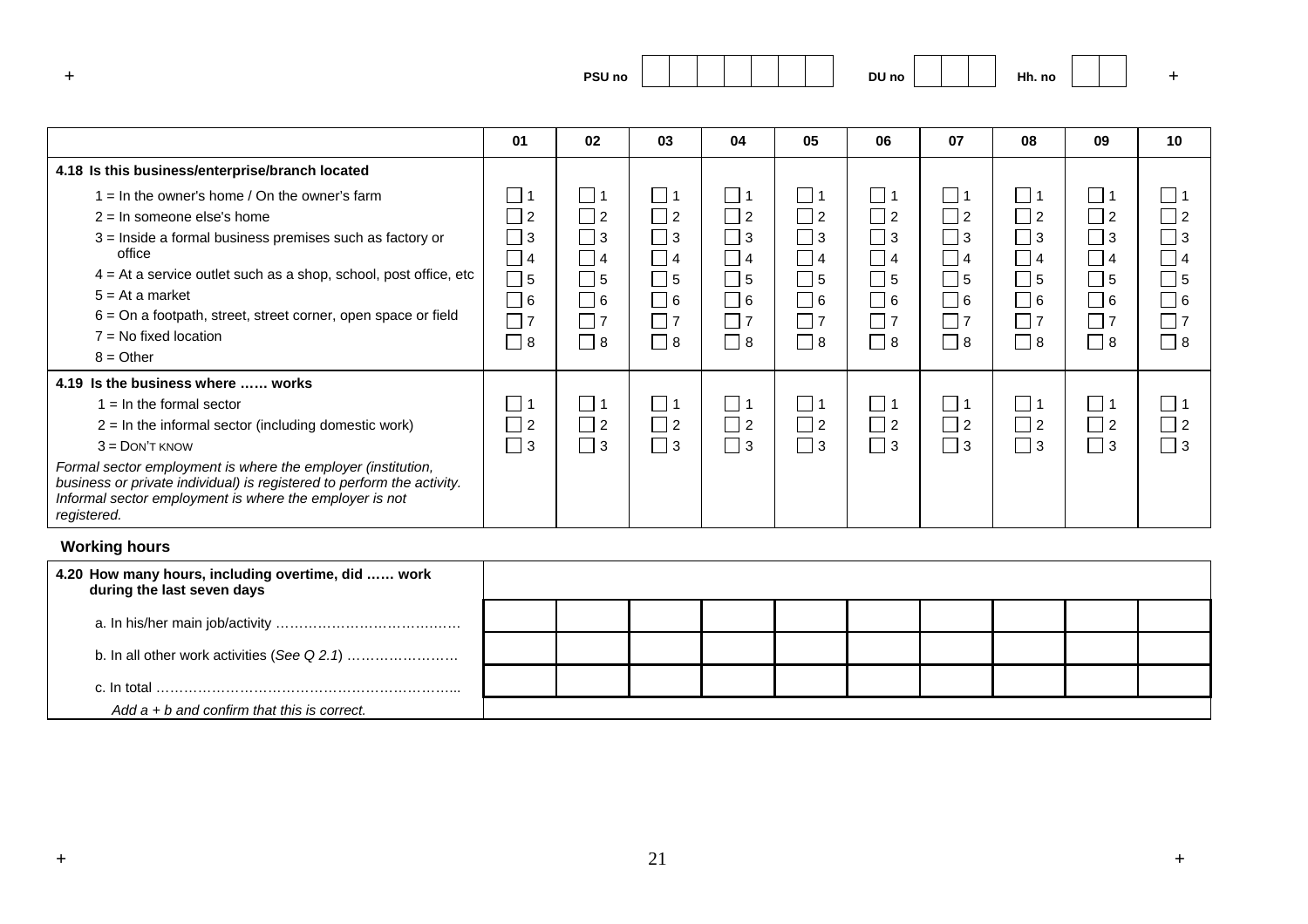|                                                                                                                    | 01                          | 02       | 03                   | 04            | 05       | 06       | 07       | 08        | 09       | 10       |
|--------------------------------------------------------------------------------------------------------------------|-----------------------------|----------|----------------------|---------------|----------|----------|----------|-----------|----------|----------|
| 4.21 How many hours per week, including overtime, does<br>usually work                                             |                             |          |                      |               |          |          |          |           |          |          |
|                                                                                                                    |                             |          |                      |               |          |          |          |           |          |          |
|                                                                                                                    |                             |          |                      |               |          |          |          |           |          |          |
|                                                                                                                    |                             |          |                      |               |          |          |          |           |          |          |
| Add $a + b$ and confirm that this is correct.                                                                      |                             |          |                      |               |          |          |          |           |          |          |
| 4.22 Can  decide on the number of hours per week during<br>which he/she works, or are these fixed by the employer? |                             |          |                      |               |          |          |          |           |          |          |
| 1 = He/she can decide fully for him/herself                                                                        | ∐ 1                         | $\Box$ 1 | $\Box$ 1             | $\Box$ 1      | $\Box$ 1 | $\Box$ 1 | $\Box$ 1 | $\Box$ 1  | $\Box$ 1 | $\Box$ 1 |
| $2 = He/she can decide, but within a limited range (e.g.,)$<br>flexitime)                                          | $\Box$ 2                    | $\Box$ 2 | $\Box$ 2             | $\Box$ 2      | $\Box$ 2 | $\Box$ 2 | $\Box$ 2 | $\Box$ 2  | $\Box$ 2 | $\Box$ 2 |
| $3$ = Number of hours are fixed by the employer                                                                    | $\Box$ 3                    | $\Box$ 3 | $\Box$ 3             | $\square$ з   | $\Box$ 3 | $\Box$ 3 | $\Box$ 3 | $\Box$ 3  | $\Box$ 3 | $\Box$ 3 |
| $4 =$ DON'T KNOW                                                                                                   | $\Box$ 4                    | $\Box$ 4 | $\Box$ 4             | $\Box$ 4      | $\Box$ 4 | $\Box$ 4 | $\Box$ 4 | $\Box$ 4  | $\Box$ 4 | $\Box$ 4 |
| 4.23 Does  want to work longer hours?                                                                              |                             |          |                      |               |          |          |          |           |          |          |
| $1 = YES$                                                                                                          | $\mathcal{L}_{\mathcal{A}}$ | $\Box$ 1 | $\Box$ 1             | $\Box$ 1      | $\Box$ 1 | $\Box$ 1 | $\Box$ 1 | $\Box$ 1  | $\Box$ 1 | $\Box$ 1 |
| $\rightarrow$ End of section for this person<br>$2 = No$                                                           | $\Box$ 2                    | $\Box$ 2 | $\prod$ <sub>2</sub> | $\Box$ 2      | $\Box$ 2 | $\Box$ 2 | $\Box$ 2 | $\Box$ 2  | $\Box$ 2 | $\Box$ 2 |
| $3 =$ DON'T KNOW                                                                                                   | $\Box$ 3                    | $\Box$ 3 | $\Box$ 3             | $\Box$ 3      | $\Box$ 3 | $\Box$ 3 | $\Box$ 3 | $\Box$ 3  | $\Box$ 3 | $\Box$ 3 |
| 4.24 If extra work was available, would  be able to start<br>such work in the next four weeks?                     |                             |          |                      |               |          |          |          |           |          |          |
| $1 = YES$                                                                                                          | □ 1                         | $\Box$ 1 | $\Box$ 1             | ■ 1           | $\Box$ 1 | $\Box$ 1 | $\Box$ 1 | $\vert$ 1 | $\Box$ 1 | $\Box$ 1 |
| $2 = No$<br>$\rightarrow$ End of section for this person                                                           | $\Box$ 2                    | $\Box$ 2 | $\Box$ 2             | $\Box$ 2      | $\Box$ 2 | $\Box$ 2 | $\Box$ 2 | $\Box$ 2  | $\Box$ 2 | $\Box$ 2 |
| $3 =$ DON'T KNOW                                                                                                   | $\vert$ 3                   | $\Box$ 3 | $\Box$ 3             | $\sqsupset$ 3 | $\Box$ 3 | $\Box$ 3 | $\Box$ 3 | □ 3       | $\Box$ 3 | $\Box$ 3 |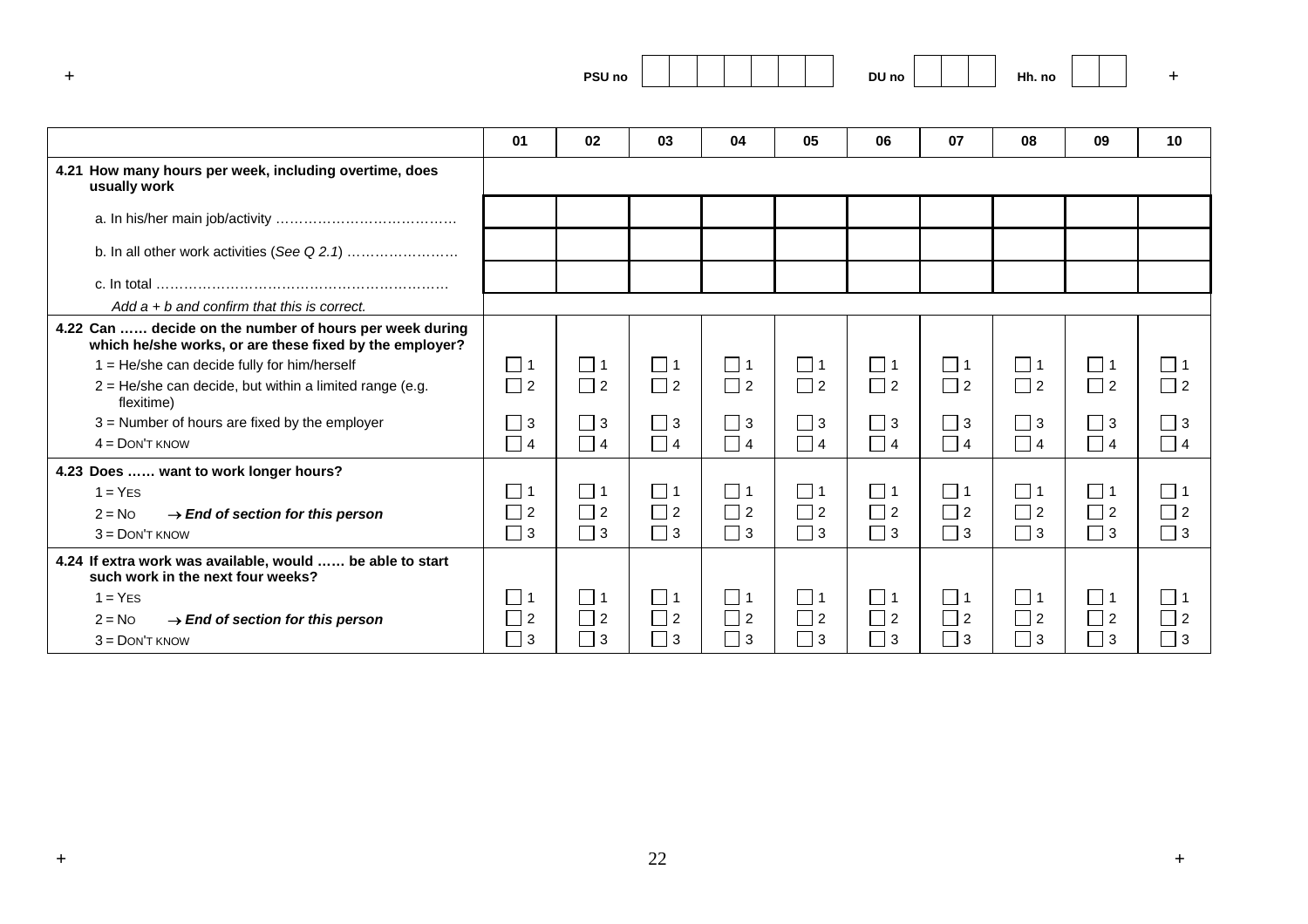|                                                                                                       | 01                         | 02       | 03       | 04               | 05       | 06       | 07          | 08       | 09       | 10          |
|-------------------------------------------------------------------------------------------------------|----------------------------|----------|----------|------------------|----------|----------|-------------|----------|----------|-------------|
| 4.25 During the past four weeks, has  taken any action to<br>look for or prepare for any extra work?  |                            |          |          |                  |          |          |             |          |          |             |
| $1 = YES$                                                                                             | $\Box$ 1                   | $\Box$ 1 | $\Box$ 1 | $\sqsupset$ 1    | $\Box$ 1 | $\Box$ 1 | $\Box$ 1    | $\Box$ 1 | $\Box$ 1 | $\Box$ 1    |
| $2 = No$                                                                                              | $\overline{\phantom{1}}$ 2 | $\Box$ 2 | $\Box$ 2 | $\Box$ 2         | $\Box$ 2 | $\Box$ 2 | $\Box$ 2    | $\Box$ 2 | $\Box$ 2 | $\Box$ 2    |
| $3 =$ DON'T KNOW<br>$\rightarrow$ End of section for this person                                      | $\Box$ 3                   | $\Box$ 3 | $\Box$ 3 | $\Box$ 3         | $\Box$ 3 | $\Box$ 3 | $\Box$ 3    | $\Box$ 3 | $\Box$ 3 | $\Box$ 3    |
| 4.26 What activities did  do to look or prepare for extra<br>work?                                    |                            |          |          |                  |          |          |             |          |          |             |
| Give only one answer, the main one                                                                    |                            |          |          |                  |          |          |             |          |          |             |
| 1 = ENQUIRED AT WORKPLACES, FARMS, FACTORIES OR CALLED ON<br>OTHER POSSIBLE EMPLOYERS                 | $\Box$ 1                   | $\Box$ 1 | $\Box$ 1 | $\Box$ 1         | $\Box$ 1 | $\Box$ 1 | $\square$ 1 | $\Box$ 1 | 囗 1      | $\square$ 1 |
| 2 = WAITED/REGISTERED AT EMPLOYMENT AGENCY, LABOUR<br>BROKER, DEPARTMENT OF LABOUR OR TRADE UNION     | $\Box$ 2                   | $\Box$ 2 | $\Box$ 2 | $\Box$ 2         | $\Box$ 2 | $\Box$ 2 | $\Box$ 2    | $\Box$ 2 | $\Box$ 2 | $\Box$ 2    |
| $3$ = PLACED OR ANSWERED ADVERTISEMENTS                                                               | $\overline{\phantom{0}}$ 3 | $\Box$ 3 | $\Box$ 3 | $\Box$ 3         | $\Box$ 3 | $\Box$ 3 | $\Box$ 3    | $\Box$ 3 | $\Box$ 3 | $\Box$ 3    |
| 4 = SOUGHT ASSISTANCE FROM FRIENDS OR RELATIVES                                                       | $\Box$ 4                   | $\Box$ 4 | $\Box$ 4 | $\Box$ 4         | $\Box$ 4 | $\Box$ 4 | $\Box$ 4    | $\Box$ 4 | $\Box$ 4 | $\Box$ 4    |
| 5 = LOOKED FOR LAND, BUILDINGS OR EQUIPMENT OR APPLIED FOR<br>PERMIT TO START OWN BUSINESS OR FARMING | $\Box$ 5                   | $\Box$ 5 | $\Box$ 5 | $\Box$ 5         | $\Box$ 5 | $\Box$ 5 | $\Box$ 5    | $\Box$ 5 | $\Box$ 5 | $\Box$ 5    |
| $6 =$ WAITING AT THE STREET-SIDE                                                                      | $\Box$ 6                   | $\Box$ 6 | $\Box$ 6 | $\Box$ 6         | $\Box$ 6 | $\Box$ 6 | $\square$ 6 | $\Box$ 6 | $\Box$ 6 | $\Box$ 6    |
| $7 = 0$ THER                                                                                          | $\overline{\phantom{a}}$ 7 | $\Box$ 7 | $\Box$ 7 | $\Box$ 7         | $\Box$ 7 | $\Box$ 7 | $\Box$ 7    | $\Box$ 7 | $\Box$ 7 | $\Box$ 7    |
| $8 =$ DON'T KNOW                                                                                      | $\Box$ 8                   | $\Box$ 8 | $\Box$ 8 | $\Box$ 8         | $\Box$ 8 | $\Box$ 8 | $\Box$ 8    | $\Box$ 8 | $\Box$ 8 | $\Box$ 8    |
| 4.27 Was  mostly looking for                                                                          |                            |          |          |                  |          |          |             |          |          |             |
| $1 =$ The same work with more hours                                                                   | $\mathcal{L}$<br>-1        | 1        | $\Box$ 1 | $\Box$ 1         | $\Box$ 1 | $\Box$ 1 | $\sqcup$ 1  | $\Box$ 1 | $\Box$ 1 | 1           |
| $2$ = Different work with more hours                                                                  | $\overline{\phantom{0}}$ 2 | $\Box$ 2 | $\Box$ 2 | $\mathbb{r}_{2}$ | $\Box$ 2 | $\Box$ 2 | $\Box$ 2    | $\Box$ 2 | $\Box$ 2 | $\Box$ 2    |
| $3 =$ DON'T KNOW                                                                                      | $\Box$ 3                   | $\Box$ 3 | $\Box$ 3 | $\Box$ 3         | $\Box$ 3 | $\Box$ 3 | $\Box$ 3    | $\Box$ 3 | $\Box$ 3 | $\Box$ 3    |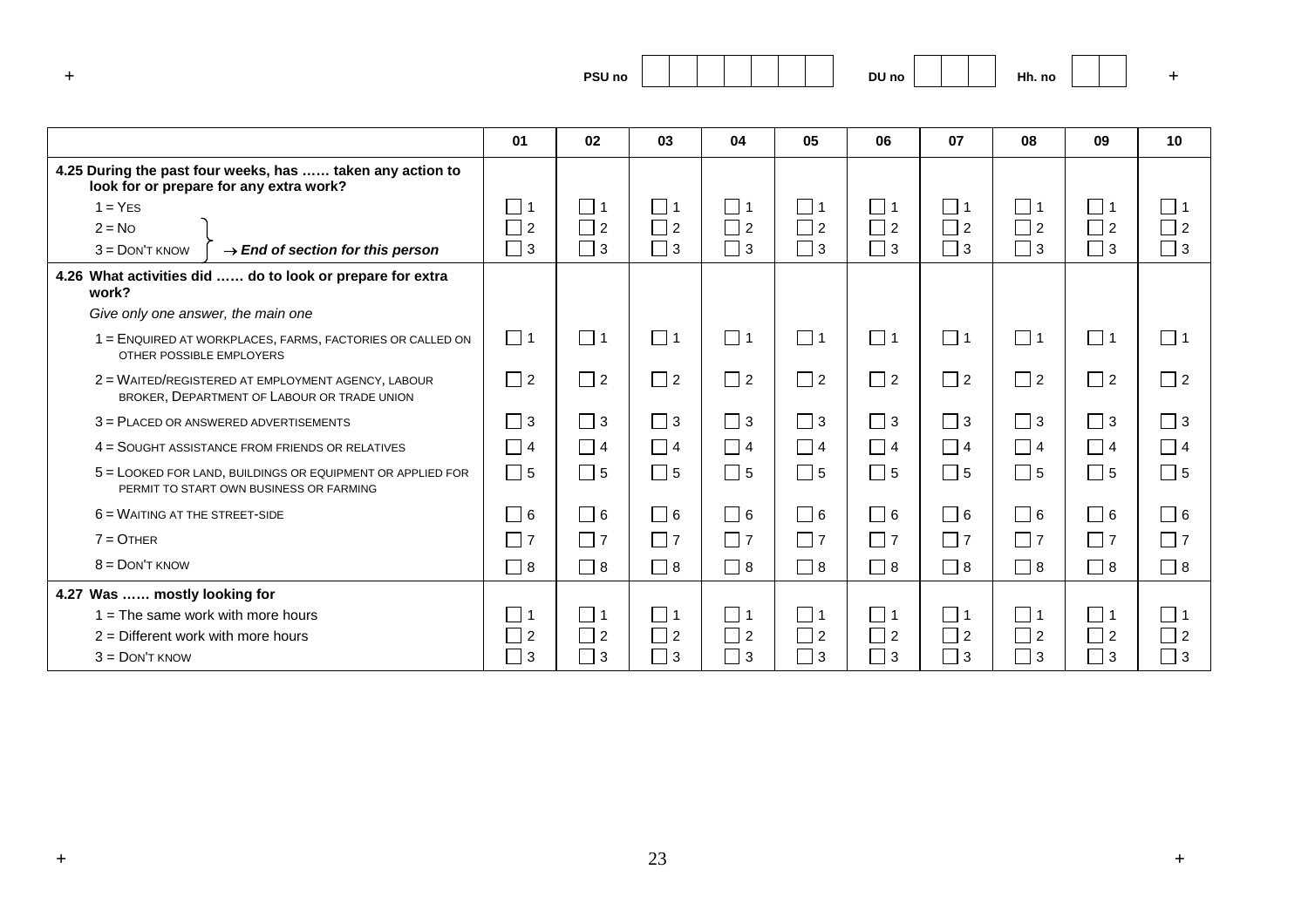|                                                                                                                                                                             |                                                   | PSU <sub>no</sub>                            |       |                   |                                                                                            |                      | DU no                      |                                              | Hh. no                                                   |                                                      | $\pm$                   |                           |
|-----------------------------------------------------------------------------------------------------------------------------------------------------------------------------|---------------------------------------------------|----------------------------------------------|-------|-------------------|--------------------------------------------------------------------------------------------|----------------------|----------------------------|----------------------------------------------|----------------------------------------------------------|------------------------------------------------------|-------------------------|---------------------------|
| <b>SECTION 5</b><br>activities                                                                                                                                              | This section covers information regarding farming |                                              |       |                   |                                                                                            |                      |                            |                                              |                                                          | 01                                                   | 02                      | 03                        |
| Ask for all persons 15 years and over.                                                                                                                                      |                                                   |                                              |       |                   | private health insurance?                                                                  |                      |                            |                                              | 6.1 Is  covered by a medical aid benefit scheme or other |                                                      |                         |                           |
|                                                                                                                                                                             | 01                                                | 02                                           |       | 03                | $1 = 1046$                                                                                 | 05                   | 06                         | 07                                           | 08                                                       | $09$ 1                                               | 10                      |                           |
| 5.1<br>Did  grow any produce, e.g. maize or other crops,<br>vegetables or fruit, or keep any stock, such as cattle,<br>sheep, goats, horses, even chickens, for sale or for |                                                   |                                              |       |                   | $2 = No$<br>3= DON'T KNOW                                                                  |                      |                            |                                              |                                                          | $\overline{2}$<br>3                                  | 2<br>$\sim$<br>$\Box$ 3 | $\sqsupset$ 2<br>$\Box$ 3 |
| household use during the last 12 months?                                                                                                                                    |                                                   |                                              |       |                   | During the past year (12 months) did<br>of the following sources?                          |                      |                            |                                              | get income from any                                      |                                                      |                         |                           |
| $1 = YES$                                                                                                                                                                   | $\lfloor$ 1                                       | $\Box$ 1                                     |       |                   |                                                                                            |                      |                            |                                              | $\Box$ 1                                                 | □ 1                                                  |                         |                           |
| $\rightarrow$ End of Section 5 for this person.<br>$2 = No$                                                                                                                 | $\Box$ 2                                          | $\Box$ 2                                     |       | $-\frac{6}{2}$    | <b>Old age pension from the government</b><br>But not for working as a government employee |                      |                            |                                              | $\Box$ 2                                                 | $\sqsupset$ 2                                        | ]2                      |                           |
| 5.2 During which months was  engaged in growing<br>produce or keeping stock in the last 12 months?                                                                          |                                                   |                                              |       |                   | $=$ YES<br>$2 = N_0$                                                                       |                      |                            |                                              |                                                          |                                                      |                         | $\sqsupset$ 2             |
| Mark a "YES" or a "No" for all months                                                                                                                                       | YES NO                                            | <b>YES</b><br>No                             | YE\$. | No                | NO 355 NO NES NO YES NO<br>12 14 12 14 12 14 15                                            |                      | $\Box_1$ $\Box_2$          | YES NO<br>$\Box_1$ $\Box_2$                  | YES NO<br>$\Box$ 1 $\Box$ 2                              | $\frac{\sqrt{10}}{113}$ $\frac{1}{113}$<br>YES<br>−∎ | $M_{3}$                 | $\Box$ 3                  |
|                                                                                                                                                                             | $\Box$ 2<br>$\Box$ 1<br>$\sqsupset$<br>$\Box$ 1   | $\Box$ 2<br>$\Box$ 1<br>$\Box$ 2<br>$\Box$ 1 |       |                   | 6.8 Pension figth workhessinement benefits,                                                |                      |                            | $\Box$ 2                                     | $\Box$ 2                                                 |                                                      |                         |                           |
|                                                                                                                                                                             | $\mathbb{I}$ 2<br>$\Box$ 1                        | $\Box$ 2<br>$\Box$ 1                         |       |                   | <sup>1</sup>  = ∤⊧р– 2                                                                     | $\Box$ 2<br>$\Box$ 1 | $\Box$ 1<br>$\Box$ 2       | $\mathbb{R}^2$                               | $\sqsupset$                                              |                                                      |                         | $\overline{11}$           |
|                                                                                                                                                                             | $\Box$ 1<br>$\Box$ 2                              | $\Box$ 2<br>∏  1                             |       | $\Box$ 2          | ?∏™™]2                                                                                     | $\Box$ 1<br>$\Box$ 2 | $\Box$ 1<br>$\Box$ 2       | $\mathbb{R}^2$                               | $\Box$ 2                                                 |                                                      |                         | $\sqsupset$ 2             |
|                                                                                                                                                                             | $\Box$ 1<br>$\Box$ 2                              | $\Box$ 2                                     |       | - 12              | <u> </u> 3 = PON'T&NOM <sub>1</sub>                                                        | $\Box$ 2             | $\Box$ 1<br>$\Box$ 2       | $\Box$ 1<br>-12                              | 72                                                       | ⊣2                                                   |                         | $\Box$ 3                  |
|                                                                                                                                                                             | $\mathbb{C}^2$                                    | $\Box$ 2                                     |       |                   | 16.4 Disability grant from government                                                      |                      |                            | ヿ2<br>$\Box$ 1                               | $\Box$ 2                                                 | $\mathbb{Z}^2$                                       | $\mathbb{Z}^2$          |                           |
|                                                                                                                                                                             | $\exists$ 2<br>$\Box$ 1                           | $\Box$ 2                                     |       | $\vert$           | $1$ $\sqrt{2}$ $Y$ $\in$ $\sqrt{5}$ $2$                                                    | $\mathbb{Z}^2$       | $\mathcal{a}_2$            | $\mathbb{I}$ 2<br>$\vert$ 1                  | $\Box$ 2                                                 | 721                                                  | $\Box$ 2                | $\vert$ 11                |
|                                                                                                                                                                             | 2[<br>$\vert$  1                                  | $\Box$ 2                                     |       | $\mathcal{L}_{2}$ | $2$ = No 2                                                                                 | $\Box$ 2<br>$\Box$ 1 | $\mathbb{Z}^2$             | $\mathbb{I}^2$<br>- 11                       | $\Box$ 2                                                 | 72                                                   | $\Box$ 22               | $\Box$ 2                  |
|                                                                                                                                                                             | $\Box$ 2<br>$\Box$ 1                              | $\Box$ 2<br>$\Box$ 1                         |       | $\mathbb{Z}^2$    | <b>3⊑D</b> oN∃⋧⋈⋒⋥1                                                                        | $\Box$ 2             | $\mathbb{Z}^2$<br>$\Box$ 1 | $\mathbb{r}_2$<br>$\overline{\phantom{1}}$ 1 | $\mathbb{r}_2$                                           | ר23                                                  | 723                     | $\Box$ 3                  |
|                                                                                                                                                                             | 2[<br>$\Box$ 1                                    | $\Box$ 2<br>$\Box$ 1                         |       |                   | $\Box$ T $\Box$ Compensation Fund (Fe)                                                     |                      | Lidjur <del>y d</del> i    | 12                                           | 12                                                       |                                                      | 72                      |                           |
|                                                                                                                                                                             | $\Box$ 1<br>$\Box$ 2                              | $\Box$ 2<br>$\Box$ 1                         |       |                   |                                                                                            |                      | $\Box$ 2<br>$\Box$ i       | $\prod_{1}^{858}$ arrivo                     | $\Box$ 2                                                 | 卍2.                                                  | 戰                       |                           |
|                                                                                                                                                                             | $\Box$ 2<br>$\Box$ 1                              | $\Box$ 2<br>$\Box$ 1                         |       | $\Box$ 1 $\Box$ 2 | $\sqrt{2\pi}$                                                                              | $\Box$ 2<br>$\Box$ 1 | $\Box$ 1 $\Box$ 2          | $\Box$ 1<br>$\Box$ 2                         | $\Box$ 2<br>$\Box$ 1                                     | $\overline{\mathbb{P}}_2$<br>□                       |                         | $\Box$ 2                  |
| Why does  grow farm produce or keep stock for the<br>5.3<br>household?                                                                                                      |                                                   |                                              |       |                   | $3 =$ DON'T KNOW                                                                           |                      |                            |                                              |                                                          | 3                                                    | $\Box$ 3                | $\Box$ 3                  |
| $1 = As a main source of food for the household$                                                                                                                            | l 11                                              | $\Box$ 1                                     |       | 1                 | $\Box$ 1                                                                                   | $\Box$ 1             | $\Box$ 1                   | $\Box$ 1                                     | $\Box$ 1                                                 | $\Box$ 1                                             | $\Box$ 1                |                           |
| $2 = As$ the main source of income/earning a living                                                                                                                         | $\Box$ 2                                          | $\Box$ 2                                     |       | $\sqsupset$ 2     | $\Box$ 2                                                                                   | $\Box$ 2             | $\Box$ 2                   | $\Box$ 2                                     | $\Box$ 2                                                 | $\Box$ 2                                             | $\Box$ 2                |                           |
| $3 = As$ an extra source of income                                                                                                                                          | $\Box$ 3                                          | $\Box$ 3                                     |       | $\sqsupset$ 3     | $\Box$ 3                                                                                   | $\Box$ 3             | $\Box$ 3                   | $\Box$ 3                                     | $\Box$ 3                                                 | $\Box$ 3                                             | ∃ 3                     |                           |
| $4 = As$ an extra source of food for the household                                                                                                                          | $\Box$ 4                                          | $\Box$ 4                                     |       | $\bigcap$ 4       | $\Box$ 4                                                                                   | $\Box$ 4             | $\Box$ 4                   | $\Box$ 4                                     | $\Box$ 4                                                 | $\Box$ 4                                             | l 14                    |                           |
| $5 = As$ a leisure activity or hobby, e.g. gardening                                                                                                                        | $\Box$ 5                                          | $\Box$ 5                                     |       | $\Box$ 5          | $\Box$ 5                                                                                   | $\Box$ 5             | $\Box$ 5                   | $\Box$ 5                                     | $\Box$ 5                                                 | $\Box$ 5                                             | $\sqsupset$ 5           |                           |

# **SECTION 6 This section covers information on individual income**

*Ask for each member of the household*

 $\pm$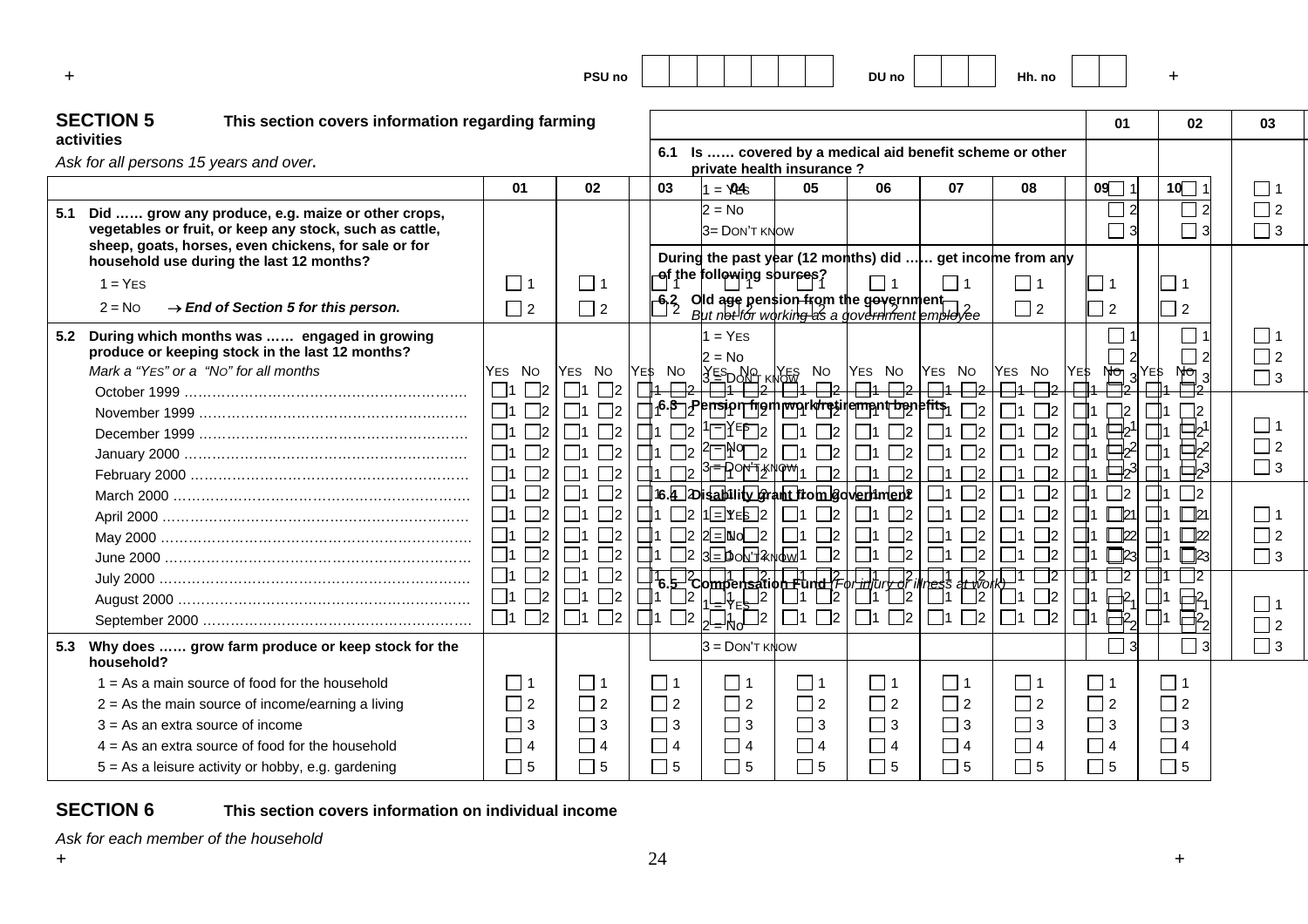|                                                                                   | 01                          | 02       | 03        | 04            | 05       | 06       | 07       | 08       | 09       | 10       |
|-----------------------------------------------------------------------------------|-----------------------------|----------|-----------|---------------|----------|----------|----------|----------|----------|----------|
| State maintenance grant or child support grant<br>6.6                             |                             |          |           |               |          |          |          |          |          |          |
| $1 = YES$                                                                         | $\Box$ 1                    | $\Box$ 1 | $\Box$ 1  | $\Box$ 1      | $\Box$ 1 | $\Box$ 1 | $\Box$ 1 | $\Box$ 1 | $\Box$ 1 | $\Box$ 1 |
| $2 = No$                                                                          | $\Box$ 2                    | $\Box$ 2 | $\Box$ 2  | $\Box$ 2      | $\Box$ 2 | $\Box$ 2 | $\Box$ 2 | $\Box$ 2 | $\Box$ 2 | $\Box$ 2 |
| $3 =$ DON'T KNOW                                                                  | $\Box$ 3                    | $\Box$ 3 | $\Box$ 3  | $\Box$ 3      | $\Box$ 3 | $\Box$ 3 | $\Box$ 3 | $\Box$ 3 | $\Box$ 3 | $\Box$ 3 |
| Private maintenance from parent or former spouse (Not in<br>6.7<br>the household) |                             |          |           |               |          |          |          |          |          |          |
| $1 = YES$                                                                         | $\Box$ 1                    | $\Box$ 1 | $\Box$ 1  | $\Box$ 1      | $\Box$ 1 | $\Box$ 1 | $\Box$ 1 | $\Box$ 1 | $\Box$ 1 | $\Box$ 1 |
| $2 = No$                                                                          | $\Box$ 2                    | $\Box$ 2 | $\Box$ 2  | $\sqsupset$ 2 | $\Box$ 2 | $\Box$ 2 | $\Box$ 2 | $\Box$ 2 | $\Box$ 2 | $\Box$ 2 |
| $3 =$ DON'T KNOW                                                                  | $\Box$ 3                    | $\Box$ 3 | $\Box$ 3  | $\Box$ 3      | $\Box$ 3 | $\Box$ 3 | $\Box$ 3 | $\Box$ 3 | $\Box$ 3 | $\Box$ 3 |
| Care dependency (single care) grant<br>6.8                                        |                             |          |           |               |          |          |          |          |          |          |
| $1 = YES$                                                                         | $\Box$ 1                    | $\Box$ 1 | $\Box$ 1  | $\Box$ 1      | $\Box$ 1 | $\Box$ 1 | $\Box$ 1 | $\Box$ 1 | $\Box$ 1 | $\Box$ 1 |
| $2 = No$                                                                          | $\Box$ 2                    | $\Box$ 2 | $\Box$ 2  | $\sqsupset$ 2 | $\Box$ 2 | $\Box$ 2 | $\Box$ 2 | $\Box$ 2 | $\Box$ 2 | $\Box$ 2 |
| $3 =$ DON'T KNOW                                                                  | $\Box$ 3                    | $\Box$ 3 | $\Box$ 3  | $\Box$ 3      | $\Box$ 3 | $\Box$ 3 | $\Box$ 3 | $\Box$ 3 | $\Box$ 3 | $\Box$ 3 |
| 6.9<br>Foster care grant                                                          |                             |          |           |               |          |          |          |          |          |          |
| $1 = YES$                                                                         | $\mathcal{L}_{\mathcal{A}}$ | $\Box$ 1 | $\Box$ 1  | $\Box$ 1      | $\Box$ 1 | $\Box$ 1 | $\Box$ 1 | $\Box$ 1 | $\Box$ 1 | $\Box$ 1 |
| $2 = No$                                                                          | $\Box$ 2                    | $\Box$ 2 | $\Box$ 2  | $\sqsupset$ 2 | $\Box$ 2 | $\Box$ 2 | $\Box$ 2 | $\Box$ 2 | $\Box$ 2 | $\Box$ 2 |
| $3 =$ DON'T KNOW                                                                  | $\Box$ 3                    | $\Box$ 3 | $\prod$ 3 | $\Box$ 3      | $\Box$ 3 | $\Box$ 3 | $\Box$ 3 | $\Box$ 3 | $\Box$ 3 | $\Box$ 3 |
| 6.10 Unemployment Insurance Fund                                                  |                             |          |           |               |          |          |          |          |          |          |
| $1 = YES$                                                                         | $\Box$ 1                    | $\Box$ 1 | $\Box$ 1  | $\Box$ 1      | $\Box$ 1 | $\Box$ 1 | $\Box$ 1 | $\Box$ 1 | $\Box$ 1 | $\Box$ 1 |
| $2 = No$                                                                          | $\Box$ 2                    | $\Box$ 2 | $\Box$ 2  | $\sqsupset$ 2 | $\Box$ 2 | $\Box$ 2 | $\Box$ 2 | $\Box$ 2 | $\Box$ 2 | $\Box$ 2 |
| $3 =$ DON'T KNOW                                                                  | $\Box$ 3                    | $\Box$ 3 | $\Box$ 3  | $\Box$ 3      | $\Box$ 3 | $\Box$ 3 | $\Box$ 3 | $\Box$ 3 | $\Box$ 3 | $\Box$ 3 |
| 6.11 Remittance/financial support from persons not in the<br>household            | $\Box$ 1                    | $\Box$ 1 | $\Box$ 1  | $\Box$ 1      | $\Box$ 1 | $\Box$ 1 | $\Box$ 1 | $\Box$ 1 | $\Box$ 1 | $\Box$ 1 |
| $1 = YES$                                                                         | $\Box$ 2                    | $\Box$ 2 | $\Box$ 2  | $\Box$ 2      | $\Box$ 2 | $\Box$ 2 | $\Box$ 2 | $\Box$ 2 | $\Box$ 2 | $\Box$ 2 |
| $2 = No$                                                                          | $\Box$ 3                    | $\Box$ 3 | $\Box$ 3  | $\Box$ 3      | $\Box$ 3 | $\Box$ 3 | $\Box$ 3 | $\Box$ 3 | $\Box$ 3 | $\Box$ 3 |
| $3 =$ DON'T KNOW                                                                  |                             |          |           |               |          |          |          |          |          |          |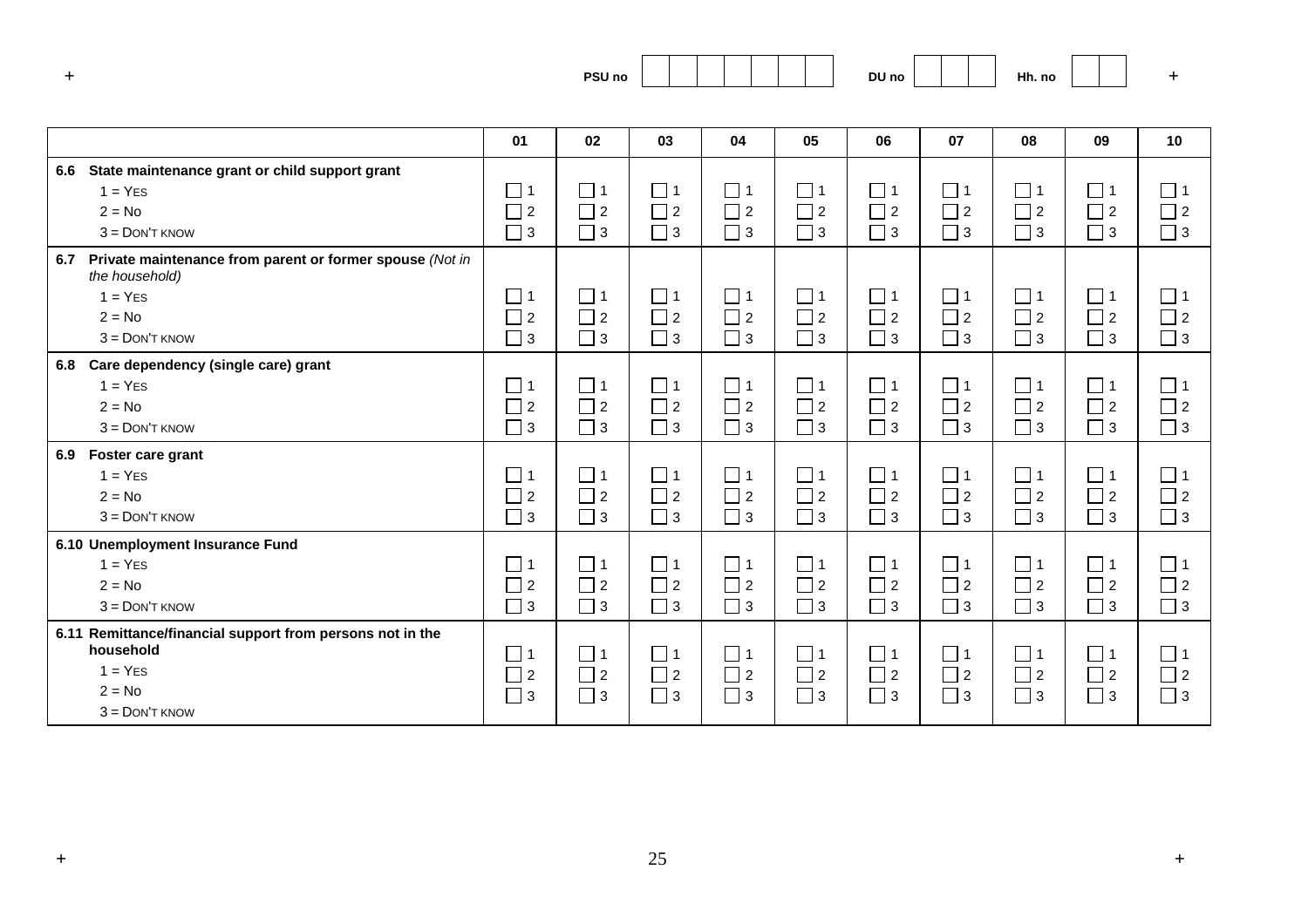| PSU no |  |  |  | DU <sub>nc</sub> |  | <b>ALL 1</b><br>Hh. no |  |  |
|--------|--|--|--|------------------|--|------------------------|--|--|
|        |  |  |  |                  |  |                        |  |  |

|                                                                                                                                                                                                                 | 01                                                    | 02                     | 03                         | 04                   | 05                   | 06                                | 07                               | 08                             | 09                               | 10 <sup>1</sup>                                  |
|-----------------------------------------------------------------------------------------------------------------------------------------------------------------------------------------------------------------|-------------------------------------------------------|------------------------|----------------------------|----------------------|----------------------|-----------------------------------|----------------------------------|--------------------------------|----------------------------------|--------------------------------------------------|
| <b>Gratuities/other lump sum</b><br>6.12                                                                                                                                                                        |                                                       |                        |                            |                      |                      |                                   |                                  |                                |                                  |                                                  |
| $1 = YES$                                                                                                                                                                                                       | $\Box$                                                |                        | l 11                       | 」1                   |                      | $\overline{\phantom{0}}$ 1        | □ 1                              | $\square$ 1                    | □ 1                              | $\overline{\mathcal{L}}$<br>- 1                  |
| $2 = No$                                                                                                                                                                                                        |                                                       | $\vert$ 2              | $\Box$ 2                   | $\Box$ 2             | $\Box$ 2             | $\Box$ 2                          | $\Box$ 2                         | $\Box$ 2                       | $\Box$ 2                         | $\Box$ 2                                         |
| $3 =$ DON'T KNOW                                                                                                                                                                                                | $\Box$ 3                                              | $\Box$ 3               | $\square$ 3                | $\Box$ 3             | $\Box$ 3             | $\Box$ 3                          | $\sqcup$ 3                       | $\square$ 3                    | $\square$ 3                      | $\Box$ 3                                         |
| 6.13.a Other sources<br>$1 = Yes$ , SPECIFY BELOW<br>$2 = No$<br>$3 =$ DON'T KNOW<br>$\rightarrow$ Go to Q 7.1                                                                                                  | $\Box$<br>$\overline{\phantom{0}}$ 2<br>$\sqsupset$ 3 | $\vert$ 2<br>$\vert$ 3 | LΡ<br>$\Box$ 2<br>$\Box$ 3 | $\Box$ 2<br>$\Box$ 3 | $\Box$ 2<br>$\Box$ 3 | $\vert$ 1<br>$\Box$ 2<br>$\Box$ 3 | $\Box$ 1<br>$\Box$ 2<br>$\Box$ 3 | $\Box$<br>$\Box$ 2<br>$\Box$ 3 | $\Box$ 1<br>$\Box$ 2<br>$\Box$ 3 | $\overline{\phantom{a}}$<br>$\Box$ 2<br>$\Box$ 3 |
| 6.13.b Specify the sources in column<br>These could include accident insurance, life insurance and<br>endowments, annuity funds, inheritance, lobola/dowry, sale<br>of property, royalties, interest, gambling. |                                                       |                        |                            |                      |                      |                                   |                                  |                                |                                  |                                                  |

**SECTION 7 This section covers information regarding the dwellings, services and perceived quality of life of the household**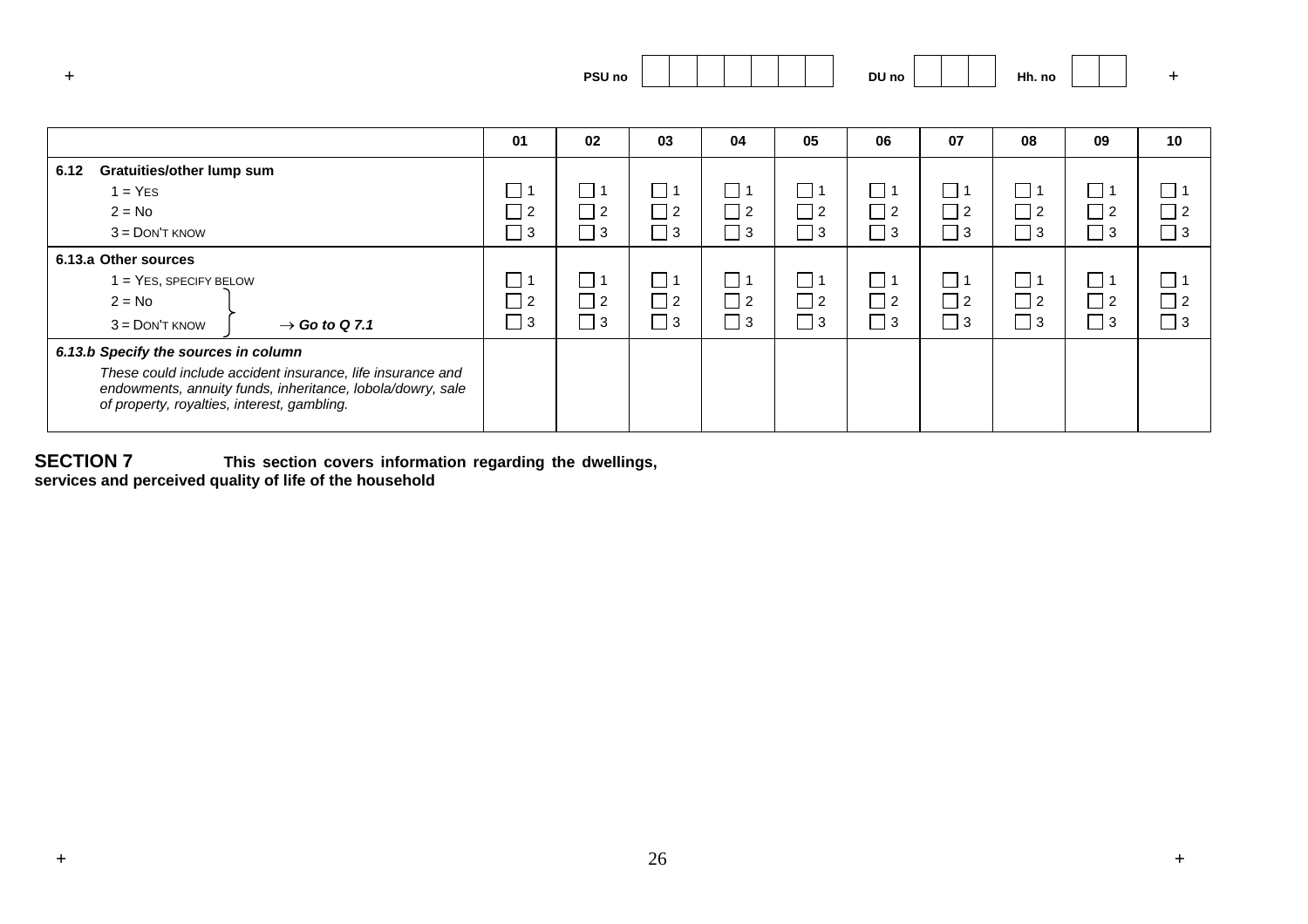$+$ 

# **Ask a responsible adult in the household**

**7.1** *Indicate the type of main dwelling and any other dwelling that the household occupies?*

*Mark only two dwellings, even if the household occupies more than two dwellings.* 

| <b>Main dwelling</b> | Other<br>dwelling | <b>Type of dwelling</b>                                                                        |
|----------------------|-------------------|------------------------------------------------------------------------------------------------|
| $\overline{01}$      | 01                | DWELLING/HOUSE OR BRICK STRUCTURE ON A<br>SEPARATE STAND OR YARD OR ON FARM                    |
| 02                   | 02                | TRADITIONAL DWELLING/HUT/STRUCTURE MADE OF<br><b>TRADITIONAL MATERIALS</b>                     |
| 03                   | 03                | FLAT OR APARTMENT IN A BLOCK OF FLATS                                                          |
| 04                   | 04                | TOWN/CLUSTER/SEMI-DETACHED HOUSE (Simplex,<br>Duplex or Triplex)                               |
| 05                   | 05                | UNIT IN RETIREMENT VILLAGE                                                                     |
| 06                   | 06                | DWELLING/HOUSE/FLAT/ROOM IN BACKYARD                                                           |
| 07                   | 07                | INFORMAL DWELLING/SHACK IN BACKYARD                                                            |
| 08                   | 08                | INFORMAL DWELLING/SHACK NOT IN BACKYARD, E.G. IN<br>AN INFORMAL/SQUATTER SETTLEMENT OR ON FARM |
| 09                   | 09                | ROOM/FLATLET                                                                                   |
| 10                   | 10                | CARAVAN/TENT*                                                                                  |
| 11                   | 11                | OTHER, specify                                                                                 |

#### **7.2 What is the main material used for the roof and the walls of the main dwelling***?*

 *Mark one code in each column.* 

| Roof | <b>Walls</b> | Type of dwelling             |
|------|--------------|------------------------------|
| 01   | 01           | <b>BRICKS</b>                |
| 02   | 02           | <b>CEMENT BLOCK/CONCRETE</b> |
| 03   | 03           | CORRUGATED IRON/ZINC         |
| 04   | 04           | <b>WOOD</b>                  |
| 05   | 05           | <b>PLASTIC</b>               |
| 06   | 06           | <b>CARDBOARD</b>             |
| 07   | 07           | MIXTURE OF MUD AND CEMENT    |
| 08   | 08           | <b>WATTLE AND DAUB</b>       |
| 09   | 09           | TILE                         |
| 10   | 10           | MUD                          |
| 11   | 11           | <b>THATCHING</b>             |
| 12   | 12           | <b>ASBESTOS</b>              |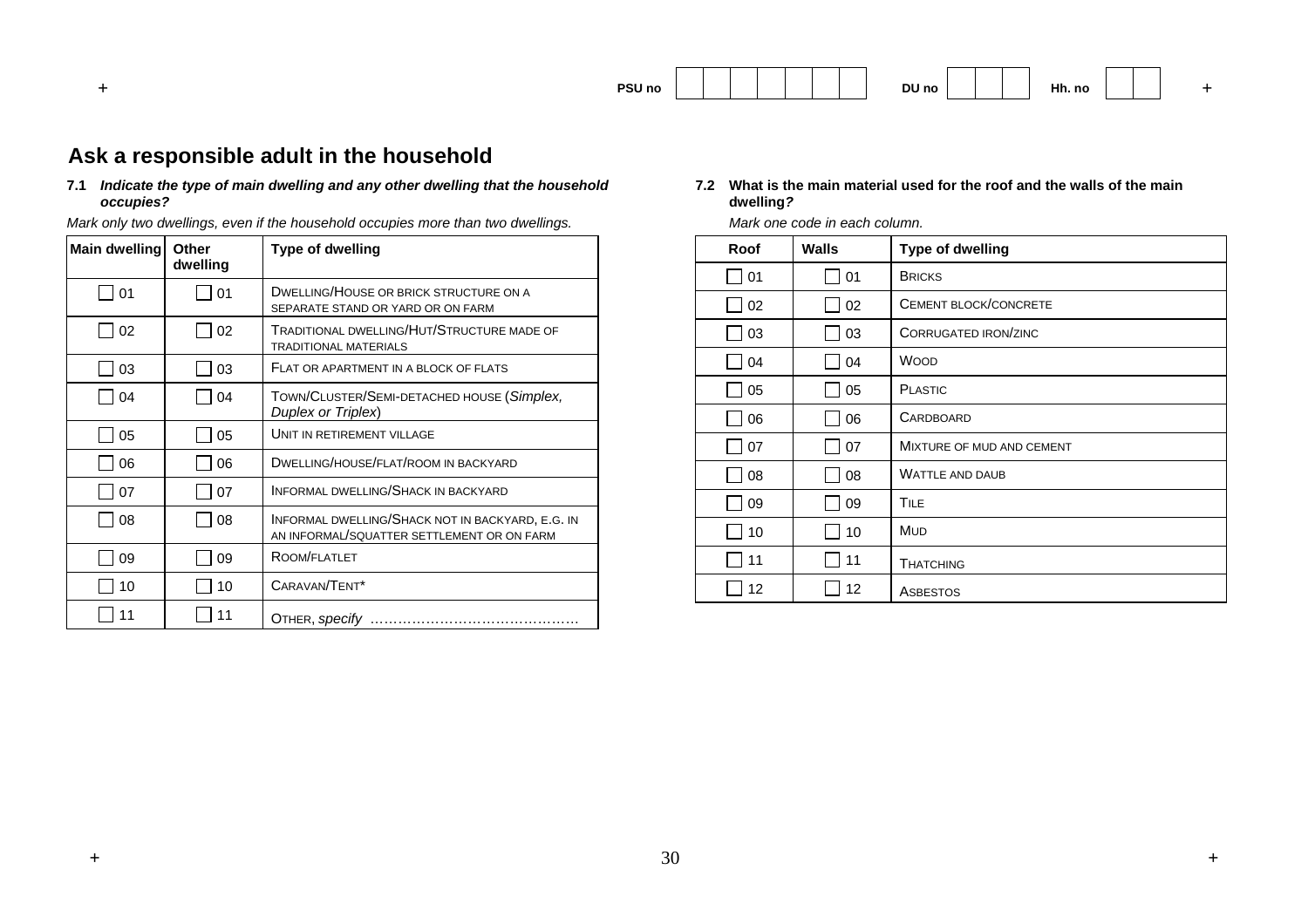# **7.3 Is the dwelling ………?**

|                | Owned and fully paid off                                                  |
|----------------|---------------------------------------------------------------------------|
| l 2            | Owned, but not yet fully paid off (e.g. with a mortgage)                  |
| $\overline{3}$ | Rented                                                                    |
| l 4            | Occupied rent-free as part of employment contract of family<br>member     |
| 15             | Occupied rent-free not as part of employment contract of family<br>member |
| 6              | Other, <i>specify</i>                                                     |

**7.4 What is the total number of rooms in the dwelling(s) that the household occupies?**

> *Total number of rooms, including living rooms, bedrooms and kitchens (excluding bathrooms and toilets)*

#### **7.5 Did this household receive a government housing subsidy to obtain this dwelling or any other dwelling?**

 *Do not include employee subsidies for government employees* 

|   | YES        |
|---|------------|
|   | <b>No</b>  |
| 3 | DON'T KNOW |

# **7.6 Did this household receive a government land grant to obtain a plot of land for residence or for farming?**

|                | YES        |
|----------------|------------|
| r              | <b>No</b>  |
| $\overline{3}$ | DON'T KNOW |

#### **7.7 What is this household's main source of water?**

 *Mark one code only* 

| 01 | PIPED (TAP) WATER IN DWELLING        | $\rightarrow$ Go to Q 7.9 |
|----|--------------------------------------|---------------------------|
| 02 | PIPED (TAP) WATER ON SITE OR IN YARD |                           |
| 03 | <b>PUBLIC TAP</b>                    |                           |
| 04 | <b>WATER-CARRIER/TANKER</b>          |                           |
| 05 | <b>BOREHOLE ON SITE</b>              |                           |
| 06 | BOREHOLE OFF SITE/COMMUNAL           |                           |
| 07 | RAIN-WATER TANK ON SITE              |                           |
| 08 | <b>FLOWING WATER/STREAM</b>          |                           |
| 09 | DAM/POOL/STAGNANT WATER              |                           |
| 10 | WFII                                 |                           |
| 11 | <b>SPRING</b>                        |                           |
| 12 |                                      |                           |

# **7.8 How far is the water source from the dwelling?**

| l 11      | LESS THAN 100 M                |
|-----------|--------------------------------|
| $\Box$ 2  | 100 M - LESS THAN 200 M        |
| $\vert$ 3 | 200 M - LESS THAN 500 M        |
| 4         | 500 M - LESS THAN 1 KM         |
| $ $ 5     | 1 KM OR MORE                   |
| 6         | NOT APPLICABLE (WATER ON SITE) |

# **7.9 Does the household pay for water?**

| $\Box$ 1 | YES                         |
|----------|-----------------------------|
| $\Box$ 2 | $\overline{\phantom{a}}$ No |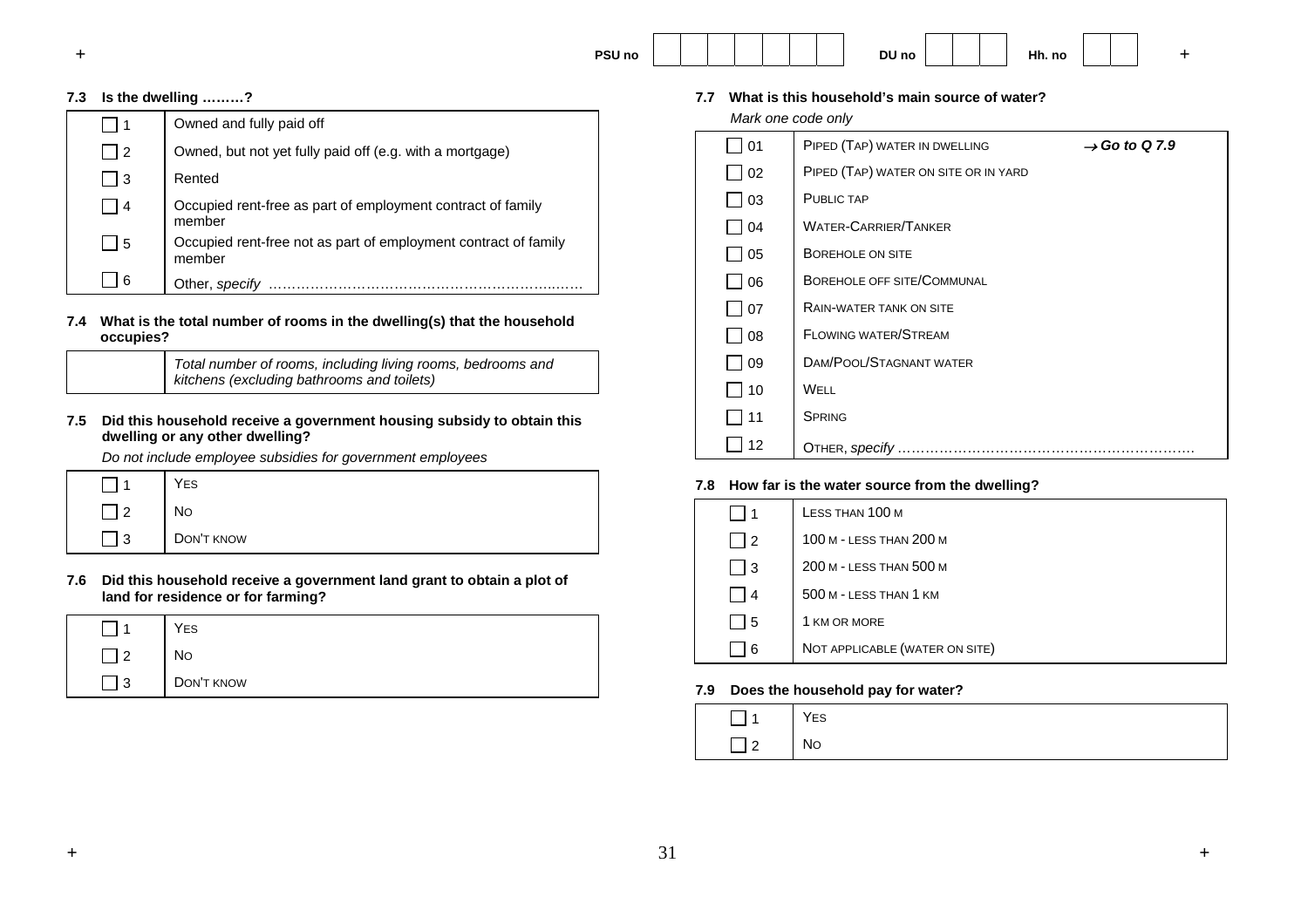| PSU no |  |  | DU <sub>no</sub> |  | Hh. n |  |  |
|--------|--|--|------------------|--|-------|--|--|
|        |  |  |                  |  |       |  |  |



**7.10 What is the main source of energy/fuel for this household?**   *Mark one code for each source*

| Cooking      | <b>Heating</b> | Lighting        | <b>Energy/fuel source</b>         |
|--------------|----------------|-----------------|-----------------------------------|
| 01           | 01             | 01              | <b>ELECTRICITY FROM MAINS</b>     |
| $ 02\rangle$ | 02             | 02              | <b>ELECTRICITY FROM GENERATOR</b> |
| $\vert$ 03   | $\vert$ 03     | $\vert$ 03      | GAS                               |
| 04           | 04             | 04              | <b>PARAFFIN</b>                   |
| 05           | 05             |                 | <b>WOOD</b>                       |
| 06           | 06             |                 | <b>COAL</b>                       |
|              |                | 07              | <b>CANDLES</b>                    |
|              | ] 08           |                 | <b>ANIMAL DUNG</b>                |
| ] ი9         | ] ი9           | 09              | <b>SOLAR ENERGY</b>               |
| 10           | 10             | $\overline{10}$ | OTHER, specify                    |
| 11           | 11             | 11              | <b>NONE</b>                       |

*If any* answer to Q7.10 is 5 ("WOOD") or 8 ("ANIMAL DUNG")  $\rightarrow$  Go to Q 7.11 *Otherwise* →

 $\rightarrow$  Go to Q 7.12

# **7.11 How far is the wood or dung if it has to be fetched?**



**7.12 What type of toilet facility is available for this household?**   *Mark only one code*

| In dwelling | On site | Off site                       | <b>Toilet facility</b>                         |
|-------------|---------|--------------------------------|------------------------------------------------|
| 11          | 21      | -31                            | <b>FLUSH TOILET</b>                            |
|             | 22      | 32                             | CHEMICAL TOILET                                |
|             | 23      | $\begin{array}{c} \end{array}$ | PIT LATRINE WITH VENTILATION PIPE              |
|             | 24      | 34                             | PIT LATRINE WITHOUT VENTILATION<br><b>PIPE</b> |
|             | 25      | 35                             | <b>BUCKET TOILET</b>                           |
|             |         | 36                             | <b>NONE</b><br>$\rightarrow$ Go to Q 7.16      |
|             |         | 37                             | OTHER, specify.                                |

# **7.13 Is the toilet facility shared with other households?**

| $\Box$ 1 | <b>YES</b>                  |
|----------|-----------------------------|
| $\Box$ 2 | $\overline{\phantom{a}}$ No |

*If the toilet is "*ON SITE*" or "*OFF SITE*"* 

# **7.14 How far is the nearest toilet facility to which the household has access?**

|           | LESS THAN 25 M         |
|-----------|------------------------|
| 2         | 25 M - LESS THAN 50 M  |
| $\vert$ 3 | 50 M - LESS THAN 100 M |
|           | 100 M OR MORE          |

*If the answer to Q 7.12 is "*BUCKET TOILET*"* 

## **7.15 How frequently is it removed?**

|      | ONCE A WEEK OR MORE OFTEN    |
|------|------------------------------|
| 2    | ABOUT ONCE A FORTNIGHT       |
| l 13 | ABOUT ONCE A MONTH           |
|      | LESS OFTEN THAN ONCE A MONTH |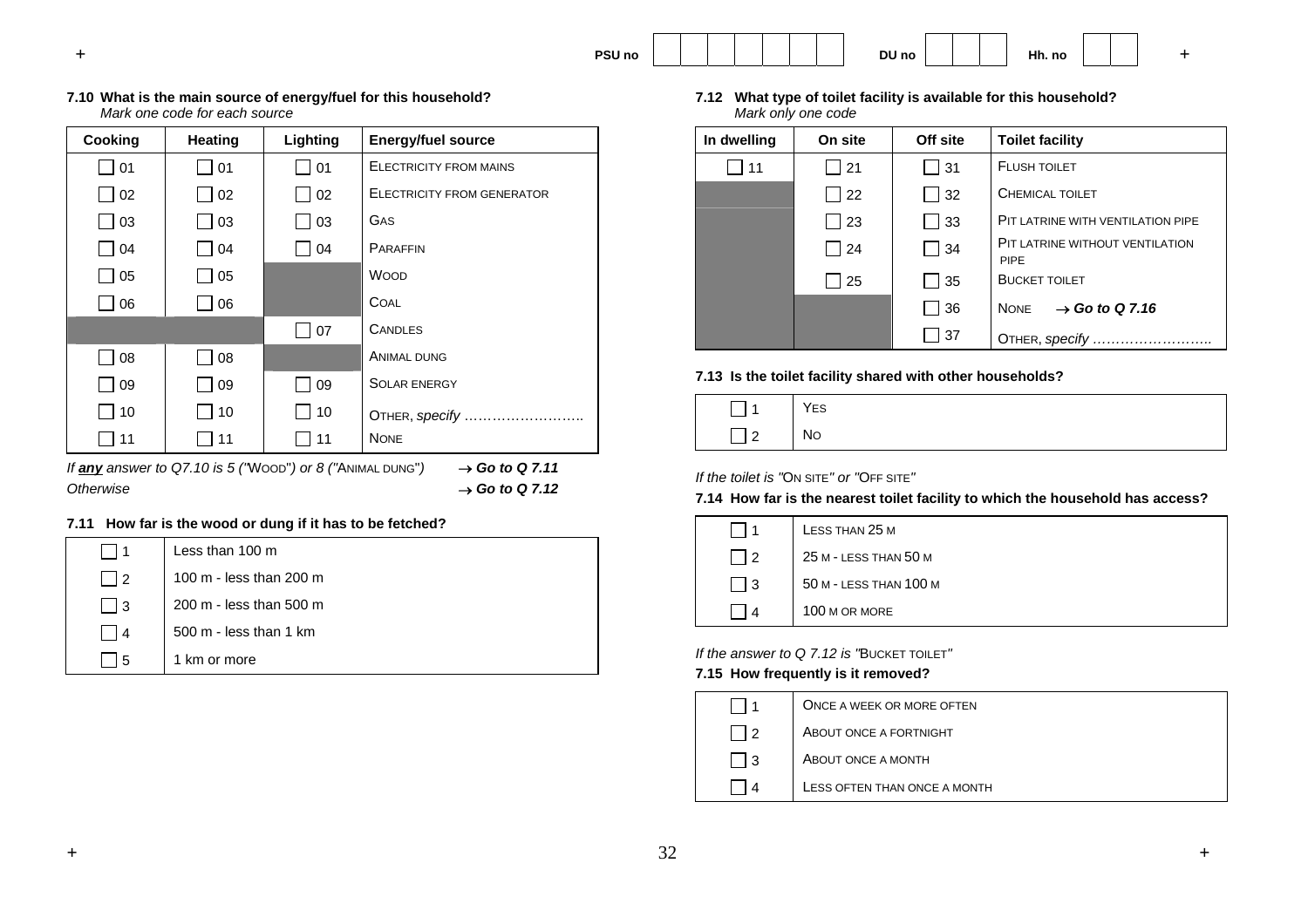| PSU no |  |  | DU no |  | Hh. no<br>$n_{\alpha}$ |  |  |
|--------|--|--|-------|--|------------------------|--|--|
|        |  |  |       |  |                        |  |  |

#### **7.16 How is the refuse or rubbish of this household taken care of?**  *Mark only one code*

|                | REMOVED BY LOCAL AUTHORITY AT LEAST ONCE A WEEK          |
|----------------|----------------------------------------------------------|
| l 2            | REMOVED BY LOCAL AUTHORITY LESS OFTEN THAN ONCE A WEEK   |
| l 3            | REMOVED BY COMMUNITY MEMBERS AT LEAST ONCE A WEEK        |
| l 4            | REMOVED BY COMMUNITY MEMBERS LESS OFTEN THAN ONCE A WEEK |
| l 5            | COMMUNAL REFUSE DUMP/COMMUNAL CONTAINER                  |
| l 6            | OWN REFUSE DUMP                                          |
| $\overline{7}$ | NO RUBBISH REMOVAL                                       |
| 8              | OTHER, specify                                           |

# **7.17 Do you have any street lighting where you live?**

| $\Box$ 1   YES |  |
|----------------|--|
| $\Box$ 2 No    |  |

### **7.18.a Does this household have a telephone in the dwelling (excluding cellular telephone)?**

| <b>YES</b> | $\rightarrow$ Go to Q 7.20 |
|------------|----------------------------|
|            |                            |

# **7.18.b Does any member of this household have a cellular telephone?**

|        |    | $YES \rightarrow Go to Q 7.20$ |  |
|--------|----|--------------------------------|--|
| $\Box$ | No |                                |  |

**7.19 How many minutes do you have to travel to the nearest telephone you can use (by your usual means of transport)?** 

| ∣ 1       | 0 - 5 MINUTES   |
|-----------|-----------------|
| $\vert$ 2 | 6 - 15 MINUTES  |
| $\vert$ 3 | 16 - 30 MINUTES |
| $\vert 4$ | 31 - 60 MINUTES |
| $\vert 5$ | $1 - 2$ HOURS   |
| 6         | OVER 2 HOURS    |

# **7.20 How does this household receive most of its mail/post?**

*Mark only one code* 

|                | DELIVERED TO THE DWELLING   |
|----------------|-----------------------------|
| $\overline{2}$ | DELIVERED TO A POST BOX     |
| l 3            | THROUGH FRIEND OR NEIGHBOUR |
| $\vert 4$      | <b>THROUGH SHOP</b>         |
| $\sqrt{5}$     | <b>THROUGH SCHOOL</b>       |
| 6              | <b>THROUGH WORKPLACE</b>    |
| $\vert$ 7      | <b>THROUGH AUTHORITY</b>    |
| 8              | DO NOT RECEIVE MAIL         |
| 9              | OTHER, specify.             |

# **7.21 Is there a post office or post office agent within a 30 minute (2 km) walk of this dwelling?**

| $\vert$   1 | YES       |
|-------------|-----------|
| $\vert$   2 | <b>No</b> |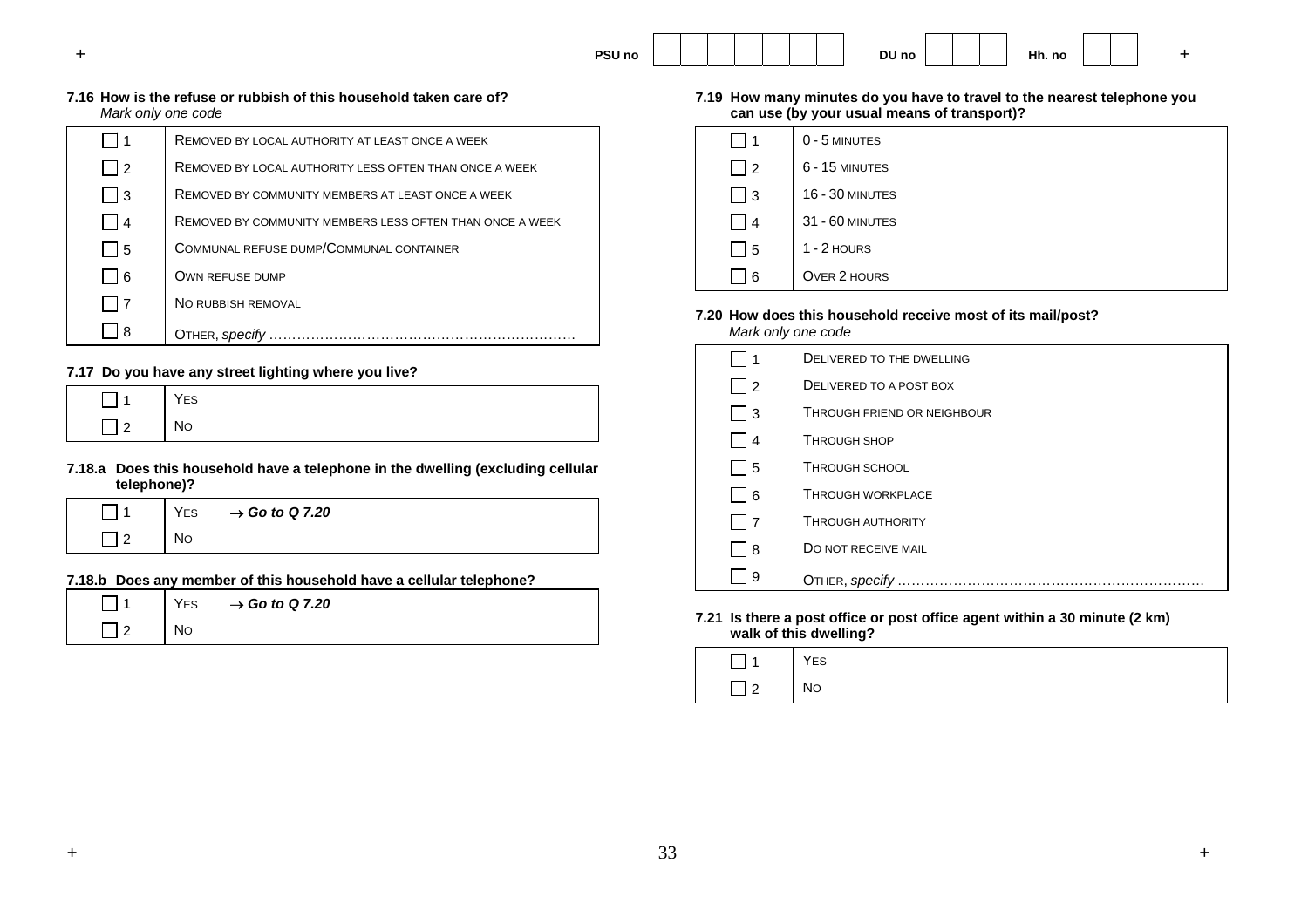#### **7.22 Does this household have a radio?**

| $\Box$ 1 YES |     |
|--------------|-----|
| $\Box$ 2     | No. |

#### **7.23 Does this household have a television?**

| $\blacksquare$ $\blacksquare$ $\blacksquare$ | <sup>1</sup> YES            |
|----------------------------------------------|-----------------------------|
| $\vert$ $\vert$ 2                            | $\overline{\phantom{a}}$ No |

# **7.24 Does anyone in this household own a motor vehicle (car, bakkie, van, station wagon, minibus) which is in running order?**

| $\Box$ 1   YES |  |
|----------------|--|
| $\Box$ 2   No  |  |

## **7.25.a Are any of the following public transport services within a 15 minute (1 km) walk of this dwelling?**

| Yes             | No             | Don't<br>know | <b>Public transport service</b>                               |
|-----------------|----------------|---------------|---------------------------------------------------------------|
|                 | $\frac{12}{2}$ | l 3           | Train                                                         |
| $\overline{11}$ | $\frac{12}{2}$ | l 3           | <b>Bus</b>                                                    |
| $\overline{11}$ | $\overline{2}$ | l 3           | Minibus taxi<br>If "YES" to all<br>$\rightarrow$ Go to Q 7.26 |

# *Only if "*NO*" to any of Q 7.25.a:*

*Ask only for the transport services that are not within a 15 minute/1 km walk* 

**7.25.b If they are not, are any of them within a 30 minute (2 km) walk of this dwelling?**

| Yes | No            | Don't<br>know | <b>Public transport service</b> |
|-----|---------------|---------------|---------------------------------|
|     | $^{\prime}$ 2 | 3             | Train                           |
| I 1 | -2            | l 3           | <b>Bus</b>                      |
|     | 2             | ີ             | Minibus taxi                    |

#### **7.26 Are any of the following facilities within a 30 minute (2 km) walk of this dwelling?**

| Yes    | No             | Don't<br>know | <b>Facility</b>                           |
|--------|----------------|---------------|-------------------------------------------|
|        | $\overline{2}$ | l 3           | Primary school                            |
| 111    | $\overline{2}$ | l 3           | Secondary school                          |
| $ $ 11 | $\vert$ 2      | l 3           | Clinic/hospital                           |
| -1     | -2             | l 3           | Shop where basic foodstuffs can be bought |

*If the household includes persons under 7 years of age* 

# **7.27 In the past year, was there ever a time when children under 7 years of age went hungry because there was not enough money to buy food?**

| $\Box$ 1 | <b>YES</b>                  |
|----------|-----------------------------|
| $\Box$ 2 | $\overline{\phantom{a}}$ No |

#### *For all households*

**7.28 In the past year, was there ever a time when (other) members of the household went hungry because there was not enough money to buy food?** 

| $\Box$ 1   YES |                             |
|----------------|-----------------------------|
| $\Box$ 2       | $\overline{\phantom{a}}$ No |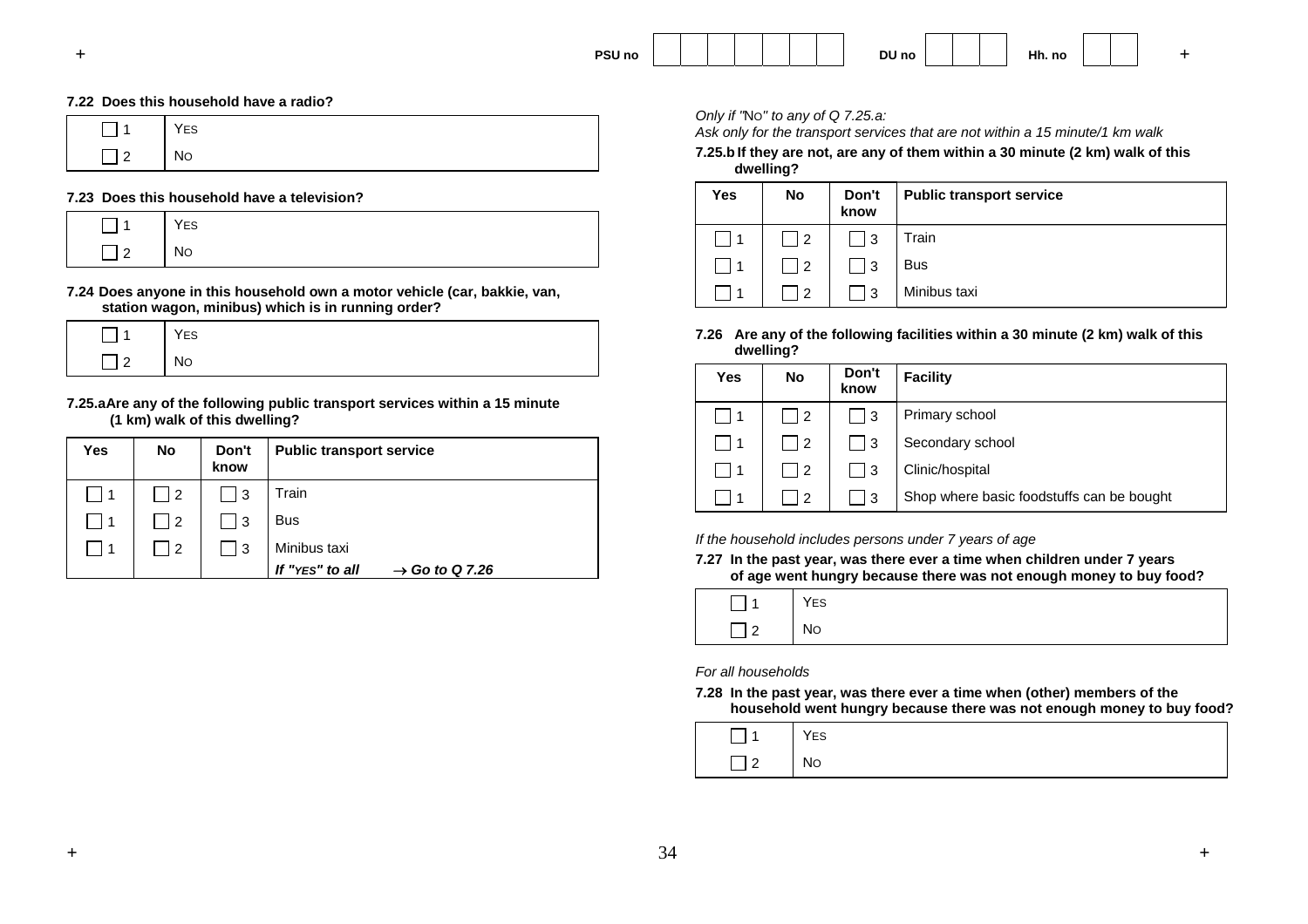**7.29 Does this household, or a household member, own any of the following financial assets?**

| <b>Yes</b><br>No | <b>Financial asset</b>                        |
|------------------|-----------------------------------------------|
| $\vert$ 2        | Money in a savings account at a bank          |
| $\vert$ 2        | Savings in a stokvel                          |
| $\vert$ 2        | Savings in pension plan or retirement annuity |
| $\vert$ 2        | Unit trust, stocks or shares                  |
| $\vert$ 2        | Cash loans which are expected to be repaid    |
| $\vert$ 2        | Life insurance                                |
|                  | Other savings, specify                        |

# **7.30 Did the household, or a household member, receive cash loans or buy on credit from any of the following in the past 12 months?**

| <b>Yes</b><br><b>No</b> | Cash loan received from                                     |
|-------------------------|-------------------------------------------------------------|
| 2                       | <b>Family member</b>                                        |
| 2                       | Neighbour                                                   |
| 2                       | Local dealer/shop                                           |
| 2                       | Co-operative                                                |
| 2                       | Commercial bank or building society (including credit card) |
| 2                       | Land Bank                                                   |
| 2                       | Other government agency                                     |
| 2                       | Stokvel                                                     |
| 2                       | Non-governmental organisation (NGO)                         |
| 2                       | Money lender/mashonisa                                      |
| 2                       | Commercial farmer                                           |
| 2                       | Other, specify.                                             |

*End of the interview. Thank the respondent for his/her co-operation* 

*Interviewer to answer* 

| 7.31 Please, indicate the respondent number of the person who<br>answered the questions in this section |    |
|---------------------------------------------------------------------------------------------------------|----|
| 7.32 In what language was the main part of the interview conducted?                                     |    |
| $01 = AFRIKAANS$                                                                                        | 01 |
| $02$ = ENGLISH                                                                                          | 02 |
| 03 = ISINDEBELE/SOUTH NDEBELE/NORTH NDEBELE                                                             | 03 |
| $04 =$ ISIXHOSA/XHOSA                                                                                   | 04 |
| $05 = 1$ SIZULU/ZULU                                                                                    | 05 |
| $06 =$ SEPEDI/NORTHERN SOTHO                                                                            | 06 |
| 07 = SESOTHO/SOUTHERN SOTHO/SOTHO                                                                       | 07 |
| $08 =$ SFTSWANA/TSWANA                                                                                  | 08 |
| $09 =$ SISWATI/SWAZI                                                                                    | 09 |
| $10 =$ TSHIVENDA/VENDA                                                                                  | 10 |
| $11 = XITSONGA/TSONGA$                                                                                  |    |
| $12 =$ OTHER, specify.                                                                                  |    |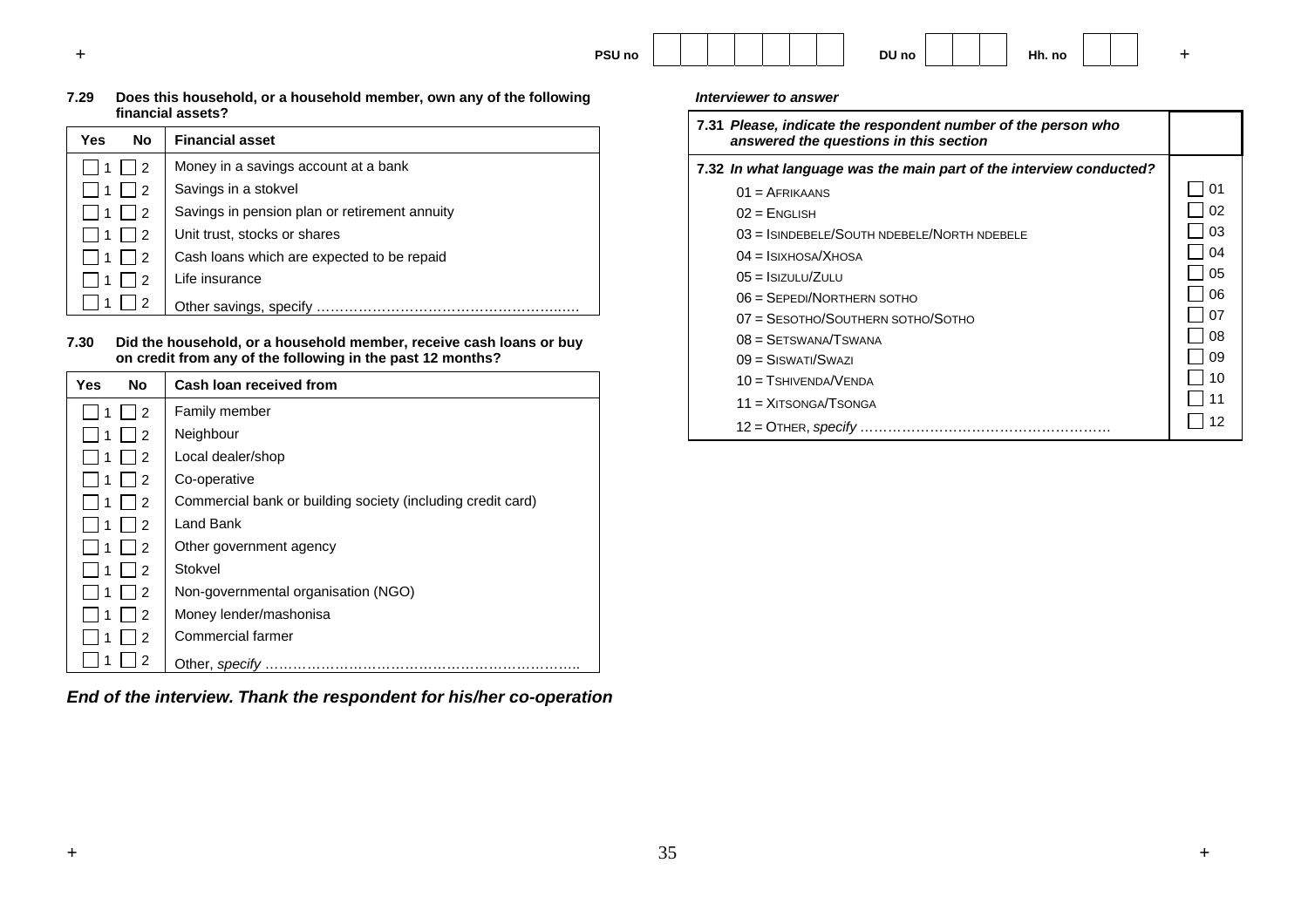| PSU no |  |  | DU no |  | Hh. no |  |  |
|--------|--|--|-------|--|--------|--|--|
|--------|--|--|-------|--|--------|--|--|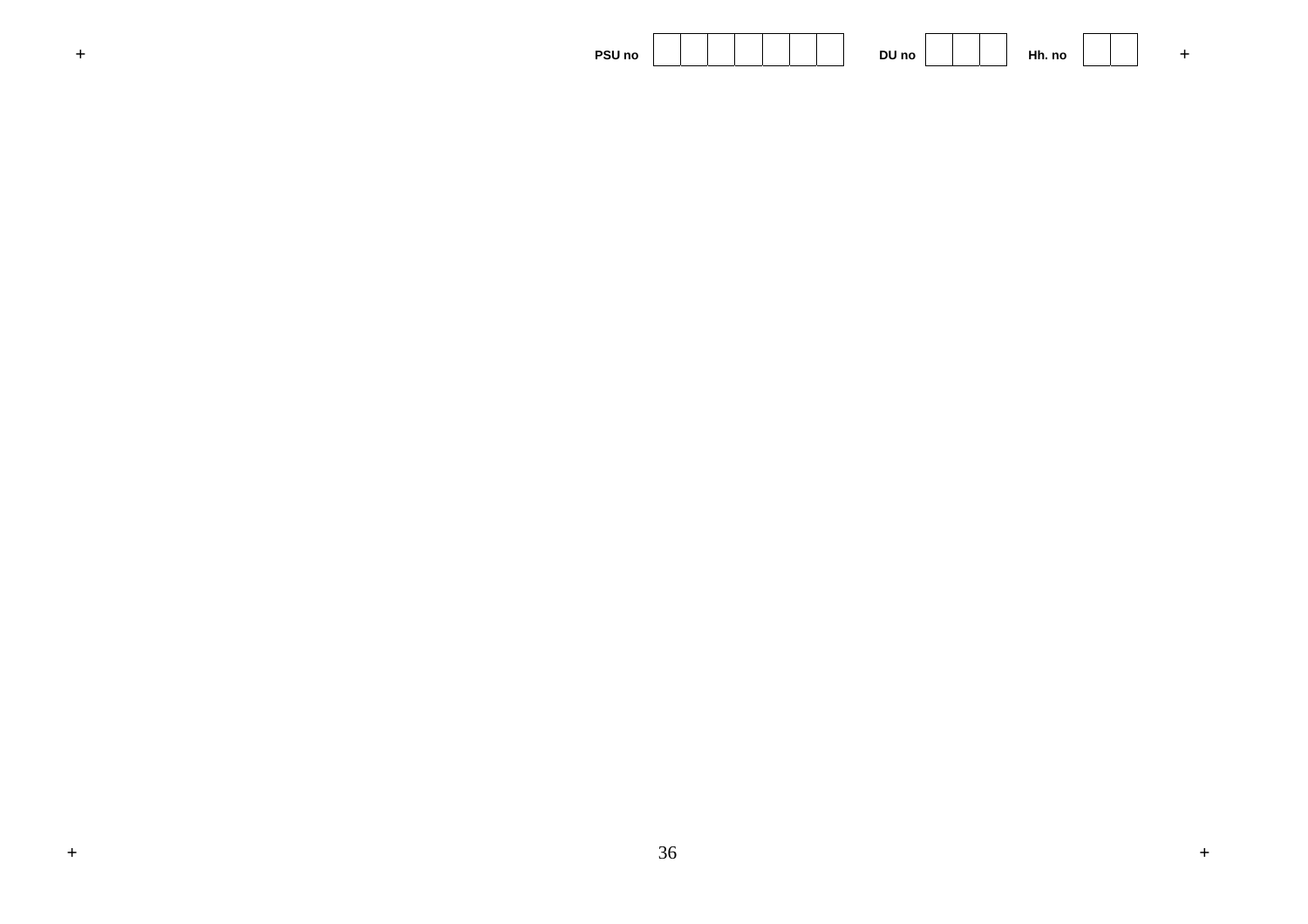

# **FOR PROCESSING**

|                              | <b>NAME</b> | <b>NUMBER</b> | <b>DATE</b> |
|------------------------------|-------------|---------------|-------------|
| <b>HQ CHECK</b>              |             |               |             |
| <b>CODING 1</b>              |             |               |             |
| <b>VERIFICATION CODING 1</b> |             |               |             |
| <b>CODING 2</b>              |             |               |             |
| <b>VERIFICATION CODING 2</b> |             |               |             |
| <b>DATA ENTRY</b>            |             |               |             |
| <b>CHECK DATA ENTRY</b>      |             |               |             |